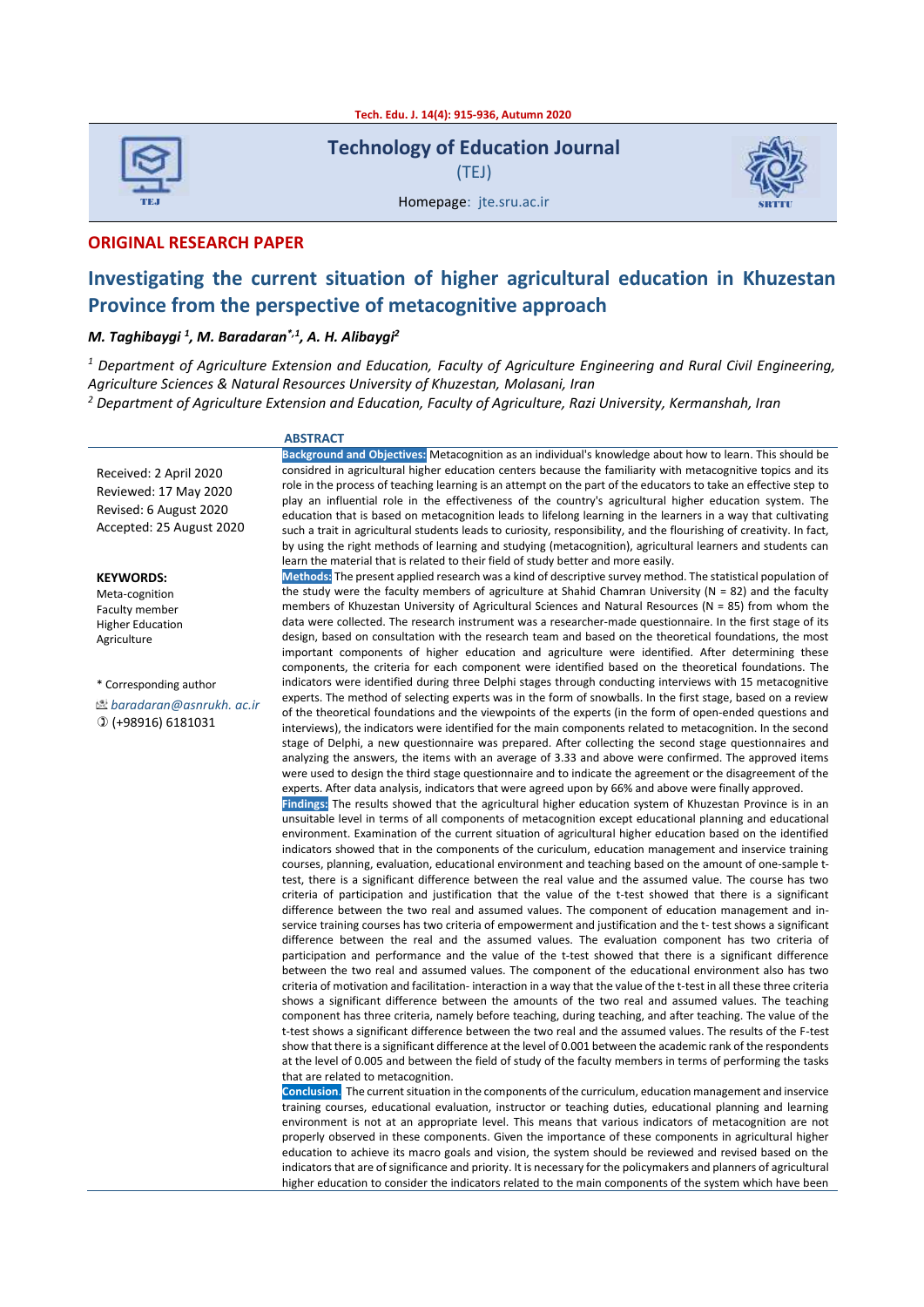identified in this research in planning and designing the educational programs. The policymakers and planners are advised to change the educational system in a way that the dominant atmosphere in the classrooms would be participatory and cooperative and the content of the books be adjusted in such a way that critical thinking as a strategy of deep learning can be facilitated.



### **مقاله پژوهشی**

# **بررسی وضعیت موجود آموزش عالی کشاورزی استان خوزستان از منظر رویکرد فراشناختی معصومه تقی بیگی ، مسعود برادران <sup>1</sup> 1،\* ، ام یرحسین علی بیگی 2** 1 گروه ترویج و آموزش کشاورزی، دانشکده مهندسی زراعی و عمران روستایی، دانشگاه علوم کشاورزی و منابع طبیعی خوزستان، مالثانی، ایران

2 گروه ترویج و آموزش کشاورزی، دانشکده کشاورزی، دانشگاه رازی، کرمانشاه، ایران

| پیشینه <b>و اهداف: فراشناخ</b> ت به عنوان دانش فرد دربارهی چگونگی یادگیری خویش در مراکز آموزش عالی کشاورزی<br>تاریخ دریافت: ۱۴ فروردین ۱۳۹۹<br>بایستی مورد توجه باشد زیرا آشنایی با مباحث فراشناخت و نقش آن در فرآیند یاددهی یادگیری در مراکز آموزش<br>تاریخ داوری: ۲۸ اردیبهشت ۱۳۹۹<br>عالی کشاورزی تلاشی است جهت برداشتن گامی مؤثر توسط آموزشگران تا در سایهی آن بتوانند در اثربخشی نظام<br>تاريخ اصلاح: ١۶ مرداد ١٣٩٩<br>آموزش عالی کشاورزی کشور نقش مؤثری را ایفا نمایند. آموزش مبتنی بر مبانی فراشناخت سبب ایجاد یادگیری<br>تاریخ پذیرش: ۴ شهریور ۱۳۹۹<br>مادامالعمر در فراگیران میشود به طوری که، آن چنان که پرورش چنین ویژگی در دانشجویان کشاورزی سبب ایجاد<br>کنجکاوی، مسئولیتپذیری و شکوفایی خلاقیت در آنها میگردد. فراگیران و دانشجویان کشاورزی میتوانند با استفاده<br>از روشهای صحیح یادگیری و مطالعه (فراشناخت) مطالب مرتبط با رشتهی خود را بهتر و راحتتر یاد بگیرند.<br>واژگان كليدي:<br>روشها: پژوهش کاربردی حاضر از نوع توصیفی–پیمایش بود. جامعهی آماری تحقیق اعضای هیأتعلمی کشاورزی<br>فراشناخت<br>دانشگاه شهید چمران (N=۸۲) و اعضای هیأت علمی دانشگاه علوم کشاورزی و منابع طبیعی خوزستان (N=۸۵) بودند<br>هيأت علمى<br>که به روش تمام شماری اطلاعات از آنها گردآوری شد. ابزار پژوهش، پرسشنامهای محقق ساخته بود که به منظور<br>آموزش عالى<br>كشاورزي<br>طراحی آن در مرحله نخست با مشورت تیم پژوهش و مبانی نظری، مهمترین مؤلفههای آموزشءالی کشاورزی شناسایی<br>گردید. پس از مشخص شدن مؤلفهها، برای هر مؤلفه و بر اساس مبانی نظری ملاکهایی مشخص شد. شناسایی<br>نشانگرها طی سه مرحله دلفی از طریق مصاحبه با ۱۵ نفر از خبر گان فراشناخت انجام گرفت. روش انتخاب افراد صاحب<br>® نويسنده مسئول<br>نظر به صورت گلوله برفی بود. در مرحلهی اول بر اساس مرور مبانی نظری و دیدگاه صاحبنظران(در قالب سؤالات باز<br>baradaran@asnrukh. ac.in <sup>8</sup><br>پاسخ و مصاحبه) برای مؤلفههای اصلی مرتبط با فراشناخت نشانگرهایی مشخص گردید. در مرحلهی دوم دلفی،<br>$.915 - 5111 - T1$ 1<br>پرسشنامهی جدیدی بر اساس طیف پنج قسمتی لیکرت تنظیم شد پس از گردآوری پرسشنامههای مرحله دوم و<br>تجزیه و تحلیل پاسخها گویههایی که میانگین آنها ۳/۳۳ و بالاتر بود مورد تأیید قرار گرفت. گویههای تأیید شده به<br>منظور طراحی پرسشنامه مرحلهی سوم و اعلام موافقت یا عدم موافقت خبرگان مورد استفاده قرار گرفت که پس از<br>تجزیه و تحلیل، نشانگرهایی که با آنها ۶۶ درصد و بالاتر اعلام موافقت شده بود مورد تأیید نهایی قرار گرفت.<br><mark>یافتهها:</mark> نتایج نشان داد که نظام آموزش عالی کشاورزی استان خوزستان از لحاظ تمامی مؤلفههای فراشناخت به جز<br>برنامهریزی آموزشی و محیط آموزشی در سطح نامناسبی قرار دارند. بررسی وضعیت موجود آموزش عالی کشاورزی بر<br>اساس نشانگرهای شناسایی شده نشان داد که در مؤلفههای سرفصل درسی، مدیریت آموزش و دورههای آموزش ضمن<br>خدمت، برنامهریزی، ارزشیابی، محیط آموزشی و تدریس بر اساس مقدار آزمون تی تک نمونهای تفاوت معنیداری بین<br>دو مقدار واقعی و مقدار مفروض وجود دارد. سرفصل درسی دارای دو ملاک مشارکتی و توجیهی است که مقدار آزمون<br>تی(t) نشان داد که تفاوت معنیداری بین دو مقدار واقعی و مقدار مفروض وجود دارد. مؤلفه مدیریت آموزش و دورههای<br>آموزش ضمن خدمت دارای دو ملاک توانمندسازی و توجیهی است که مقدار آزمون تی(t) تفاوت معنیداری بین دو<br>مقدار واقعی و مقدار مفروض نشان می دهد. مؤلفه ارزشیابی دارای دو ملاک مشارکتی و عملکردی میباشد که مقدار | چکیده |  |
|-----------------------------------------------------------------------------------------------------------------------------------------------------------------------------------------------------------------------------------------------------------------------------------------------------------------------------------------------------------------------------------------------------------------------------------------------------------------------------------------------------------------------------------------------------------------------------------------------------------------------------------------------------------------------------------------------------------------------------------------------------------------------------------------------------------------------------------------------------------------------------------------------------------------------------------------------------------------------------------------------------------------------------------------------------------------------------------------------------------------------------------------------------------------------------------------------------------------------------------------------------------------------------------------------------------------------------------------------------------------------------------------------------------------------------------------------------------------------------------------------------------------------------------------------------------------------------------------------------------------------------------------------------------------------------------------------------------------------------------------------------------------------------------------------------------------------------------------------------------------------------------------------------------------------------------------------------------------------------------------------------------------------------------------------------------------------------------------------------------------------------------------------------------------------------------------------------------------------------------------------------------------------------------------------------------------------------------------------------------------------------------------------------------------------------------------------------------------------------------------------------------------------------------------------------------------------------------------------------------------------------------------------------------------------------------------------------------------------------------------------------------------------------------------------------------------------------------------------------------------------------------------------------------------------------------------------------------------------------------------------------------------------------------------------------------------------------------------------------------------------------------------------------------------------------------------------|-------|--|
|                                                                                                                                                                                                                                                                                                                                                                                                                                                                                                                                                                                                                                                                                                                                                                                                                                                                                                                                                                                                                                                                                                                                                                                                                                                                                                                                                                                                                                                                                                                                                                                                                                                                                                                                                                                                                                                                                                                                                                                                                                                                                                                                                                                                                                                                                                                                                                                                                                                                                                                                                                                                                                                                                                                                                                                                                                                                                                                                                                                                                                                                                                                                                                                               |       |  |
|                                                                                                                                                                                                                                                                                                                                                                                                                                                                                                                                                                                                                                                                                                                                                                                                                                                                                                                                                                                                                                                                                                                                                                                                                                                                                                                                                                                                                                                                                                                                                                                                                                                                                                                                                                                                                                                                                                                                                                                                                                                                                                                                                                                                                                                                                                                                                                                                                                                                                                                                                                                                                                                                                                                                                                                                                                                                                                                                                                                                                                                                                                                                                                                               |       |  |
|                                                                                                                                                                                                                                                                                                                                                                                                                                                                                                                                                                                                                                                                                                                                                                                                                                                                                                                                                                                                                                                                                                                                                                                                                                                                                                                                                                                                                                                                                                                                                                                                                                                                                                                                                                                                                                                                                                                                                                                                                                                                                                                                                                                                                                                                                                                                                                                                                                                                                                                                                                                                                                                                                                                                                                                                                                                                                                                                                                                                                                                                                                                                                                                               |       |  |
|                                                                                                                                                                                                                                                                                                                                                                                                                                                                                                                                                                                                                                                                                                                                                                                                                                                                                                                                                                                                                                                                                                                                                                                                                                                                                                                                                                                                                                                                                                                                                                                                                                                                                                                                                                                                                                                                                                                                                                                                                                                                                                                                                                                                                                                                                                                                                                                                                                                                                                                                                                                                                                                                                                                                                                                                                                                                                                                                                                                                                                                                                                                                                                                               |       |  |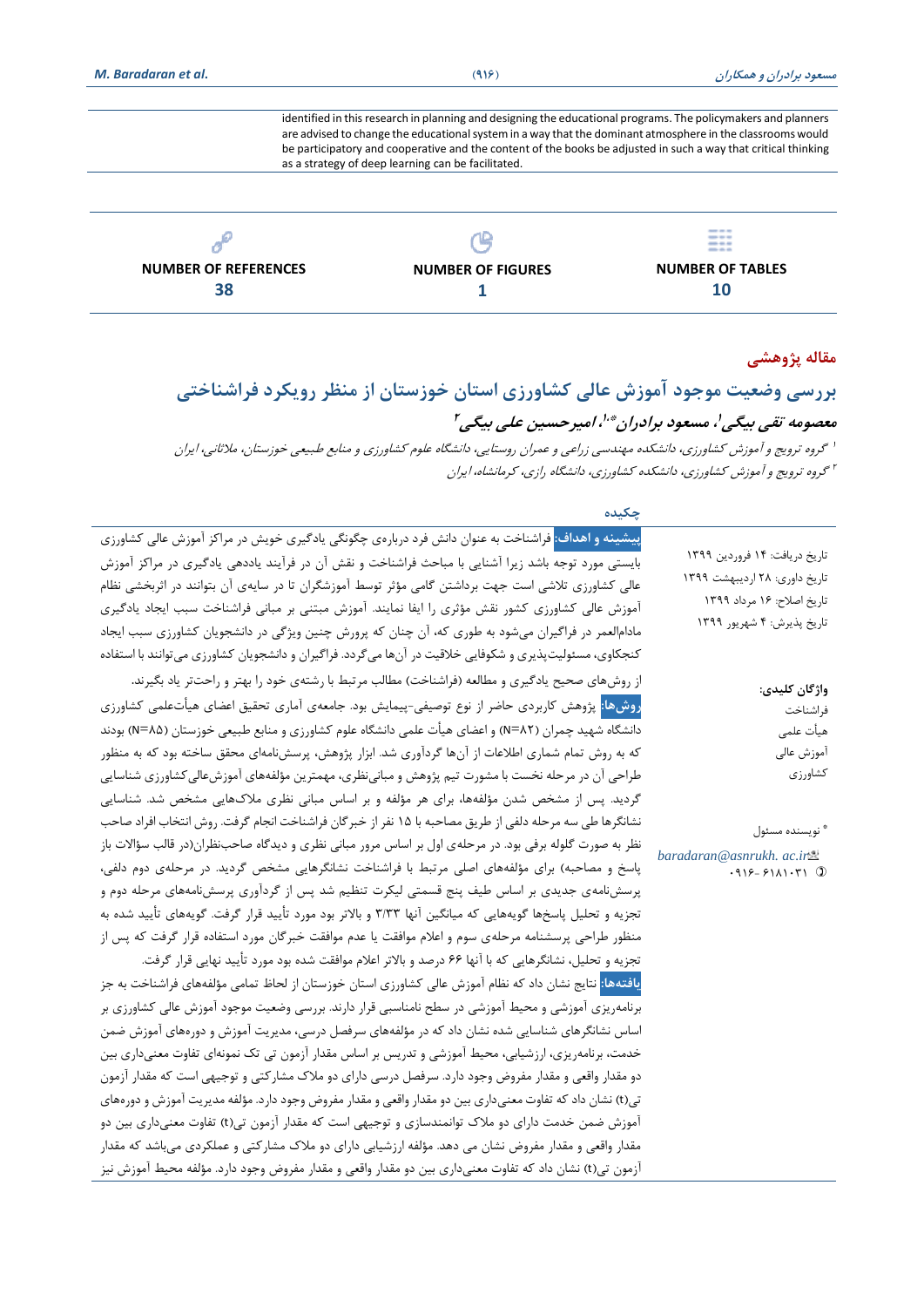دارای دو مالک انگیزش و تسهیل- تعامل میباشد که مقدار آزمون تی) t )در هر دو مالک تفاوت معنیداری بین دو مقدار واقعی و مقدار مفروض نشان می دهد. مؤلفه تدریس دارای سه مالک پیش از تدریس، ضمن تدریس و پس از تدریس است که مقدار آزمون تی)t )تفاوت معنیداری بین دو مقدار واقعی و مقدار مفروض نشان می دهد نتایج آزمون اف نشان میدهد که بین مرتبهی علمی پاسخگویان اختالف معناداری در سطح 0/005 و بین رشته تحصیلی اعضای هیأت علمی از لحاظ انجام وظایف مرتبط با فراشناخت، اختالف معناداری در سطح 0/001 وجود دارد.

**نتیجهگیری:** در مؤلفههای سرفصلدرسی، مدیریت آموزش و دورههای آموزش ضمن خدمت، ارزشیابی آموزشی، وظایف آموزشگر یا تدریس، برنامه ریزی آموزشی و محیط یادگیری وضعیت موجود در سطح نامناسبی است. این بدان معنا است که شاخصهای مختلف فراشناخت در این مؤلفهها به درستی رعایت نمیشوند. با توجه به اهمیت این مؤلفهها در آموزش عالی کشاورزی، به منظور حصول نظام به اهداف کالن و چشم انداز خود، بایستی بازبینی و اصالح در آن بر اساس شاخصهایی که دارای اهمیت و اولویت هستند مورد توجه قرار گیرد. الزم است سیاست گذاران و برنامهریزان آموزش عالی کشاورزی نشانگرهای مرتبط با مؤلفههای اصلی نظام را که در این پژوهش شناسایی شده است را در برنامه ریزی و طراحی برنامههای آموزشی مورد توجه قرار دهند. به سیاستگذاران و برنامه ریزان پیشنهاد میگردد که در جهت تغییر نظام آموزشی به صورتی که فضای حاکم بر کالسها مشارکتی و همراه با همکاری باشد اقدام و محتوای کتابها به نحوی تنظیم گردد که تفکر انتقادی به عنوان یک راهبرد یادگیری عمیق، تسهیل گردد.

### **مقدّمه**

توسعه پایدارکشاورزی به عوامل متفاوتی بستگی دارد که یکی از آنها نیروی انسانی آموزش دیده و خبره است. دانشگاهها به عنوان مرکز اصلی آموزش کشاورزی جایگاه ویژهای در تربیت نیروی انسانی دارند و رسالت اصلی توسعهکشاورزی بر دوش دانشگاهها است ]1[. جهت رسیدن به جایگاه مطلوب در توسعه کشاورزی نیز الزم است که دانشجویان خود را مجهز به مهارتهای کارآفرینی و اشتغالپذیری نمایند؛ اما با وجود اهمیت فراوان آموزش کشاورزی در دانشگاهها، این آموزشها از نظم و ثبات مؤثری برخوردار نمیباشند و نمیتوانند دانشآموختگان را مجهز به مهارتهای ذکر شده نمایند و باالخص در حیطه آموزش عالی نتوانستهاند به آرمان های این مقوله مهم آن چنان که باید و شاید جامه عمل بپوشانند ]2[. این مسأله سبب شده است که بر اساس نظریات اقتصادی آموزش عالی کشاورزی، فارغالتحصیالن این رشته کارایی و مهارت الزم را برای درآمدزایی و افزایش تولید در بخش کشاورزی نداشته باشند. زیرا بنابر نظریات اقتصادی آموزش عالی، یکی از رسالتهای اصلی دانشگاهها و مؤسسات آموزش عالی توجه به کیفیت تحصیلی دانشجویان و فارغالتحصیالن است که سبب تأثیرگذاری آنها در ارزآوری و تولید ناخالص داخلی میگردد؛ اما در آموزش عالی موجود بیشترین توجه و تأکید بر نظریات اجتماعی آموزش میباشد که دانشگاهها و رسالت اصلی آنها را توسعه شخصیت اجتماعی دانشجویان میدانند ]3[. به اعتقاد لوزانو) Loozano )اگر چه دانشگاهها به عنوان عوامل اصلی تغییر اجتماعی محسوب شدهاند؛ ولی خود هم اکنون با عدم تغییر در برنامههایشان مواجه هستند ]4[.

شاهد این مدعا روشهای تدریس و یادگیری بسیار قدیمی و سنتی در این مراکز میباشد ]5[. بسیاری از متخصصان معتقدند که ارزش واقعی آموزش کشاورزی در محتوای آموزشی آن نیست؛ بلکه بهخاطر روشهای آموزش و تدریس است. زیرا این روش تدریس است که باعث میشود فراگیران از فرآیند یادگیری لذت برده و

تواناییهای الزم را کسب نمایند ]6[. در این مؤسسات آموزشی به تربیت نیروی انسانی که بیاموزد چگونه نیات و افکار خود را بیان نماید توجه نمیشود. نیاز جامعه امروز را تربیت نیروی انسانی بیان داشتهاند که بتواند محیط را به کنترل خود درآورد؛ یعنی یادگیرنده ای مادامالعمر باشد ] 7[ و لزوم تربیت چنین نیروی انسانی را وجود آموزشهای فراشناختی بیان نموده اند که در مراکز آموزش عالی مورد توجه قرار نمی گیرد ]8[ . آموزش عالی کشاورزی با مسائل و مشکالت عدیده دیگری نیز مواجه است که دستیابی به اهداف را در آن با مشکل مواجه ساخته است. از جمله در مراکز آموزش عالی کشاورزی توجه الزم را به تربیت و آموزش اصولی دانشجویان بر اساس نیازهای کشور و بخش کشاورزی ندارند ]9[. به پرورش خالقیت و نوآوری دانشجویان که ضرورت مهم ایجاد اشتغال و کارآفرینی است، نمیپردازند؛ فعالیتهای علمی در این مراکز با نیازهای بخش کشاورزی انطباق ندارند؛ استعدادهای دانشجویان را پرورش نمیدهند و بیشتر تکیه بر مباحث نظری دارند که به یادگیری عمیق دانشجو و حل مسائل و مشکالت او کمک نمیکنند ]10[. هنگامی که این فراگیران با روشهای یادگیری اشتباه، مسائل تخصصی بخش کشاورزی را نیز بهصورت نادرست فرا میگیرند؛ خروجی و ماحصل این چنین نظام آموزشی که تالشی در جهت آموزش بهینه و درست فراگیر انجام نداده است؛ دانش آموختگان بیکاری میشوند که هر سال بر تعداد آنها افزوده میشود ]11[. فراگیرانی که تخصص آنها در سطحی نیست که بتوانند مشکلی را از بخش کشاورزی رفع نمایند و به توسعه آن کمک کنند ]12[. مطالعات انجام شده در زمینه کیفیت آموزش عالی کشاورزی نشان دهنده وضعیت نهچندان مطلوب آن است. از جمله مقدسیفریمانی و همکاران بیان میکنند که آموزش عالی کشاورزی در کشور، فراگیران را برای سازگاری با شرایط متغیر و متحول آماده نمیکنند ]13[. حاجی هاشمی و موحدی اظهار داشتند نظام آموزش کشاورزی همراه با نیازهای مختلف جوامع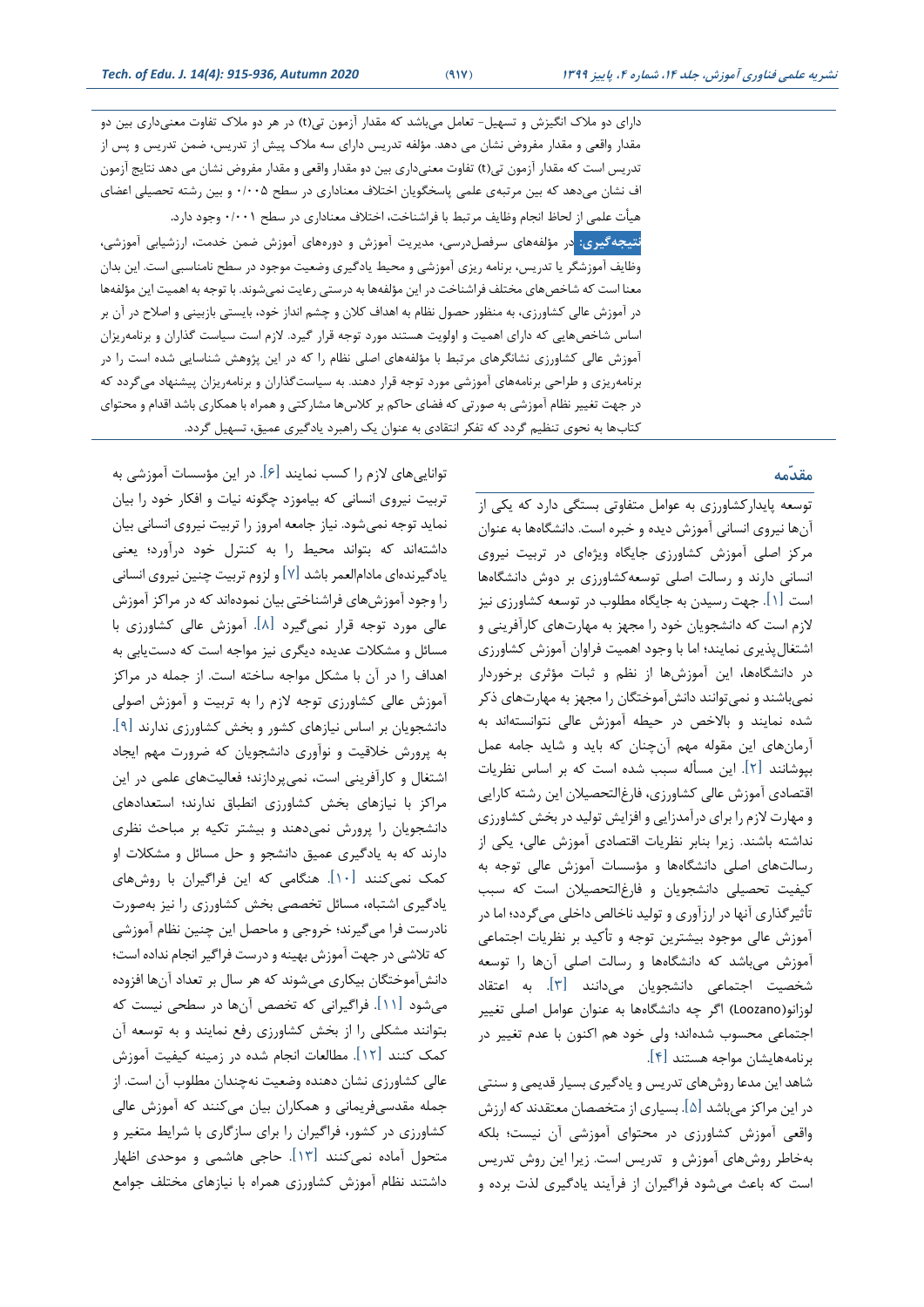روستایی متحول نشده است. در مراکز آموزش کشاورزی محتوای آموزشی کتب درسی کامالً منطبق بر فعالیتهای کشاورزی و نیاز دانشجویان نیست ]14[ . روشهای متداول آموزش از جمله سخنرانی به عنوان روش غالب در مراکز آموزشی بهکار میرود و تفکر انتقادی یا فقط به طور ضمنی آموزش داده میشود و یا هرگز آموزش داده نمیشود ]9[. برنامهریزی درسی و آموزشی در این مراکز نامناسب است؛ به طوری که بنابر نتایج پژوهشهای انجام شده 20 درصد از مسائل نظام آموزش عالی مربوط به این مسأله میباشد ]15[. امروزه محققان بر این باورند که از عوامل مهمی که سبب نداشتن تخصص و مهارت الزم در فراگیران مراکز آموزش عالی کشاورزی شده است؛ عدم آگاهی و شناخت نسبت به اصول و مبانی فراشناخت و عدم اجرا و استفاده از آن در مباحث تدریس و یادگیری است ]11[. فراشناخت از لحاظ لغوی به معنای تفکر درباره تفکر میباشد و به دانش فرد درباره چگونگی یادگیری خویش و به عنوان کلیدی برای توانایی شناختی که به افراد اجازه میدهد تا افکارشان را کنترل و بازسازی کنند، تعریف شده است ]9[. این مهم بخصوص در مراکز آموزش عالی کشاورزی بایستی مورد توجه باشد؛ زیرا بنابر دیدگاه جوزف )]Joseph)، علوم کشاورزی باید وسیلهای برای یادگیری چگونه فکر کردن باشد ]16[. آشنایی با مباحث فراشناخت و نقش آن در فرآیند یاددهی یادگیری در مراکز آموزش عالی کشاورزی تالشی است جهت برداشتن گامی مؤثر توسط آموزشگران مراکز آموزش عالی و بخصوص مراکز آموزش عالی کشاورزی، تا در سایه آن بتوانند در اثربخشی نظام آموزش عالی کشاورزی کشور نقش مؤثری را ایفا نمایند. در این زمینه نتایج پژوهش تقیبیگی و همکاران نشان میدهد که مهمترین نقاط قوت آموزش عالی کشاورزی جهت نهادینهسازی فراشناخت توانایی تربیت نیروی انسانی خالق، نقاد، نوآور، منتقد، متفکر با توانائی فکری سطح باال برای مدیریت امور بویژه در شرایط جهانی متحول و پر از تناقض، وجود اساتید جوان، نیروی انسانی توانمند، تنوع دانشجویان، محتوای آموزشی متنوع و دوره چهارساله کارشناسی (که زمان مناسب و قابل توجهی است) میباشد که میتوان به این نتیجه دست یافت که آموزش عالی کشاورزی جهت نهادینهسازی فراشناخت دارای زمینهها و بسترهای مناسبی است ]17[. اگر هدف تعلیم و تربیت، پرورش فراگیرانی باشد که بتوانند مسئولیت یادگیری خویش را بر عهده بگیرند؛ ابتدا الزم است که این ویژگی در مدرسان پرورش یابد. زیرا یکی از دالیل مهم عدم آموزش مهارتهای فراشناختی در کالس و عدم تأکید بر راهبردهای فراشناختی آن است که مدرسان برای این راهبردها ارزش قائل نیستند یا درباره آنها آگاهی ندارند ]18[ در واقع زمانی که مدرسان خود با فراشناخت آشنایی یابند و روش درست تدریس و یادگیری را بر اساس فراشناخت بیاموزند این ویژگی را به فراگیران نیز منتقل میکنند و پس از یادگیری راهبردهای فراشناختی توسط

فراگیران، آنها به یادگیرندگانی خودراهبر تبدیل می شوند که خود مسئولیت یادگیری خویش را برعهده میگیرند و برای یادگیری خویش تالش مینمایند. بررسیها نشان میدهد که فراشناخت، قابل آموزش و یادگیری است ]19[ و ضرورت آموزش آن احساس میشود تا فراگیران هرچه بیشتر نسبت به آنچه که برای یک یادگیری فعال الزم است، آگاهی یابند؛ زیرا یادگیری را مجموعه ای از فرآیندهای فعال فکری، تواناییها و مهارتهایی میدانند که به فرد امکان مدیریت، نظارت و کارآمدی یادگیری خویش را میدهد و از طریق آن میتواند میزان کارآمدی و اثرگذاری خود را در این فرآیند ارزیابی و در جهت اصالح و ارتقا آن تالش کند ]20[. پیام یونسکو در خصوص یادگیری نیز، بیانگر این نوع آموختن است که یادگیری را دانستن، انجام دادن، هم زیستی و زیستن تعبیر کرده است ]21[. در واقع فراشناخت موتوری است که خودراهبری را به حرکت درمیآورد ]22[. یادگیرندگان خودراهبر، افرادی فعال و خودجوش هستند که به جای انتظار کشیدن منفعالنه برای یادگیری واکنشی، ابتکار عمل را در یادگیری در دست گرفته، یادگیری آنها هدفمند و معنادار است و با توجه به انگیزه باال، یادگیریشان پایداری و تداوم خواهد داشت. این گونه افراد در زندگی خود مسئولیت پذیر هستند و از فرآیند خود انضباطی در یادگیری خویش سود میبرند ]23[. آموزش فراشناخت زمینه درگیری علمی، منبع کنترل درونی، انگیزش پیشرفت بیشتر، خالقیت و سازندگی و خود مسئولیت پذیری را در افراد فراهم می- نماید و حس اعتماد به نفس در امور زندگی را تقویت کرده و فرد را قادر میسازد که مشکالت را شناسایی نماید و بهترین راهحلها را در امور مختلف ارایه دهد ]24[. دست یابی به تمامی این موارد خود به معنای خودکارآمدی و ایجاد خالقیت است. خودکارآمدی و خالقیت ویژگیهای مفقودهای هستند که بسیاری از دانش آموختگان کشاورزی بدون کسب آنها از مراکز آموزش عالی دانش آموخته میگردند؛ درصورتیکه با نهادینه سازی فراشناخت در آموزش عالی کشاورزی و بهره مندی از مزایای بیشمار آن زمینههای الزم برای بروز کارآفرینی در افراد ایجاد میگردد. دانشجویان کارآفرین با جرأت و اعتماد بهنفس بیشتری وارد زمینه کار عملی کشاورزی میشوند. بهطور کلی میتوان گفت فراشناخت سبب میشود آموزش به طریق درستی ارائه گردد؛ سبب پایداری و ماندگاری آموزشها در دانشجویان و ایجاد اثرات بلند مدت میشود که بعدها در محیط بیرون از دانشگاه نیز در وجود فراگیر باقی میماند و سبب خالقیت و فعالیت فراگیر در راستای نوآوری و حتی کارآفرینی میگردد؛ زیرا عنصر اصلی کارآفرینی که همان خالقیت است در دوران تحصیل در وجود دانشجو رشد و پرورش یافته است. آموزش بر مبانی فراشناخت همچنین سبب ایجاد یادگیری مادام العمر در فراگیران میشود که پرورش چنین ویژگی در دانشجویان کشاورزی سبب ایجاد کنجکاوی، مسئولیتپذیری و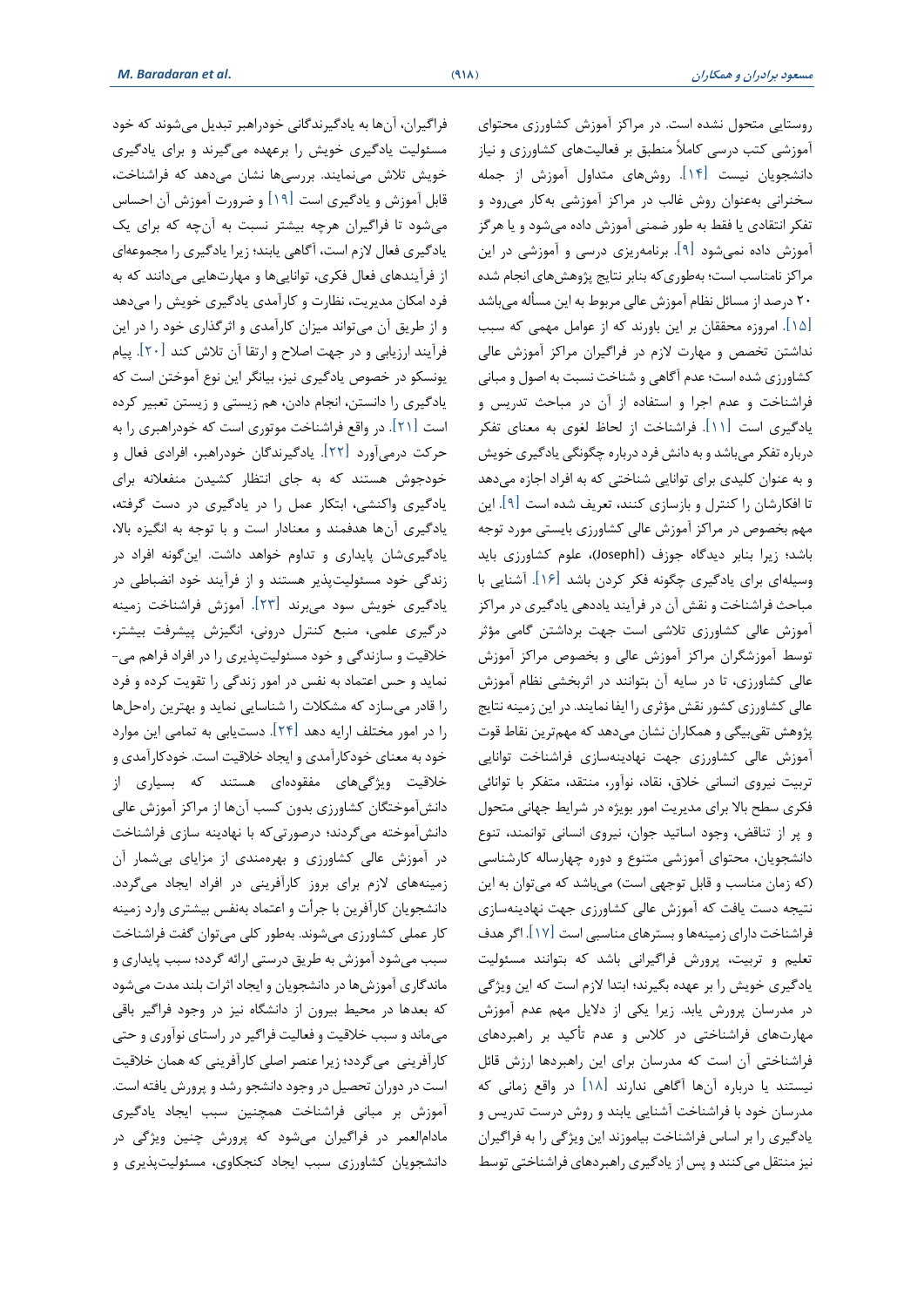شکوفایی خالقیت در آنها میگردد ]7[. با توجه به مزایای فراشناخت و تحولی که میتواند در آموزش عالی کشاورزی ایجاد نماید، آموزش بر اساس این نظریه برای قرن 21 یک ضرورت تلقی میشود ]25[ فراگیران و دانشجویان کشاورزی میتوانند با استفاده از روشهای صحیح یادگیری و مطالعه (فراشناخت) مطالب مرتبط با رشته خود را بهتر و راحتتر یاد بگیرند ]26[ و به عنوان فردی متخصص و کارشناسی ماهر به کار در بخش کشاورزی مشغول شوند ]18[. با توجه به مزایا و اهمیتی که فراشناخت و آموزش آن دارد، الزم است فراگیران به خصوص فراگیران کشاورزی به این سو سوق داده شوند و به آنها آموزش داده شود که بخشی از شکست های تحصیل خود را به عدم استفاده از روشهای درست مطالعه و یادگیری و نه به عواملی چون شانس، کم استعدادی و دشواری تکلیف نسبت دهند و در عین حال روشهای درست به آنها ارائه شود که در این صورت است که میتوانند با تالش و پشتکار و مسئولیت پذیری در قبال شکستها، موفقیت تحصیلی کسب کنند. نتایج پژوهشهای زیادی در این زمینه توسط یوسفی ]27[؛ میرزایی ]28[؛ صالحی ]25[؛ الکساندر )Alexander )و همکاران ]29[ همگی تأکید بر اهمیت تأثیر کاربرد راهبردهای فراشنا ختی بر بهبود یادگیری دارند. با توجه به چنین نقش و جایگاهی است که همواره تأکید میشود که اصوالً یکی از شاخصها و نشانگرهای آموزش عالی کارآمد و موفق، آموزش و انتقال توان و مهارتهای فراشناختی به دانشجویان است. به عبارت دیگر آن دسته از نظامهای کشاورزی که عالوه بر ارائه و انتقال یادگیریها و شناختسازی به دانشجویان بتوانند، توان مرتبط با مدیریت، ارزیابی و کنترل یادگیری را در آنان ایجاد کنند و رشد دهند، قطعاً از کارآمدی و توفیق بسیار بیشتری در زمینه تحقق اهداف راهبردی آموزش برخوردار خواهند بود ]20[. در کشورهای مختلف که در زمینه آموزش عالی موفق بوده اند به فراشناخت اهمیت زیادی داده شده است ]23[ اما این مهم نه تنها در مراکز آموزش عالی کشاورزی ایران آموزش داده نمیشود؛ حتی مطالعه و بررسی متون و مقاالت مختلف در این زمینه حاکی از آن است که پژوهش عمیقی در زمینه فراشنا خت انجام نگرفته است. میتوان گفت در کشور، مفهوم فراشناخت در فرآیند تدریس یادگیری در مراکز آموزش عالی کشاورزی مفهوم ناشناخته ای است و فرآیند تدریس یادگیری در این مراکز طبق روشهای متداول انجام میگیرد که این نشان از کمتوجهی یا بیتوجهی به موضوع فراشناخت در آموزش عالی کشاورزی ایران دارد. لذا برای اولین بار در این پژوهش به شناسایی نشانگرهای فراشناخت مرتبط با هر مؤلفه نظام آموزش عالی کشاوری پرداخته شده است. این که با توجه به مزایای بیشمار نظریه فراشناخت، وضعیت موجود آموزش عالی کشاورزی از لحاظ نشانگرهای فراشناخت چگونه است و به منظور نهادینهسازی آن هریک از مؤلفههای آن )آموزشگر، سرفصل درسی، مدیریت آموزش

و دورههای آموزش ضمن خدمت، محیط یادگیری، وظایف مرتبط با فراشناخت (تدریس) و ارزشیابی آموزش) به چه صورت بایستی تغییر کنند. به تعبیری دیگر، این تحقیق در پی آن است تا تعیین کند آموزش عالی کشاورزی میبایست چگونه عمل نماید تا دانشجویان آن طبق نظریه فراشناخت، خود یادگیرندهای مادامالعمر و فعال گردند؟ یافتن پاسخ برای این مسائل سبب میگردد تا نه تنها نظام آموزش عالی کشاورزی از این زمینه علمی بهرهمند شود؛ بلکه همگام با قافله آموزش عالی کشاورزی جهانی گامهای ترقی و به هنگام بودن را طی نماید. این پژوهش همچنین در پی پاسخگویی به این سؤالها است که آیا اعضای هیأت علمی (پاسخگویان) با رشتههای تحصیلی و مراتب علمی مختلف از لحاظ انجام وظایف فراشناخت (تدریس مبتنی بر فراشناخت) تفاوتی با یکدیگر دارند.

به طور کلی در ارتباط با اهمیت برخی مؤلفههای نظام آموزش عالی کشاورزی بر اساس فراشناخت پژوهشهایی انجام گرفته است از جمله آقازاده در ارتباط با مواد آموزشی مناسب جهت آموزش فراشناخت به این نتیجه دست یافت که مواد آموزشی برای آموزش های فراشناختی مورد استفاده قرار میگیرند، باید از نظر بومشناختی، سازگار باشند. یعنی باید در برنامههای آموزشی موادی را وارد کرد که فراگیران مکرراً با آنها در داخل و خارج از مدرسه مواجه باشند که این مسأله در آموزش کشاورزی میتواند مورد توجه قرار گیرد؛ به عنوان مثال در مزارع آموزشی به آموزش مراحل مختلف کشت و تولید گیاهانی پرداخته شود که بومی مناطق مختلف و هر استان میباشند و دانشجویان در استانهای مختلف با آنها مواجه هستند. پژوهش های او همچنین بر این موضوع تأکید دارند که جهت انتخاب محتوای مناسب باید به تفاوتهای فردی فراگیران توجه نمود. آقازاده همچنین شناسایی یا تشخیص بنیه عاطفی- دانشی یادگیرندگان را برای موفقیت در آموزشهای فراشناختی ضروری میداند. در ارتباط با روشهای آموزشی مناسب جهت آموزش فراشناخت، سیف معتقد است که برای موفقیت در آموزش فراشناخت باید از روشه ای آموزشی خاص این نظریه مانند روش پساختام، روش مردر، روش آموزش دوسویه یا متقابل، روش مطالعه مشارکتی، روش پرسش متقابل، روش همیاری و روش حل مسأله استفاده نمود ]30[. مرادقلی در ارتباط با وظایف آموزشگر معتقد است به منظور کمک به فراگیران جهت تقویت مهارتهای حل مسأله ، الزم است نخست آنها را نسبت به ضرورت داشتن آمادگی کافی برای شروع حلمسأله آگاه نمود. دوم الزم است جهت کاهش اضطراب در فراگیران الزم است به آنها کمک نمود؛ زیرا چنین اضطرابی، یک عامل بازدارنده در فرآیند حل مسأله و استفاده از راهبردهاست و آموزشگران در کالس درس به یکایک فراگیران با توجه به نوع تفکر و تفاوتهای فردی آنها به تدریس و آموزش بپردازند. این امر باعث میشود که فراگیران از تواناییهای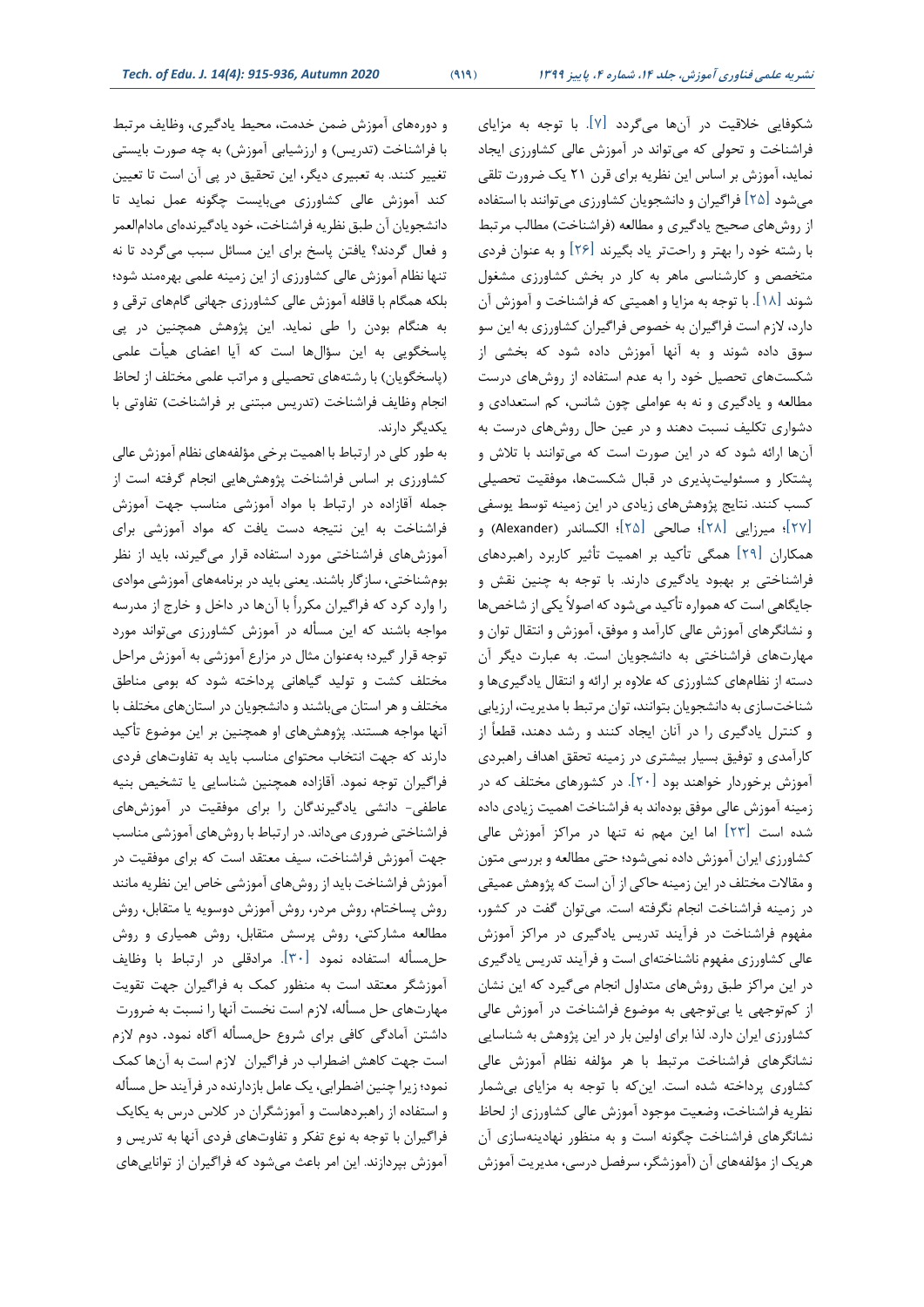خود آگاه شوند و با توجه و تالش جدیتری به یادگیری دروس مورد عالقه خود بپردازند. همچنین الزم است نوع تفکر فراگیران به آموزشگر شناسانده شود چرا که این اجازه را به آموزشگرمیدهد تا با توجه به تفاوتهای فردی فراگیران، نوع تدریس، روش ارزشیابی و حل تمرینها را انتخاب نماید. تأکید آموزشگر در کالس درس بر راهبردهای فراشناختی نیز میتواند در موفقیت فراگیران مؤثر باشد ]31[. چالمه و لطیفیان در ارتباط با تأثیر محیط یادگیری فراشناختی بر پیشرفت تحصیلی فراگیران نشان داد که مطالبات فراشناختی پیشبینی کننده مثبت و معنیدار پیشرفت تحصیلی بود. این به آن معنی است که هرچه فراگیران از دانش فراشناختی بیشتری برخوردار باشند و هرچه از راهبردهای فراشناختی نظیر برنامهریزی، مدیریت اطالعات، عیب زدایی و ارزیابی بیشتر استفاده کنند؛ میزان پیشرفت تحصیلی آنان بیشتر خواهد بود ]32[. ویژگی مطالبات فراشناختی به این نکته اشاره دارد که آموزشگر از فراگیران میخواهد تا درباره چگونگی یادگیری، چگونگی حل مسأله و تالش جهت ایجاد راه حلهای تازه برای مشکالتی که در یادگیری درس دارند و این که چگونه میتوانند یادگیری بهتری داشته باشند فکر کنند. در ارتباط با دورههای آموزش ضمنخدمت جهت آموزش فراشناخت، فیلیپس)Phillips )و همکاران به این نتیجه دست یافتند که بهکارگیری مهارتهای فراشناختی در انجام و موفقیت پروژهها بسیار تأثیرگذار بود. استفاده از آن باعث صرفهجویی در زمان و نحوه انجام کارها میگردد ]33[. شراو بر اساس نتایج پژوهشهای خود به این نتیجه رسید که بهترین محیط برای رشد دانش و مهارتهای فراشناختی استفاده از ارائه بازخوردهای بیرونی می باشد ]34[. زارع و محمدزاده در ارتباط با ویژگیهای محیط یادگیری فراشناختی به این نتیجه دست یافتند که فراگیرانی که در گروههای کوچک، پرسشهای فراشناختی میپرسیدند و به آن پرسشها پاسخ میدادند، بهتر از فراگیرانی بودند که با روش همیاری درس میخواندند؛ اما هیچگونه پرسش فراشناختی از خود نمیپرسیدند ]15[. نتایج پژوهش تقیبیگی و همکاران در ارتباط با وضعیت دانشجویان به عنوان یکی از مؤلفه های آموزش عالی از لحاظ فراشناخت نشان داد که در بین مقطعهای تحصیلی؛ آگاهی فراشناخت و مهارتهای رفتاری مرتبط با فراشناخت اختالف معناداری با یکدیگر داشتند و دانشجویان مقطع دکتری نسبت به دیگرمقطعها از مهارت و آگاهی فراشناخت باالتری برخوردار بودند. همچنین دانشجویان با معدلهای مختلف از لحاظ آگاهی فراشناخت با یکدیگر متفاوت بودند ]35[ جمعبندی مطالب گذشته بهعنوان چارچوب مفهومی پژوهش در نگاره )1( ارائه شده است. همانطور که مشخص است نظام آموزش عالی کشاورزی در وضعیت موجود قرار دارد. این نظام برای رسیدن به وضعیت مطلوب )وضعیتی که فراشناخت در آن نهادینه شده است( بایستی بخش های مختلف آن که شامل مؤلفه ها، مالکها و نشانگرها است

شناسایی گردد و در هر یک از این بخشها فراشناخت نهادینه شود که در نهایت نظام آموزشی منطبق با فراشناخت عمل نماید. نتایج این پژوهش که به شناسایی مؤلفهها، مالکها و نشانگرهای نظام آموزش عالی کشاورزی منتهی میگردد، میتواند جهت سنجش وضعیت موجود فراشناخت در سایر نظامهای آموزشی مورد استفاده قرار گیرد و برنامهریزان نظام آموزش عالی براساس آن اقدامات بهینه را انجام دهند. اما نتایج پژوهش با توجه به محدود بودن جامعه آماری مطالعه شده )اعضای هیأت علمی دانشگاه علوم کشاورزی و منابع طبیعی خوزستان و دانشکده کشاورزی دانشگاه شهید چمران خوزستان) در تعمیم دادن به سایر مراکز آموزشی بخصوص آموزش عالی غیرکشاورزی بایستی با احتیاط انجام گیرد.

### **روش تحقیق**

پژوهش کاربردی حاضر از نوع توصیفی و به روش پیمایش انجام گرفت. جامعه آماری تحقیق اعضای هیأت علمی کشاورزی دانشگاه شهید چمران )82=N )و اعضای هیأت علمی دانشگاه علوم کشاورزی و منابع طبیعی خوزستان (N=۸۵) بودند که به روش تمام شماری، اطالعات از آنها گردآوری شد. ابزار پژوهش، پرسش نامهای محقق ساخته بود که بهمنظور طر احی آن در مرحله نخست با مشورت تیم پژوهش و مبانی نظری ]36[، مهم ترین مؤلفههای آموزشعالیکشاورزی شناسایی گردید که شامل سرفصلدرسی، برنامهریزی آموزشی، مدیریت آموزش و دورههای آموزش ضمن خدمت، ارزشیابی آموزشی، محیط یادگیری و وظایف مرتبط با فراشناخت)تدریس( بود. پس از مشخص شدن مؤلفهها، برای هر مؤلفه و براساس مبانی نظری مالکهایی مشخص شد. شناسایی نشانگرها طی سه مرحله دلفی از طریق مصاحبه با 15 نفر از خبرگان فراشناخت در رشته های مختلف روانشناسی، علوم تربیتی و کشاورزی انجام گرفت. روش انتخاب افراد صاحب نظر بهصورت گلوله برفی بود. در این روش، در یک مصاحبه ابتدایی بیشتر با یک خبررسان کلیدی کار را آغاز کرده و آن گاه از وی خواسته شد افرادی را که ممکن است برای مصاحبه در این زمینه صاحبنظر باشند، معرفی کند )از آن جا که نظریه فراشناخت جزو نظریه های روان شناسی و علوم تربیتی است و در آموزش عالی کشاورزی تا حدودی ناشناخته میباشد؛ بیشتر در معرفی نمونه به اعضای هیأت علمی گروه روانشناسی و علوم تربیتی مراجعه شد(. در این پژوهش افرادی که مورد مصاحبه قرار گرفتند در رشته علوم تربیتی دانشگاه شهید چمران (۶ تن)، پردیس کشاورزی و منابع طبیعی دانشگاه رازی کرمانشاه (۲ تن)، دانشگاه کشاورزی شیراز (۲ تن) و گروه علومتربیتی دانشگاه علامه طباطبایی (۵ تن) بودند که به روش ارجاع زنجیرهای انتخاب شدهاند (این افراد در زمینه فراشناخت سابقه برگزاری کارگاه، کالس آموزشی یا مقاالت معتبر پژوهشی داشتند). در مرحله اول بر اساس مرور مبانی نظری و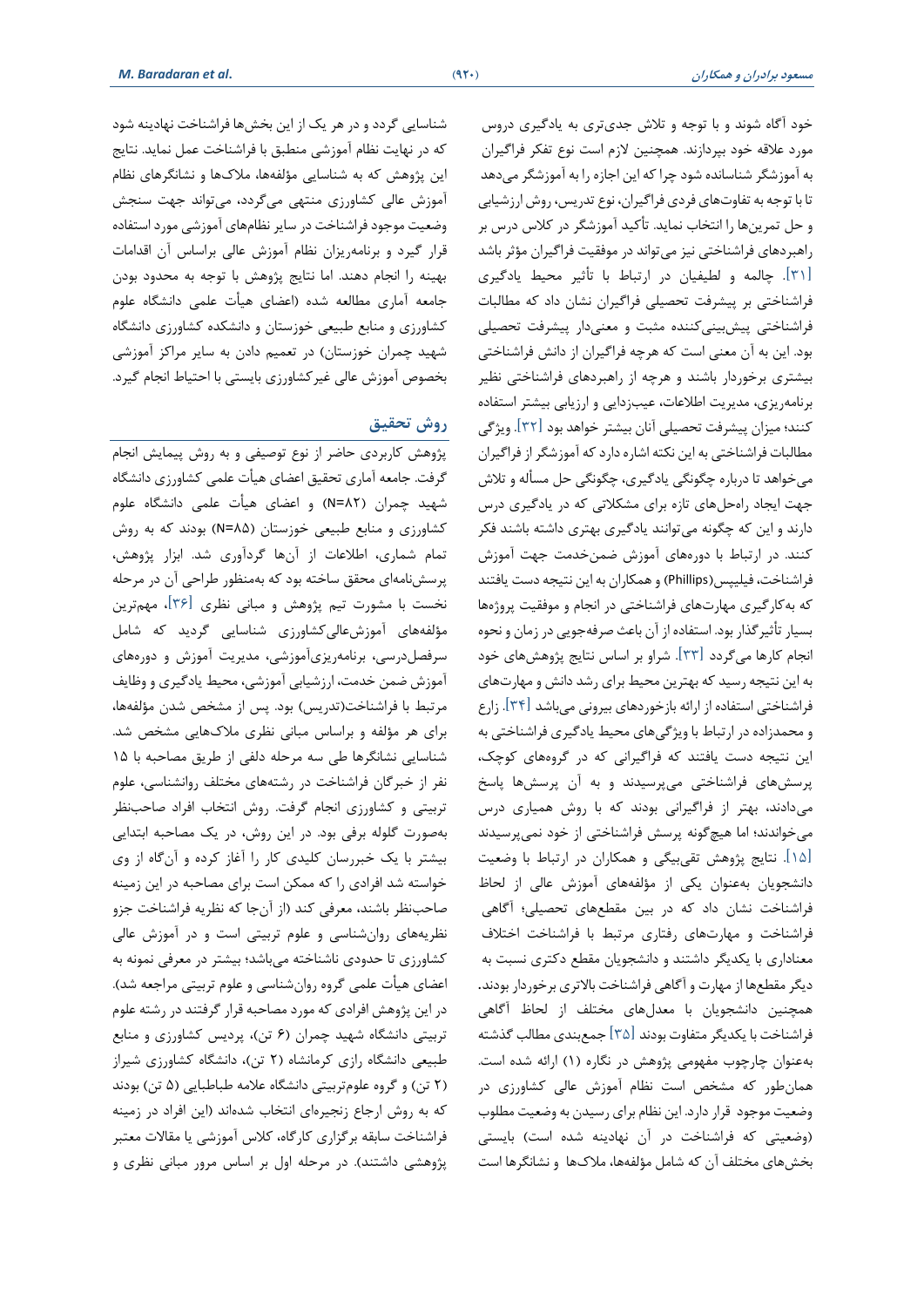دیدگاه صاحبنظران (در قالب سؤالات باز پاسخ و مصاحبه) برای مؤلفههای سرفصل درسی، برنامه ریزی آموزشی، مدیریت آموزش و آموزش ضمن خدمت، ارزشیابی آموزش، محیط یادگیری و وظایف مرتبط با فراشناخت نشانگرهایی مشخص گردید. با توجه به اینکه احتمال میرفت که اعضای هیأت علمی رشتههای علوم تربیتی و روانشناسی در مورد کشاورزی اطالع چندانی نداشته باشند؛ سعی شد در خالل پاسخها، خاص بودن یا عام بودن پاسخها نیز با این عبارت »که به نظر شما مواردی که به آن اشاره نمودید در مورد یک رشته خاص صدق میکند یا به صورت عام است» مشخص گردد. پس از جمعآوری متن مصاحبه ها، تجزیه و تحلیل پاسخها و بررسی دقیق موارد پیشنهادی صاحبنظران با مشورت گروه پژوهش گویههایی که با توجه به هدف آموزش عالی کشاورزی سنخیتی با آن نداشت حذف شد. در مرحله دوم دلفی، پر سش نامه جدیدی بر اساس طیف پنج قسمتی لیکرت (خیلی کم، کم، متوسط، زیاد، خیلی زیاد) تنظیم شد و از خبرگان خواسته شد که میزان اهمیت نشانگرهای هر مؤلفه در آموزش عالی کشاورزی را بیان نمایند. پس از گردآوری پرسش نامههای مرحله دوم و تجزیه و تحلیل پاسخها که بر اساس میانگین و انحراف معیار صورت پذیرفت، گویههایی که میانگین آنها 3/33 و باالتر بود مورد تأیید قرار گرفت و سایر گویهها حذف گردید. گویههای تأیید شده به منظور طراحی پرسش نامه مرحله سوم و اعالم موافقت یا عدم موافقت خبرگان مورد استفاده قرار گرفت که پس از تجزیه و تحلیل، نشانگرهایی که با آنها 66 درصد و باالتر اعالم موافقت شده بود مورد تأیید نهایی قرار گرفت.

در نهایت پرسشنامه نهایی بعد از اعمال نظر اعضای هیأت علمی و تیم پژوهش روایی آن مورد تأیید قرار گرفت. پایایی آن نیز توسط آلفای کرونباخ مورد سنجش قرار گرفت که آلفای بخشهای مختلف

در جدول )1( ارائه شده است.

به منظور تأیید روایی و پایایی بخش کیفی عالوه بر چهار تکنیک -1 کنترل اعضا )از طریق ارائه تحلیل دادهها و نتایج آن به پاسخگویان از واکنش آنها در مرحله گزارش نوشتهها آگاهی حاصل شد)، ۲- انتقال پذیری پژوهش (از طریق توسعه و توصیف غنی از مجموعه دادههای مطالعه در طول مرحله گردآوری دادهها و ارایه نتایج صورت پذیرفت(. 3 و -4 تأییدپذیری و اطمینانپذیری پژوهش (از طریق ثبت و ضبط دقیق فرآیند مصاحبهها و تمامی جزئیات آن انجام گرفت) به جامعیت تحلیل محیط بیرونی و درونی نیز توجه شد که خود تحت تأثیر مواردی نظیر زمان صرف شده برای جمعآوری دادهها، تجربه متخصصان در رابطه با موضوع و به ویژه تجربه و مهارت محقق در انجام مصاحبهها قرار میگیرد. بهطورکلی در این مرحله سعی شد از یکسو داده های درستی در ارتباط با موضوع از صاحبنظران گردآوری گردد و از سوی دیگر محقق با یک پیشزمینه ذهنی و مطالعه دقیق در ارتباط با موضوع به انجام مصاحبه بپردازد. با توجه به اینکه به اعتقاد هلمز و نیکسون) Nixson and Helms[ )38 ]بهترین شیوه افزایش روایی مطالعات کیفی برگرداندن نتایج به محققانی است که در فرآیند تحقیق بهعنوان نمونه مورد مطالعه شرکت کردهاند؛ لذا سعی شد به منظور افزایش روایی و پایایی بخش کیفی به این موضوع نیز از سوی محقق توجه گردد.

به منظور گردآوری متن مصاحبهها از شیوه وارسی نیز استفاده شد که جزء الینفک فرآیند مصاحبه و پرسشگری است. در واقع محقق با استفاده از روش وارسی، پاسخگویان را وادار میسازد عناصر را همسو با هدف تحقیق بیان کنند. در این راستا در پژوهش حاضر، محـقق از شیـ وههایی نـظیر سـ ؤاالت مستـقیم، یـادآوری و مـ رور



شکل ۱: چارچوب مفهومی پژوهش Fig. 1: The conceptual framework of research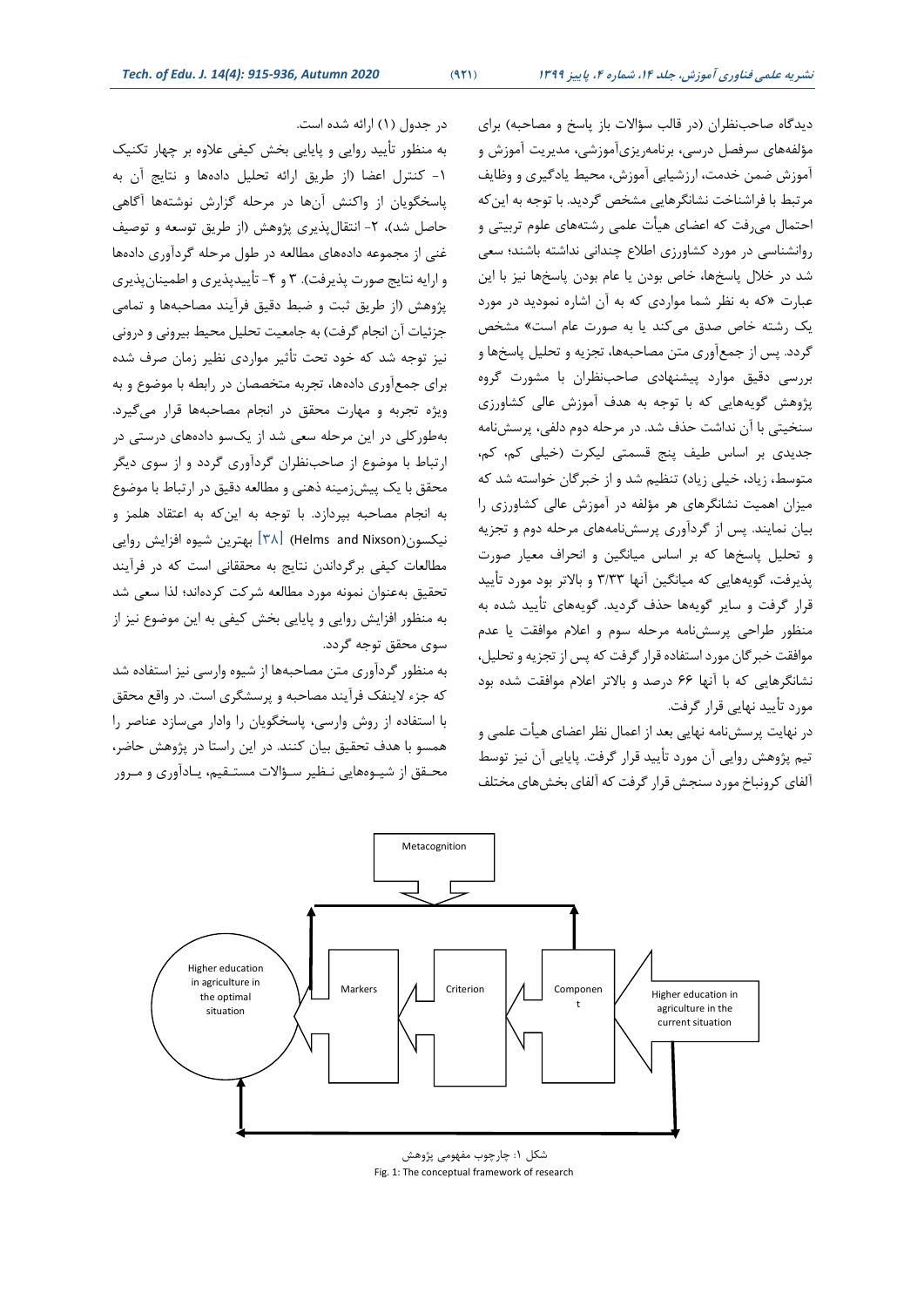یادداشتها و نیز روش سکوت بهره گرفت. بدین ترتیب که هرگاه محقق احساس میکرد پاسخگویان در بیان پاسخها دچار ابهام و انحراف میشوند، با پرسیدن سؤاالتی از قبیل »امکان دارد بیشتر توضیح دهید؟« یا »مطلب دیگری باقی مانده که برای تکمیل صحبت بتوان بیان نمود؟«، آنها را هدایت مینمود که عمیقتر به موضوع بپردازند و تمام جوانب امر را مورد توجه قرار دهند. گاهی نیز محقق مجبور میشد به منظور رفع محدودیتهای ذکر شده و افزایش اعتبار این تکنیک، یادداشتهای مصاحبه را برای پاسخگویان بازگو نماید تا آنها را نسبت به بیان موارد مشابه آگاه سازد؛ به گونهای که مصاحبهشونده پاسخهای خود را بازیابد و آنها را تکمیل نماید. در این میان روش سکوت نیز از اهمیت ویژهای برخوردار بود. هنگامی که مصاحبه شونده مشاهده میکرد محقق یادداشت برداری را متوقف نموده و یا عکسالعملی نسبت به پاسخ های وی نشان نمیدهد، متوجه انحراف پاسخهای خود میگردید و سعی میکرد آنها را در راستای هدف تحقیق، اصالح کند. همچنین مصاحبه شوندهها با مشاهده رفتارهای غیرکلامی و کالمی محقق، پاسخهای خود را ارزیابی میکردند. بدینترتیب که هرگاه محقق با تکان دادن سر و بیان کلماتی نظیر »بله« یا »چه جالب« سخنان مصاحبه شوندهها را تأیید میکرد، پاسخگویان متوجه می شدند اطلاعات را به درستی بیان می کنند. پس از تأیید نهایی، ابزار پژوهش در بین جامعه آماری که شامل 167 هیأت علمی بود، توزیع گردید.

الزم به ذکر است که پرسش نامه به صورت دو قسمتی تنظیم شد. در یک قسمت وضعیت موجود هر شاخص )از بسیار نامناسب تا بسیار مناسب) و در قسمت دیگر میزان اهمیت شاخص (از بسیار کماهمیت تا بسیار مهم) قرار گرفت. در نهایت تجزیه و تحلیل پرسش نامهها با استفاده از آمار توصیفی (میانگین و انحراف معیار) و آزمون تی تک نمونهای توسط نرم افزار اسپی اس اس نسخه بیست انجام گرفت. به منظور بررسی سؤاالت پژوهش نیز از آزمون اف استفاده شد.

#### **یافتهها و بحث**

ویژگی فردی و حرفهای پاسخگویان

توزیع اعضای هیأت علمی بر اساس رشته تحصیلی نشان داد که بیشترین پاسخگو در رشته گیاه پزشکی )26/1 درصد( و کمترین پاسخگویان مربوط به رشته خاک شناسی با 4 پاسخگو )/47 3 درصد) بودند. از لحاظ سابقه تدریس ۲۲/۶ درصد دارای سابقه تدریس کمتر از 5 سال بودند. 43/4 درصد از پاسخگویان نیز دارای سابقه تدریس بین 5 تا 15 سال بودند. بیشترین سابقه پژوهشی که در بین اعضای هیأت علمی پاسخگو مشاهده گردید؛ بین ده تا 15 سال بود )39/1 درصد( و کمترین سابقه پژوهش مربوط به اعضای هیأت علمی پاسخگو، بین 25 تا 30 سال و بیش از 30 سال بود. بیشترین تعداد مقاالت علمی- پژوهشی اعضای هیأت علمی پاسخگو در این پژوهش بالای ۳۰ مقاله بود (۳۸/۲ درصد).

| جدول ١: میزان پایایی متغیرها، مؤلفهها و نشانگرهای مرتبط با مؤلفههای نظام اموزش عالی<br>Table 1: Reliability of variables, components and indicators related to components of higher education system |       |                                   |                                              |                                   |               |  |
|------------------------------------------------------------------------------------------------------------------------------------------------------------------------------------------------------|-------|-----------------------------------|----------------------------------------------|-----------------------------------|---------------|--|
| ميزان آلفاي كرونباخ<br>Cronbach's alpha value                                                                                                                                                        |       | تعداد نشانگر<br>Number of markers | ملاک<br>Criterion                            | مؤلفه<br>Component                | رديف<br>Row   |  |
| Total                                                                                                                                                                                                | 0.910 | 4Marker                           | Participatory                                | Course headings                   |               |  |
| 0.930                                                                                                                                                                                                |       |                                   |                                              |                                   |               |  |
|                                                                                                                                                                                                      | 0.833 | 4 Marker                          | Justification                                |                                   |               |  |
| 0.841                                                                                                                                                                                                | 0.841 | 5Marker                           | <b>Functional dimension</b>                  | Planning                          |               |  |
| 0.905                                                                                                                                                                                                | 0.75  | 2Marker                           | Next to the company                          | <b>Evaluation methods</b>         |               |  |
|                                                                                                                                                                                                      | 0.86  | 7Marker                           | You did                                      |                                   |               |  |
| 0.916                                                                                                                                                                                                | 0.819 | 7Marker                           | Motivational dimension                       | Learning<br>environment           | Questionnaire |  |
|                                                                                                                                                                                                      | 0.822 | 3Marker                           | Facilitation and<br>interaction              |                                   | for faculty   |  |
| 0.945                                                                                                                                                                                                | 0.901 | 11Marker                          | Pre-teaching activity                        | Teaching                          |               |  |
|                                                                                                                                                                                                      | 0.878 | 19Marker                          | Teaching activity                            |                                   |               |  |
|                                                                                                                                                                                                      | 0.782 | 3Marker                           | Post-teaching activity                       |                                   |               |  |
| 0.913                                                                                                                                                                                                | 0.870 | 6Marker                           | <b>Empowering faculty</b>                    | Manage training<br>and in-service |               |  |
|                                                                                                                                                                                                      | 0.899 | 4Marker                           | Pay attention to<br>metacognitive strategies | training courses                  |               |  |

جدول :1 میزان پایایی متغیرها، مؤلفهها و نشانگرهای مرتبط با مؤلفههای نظام آموزش عالی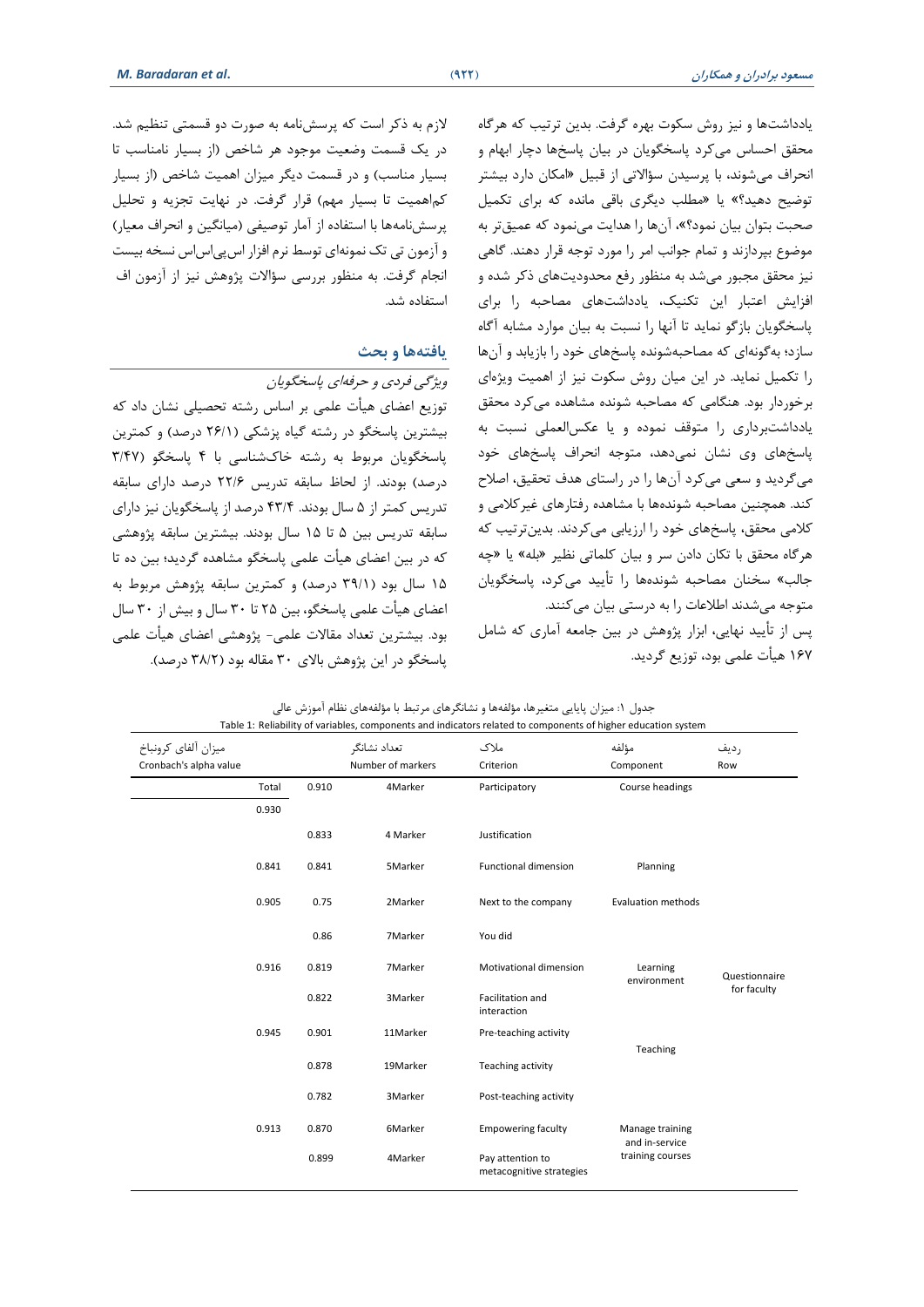### بررسی وضعیت موجود آموزش عالی کشاورزی بر اساس نشانگرهای شناسایی شده

جدول )3( وضعیت موجود هریک از مؤلفههای آموزش عالی کشاورزی و مالکهای مرتبط با هر مؤلفه را از دید اعضای هیأت علمی و بر اساس آماره تی تک نمونه نشان میدهد. در مؤلفه سرفصل درسی بر اساس مقدار آزمون تی تک نمونهای (۶/۰۱-) و مقدار معنیداری باالی 95 درصد و سطح خطای کوچکتر از پنج درصد بیان میکند که تفاوت معنیداری بین دو مقدار واقعی )2/84( و مقدار مفروض )4( وجود دارد و با توجه به اختالف منفی بین این دو عدد )-1/16( میتوان دریافت که سرفصل درسی در آموزش عالی کشاورزی استان خوزستان براساس فراشناخت نمیباشد و با وضعیت مناسب که مدنظر است اختالف دارد. اما سرفصل درسی دارای دو مالک مشارکتی و توجیهی است که مقدار آزمون تی در ملاک مشارکتی (۶/۱۰-) و در ملاک توجیهی (۸/۴۴) میباشد و مقدار معنیداری ب االی 95 درصد و سطح خطای کوچکتر از پنج درصد است که تفاوت معنیداری بین دو مقدار واقعی و مقدار مفروض وجود دارد و میتوان گفت که دو مالک مشارکتی و توجیهی مربوط به مؤلفه سرفصل درسی در آموزش عالی کشاورزی استان خوزستان بر مبنای فراشناخت نمیباشند. در مؤلفه مدیریت آموزش و دورههای آموزش ضمنخدمت براساس مقدار آزمون تی تک نمونهای (۸/۴-) و مقدار معنیداری بالای ۹۵ درصد و سطح خطای کوچکتر از پنج درصد بیان میکند که تفاوت معنیداری بین دو مقدار واقعی (۲/۶۴) و مقدار مفروض (۴) وجود دارد و با توجه به اختالف منفی بین این دو عدد )-1/36( میتوان دریافت که مدیریت آموزش و دورههای آموزش ضمن خدمت نیز در آموزش عالی کشاورزی استان خوزستان براساس فراشناخت نمی- باشد و با وضعیت مناسب که مدنظر است اختالف دارد. اما این مؤلفه دارای دو مالک توانمندسازی و توجیهی است که مقدار آزمون تی در مالک توانمندسازی )-10( و در مالک توجیهی )-8/20( و مقدار معنیداری باالی 95 درصد و سطح خطای کوچکتر از پنج درصد میباشد که تفاوت معنیداری بین دو مقدار واقعی و مقدار مفروض وجود دارد و میتوان گفت که دو مالک توانمندسازی و توجیهی مربوط به مؤلفه مدیریت آموزش و دوره های آموزش ضمن خدمت در آموزش عالی کشاورزی استان خوزستان بر مبنای فراشناخت نمیباشند.

در مؤلفه برنامهریزی بر اساس مقدار آزمون تی تک نمونهای )4/10( و مقدار معنیداری باالی 95 درصد و سطح خطای کوچکتر از پنج درصد بیان میکند که تفاوت معنیداری بین دو مقدار واقعی )3/07( و مقدار مفروض )4( وجود دارد و با توجه به اختالف منفی بین این دو عدد )-0/93( می توان دریافت که مؤلفه برنامهریزی در آموزش عالی کشاورزی استان خوزستان بر اساس فراشناخت نیست و با وضعیت مناسب که مدنظر است اختالف دارد.

مؤلفه بعدی آموزش عالی ارزشیابی است که مقدار آزمون تی تک نمونهای )-7/2( و مقدار معنیداری باالی 95 درصد و سطح خطای کوچکتر از پنج درصد بیان میکند که تفاوت معنیداری بین دو مقدار واقعی (۲/۸۴) و مقدار مفروض (۴) وجود دارد و با توجه به اختالف منفی بین این دو عدد )/16 -1( میتوان دریافت که انجام برنامههای ارزشیابی در آموزش عالی کشاورزی استان خوزستان بر اساس فراشناخت نمیباشد و با وضعیت مناسب که مدنظر است اختالف دارد. اما مؤلفه ارزشیابی دارای دو مالک مشارکتی و عملکردی میباشد که مقدار آزمون تی در مالک مشارکتی )-7/4( و در مالک عملکردی )-8/2( و مقدار معنیداری باالی 95 درصد و سطح خطای کوچکتر از پنج درصد است که تفاوت معنیداری بین دو مقدار واقعی و مقدار مفروض وجود دارد و میتوان گفت که دو مالک مشارکتی و عملکردی مربوط به مؤلفه ارزشیابی در آموزش عالی کشاورزی استان خوزستان بر مبنای فراشناخت نمی باشند.

مؤلفه محیط آموزش بر اساس مقدار آزمون تی تک نمونهای )-4/10( و مقدار معنیداری باالی 95 درصد و سطح خطای کوچکتر از پنج درصد بیان میکند که تفاوت معنیداری بین دو مقدار واقعی )3/07( و مقدار مفروض )4( وجود دارد و با توجه به اختالف منفی بین این دو عدد )-0/83( میتوان دریافت که محیط آموزشی در آموزش عالی کشاورزی استان خوزستان با وضعیت مناسب که مدنظر است اختالف دارد. اما این مؤلفه دارای دو مالک انگیزش و تسهیل و تعامل است که مقدار آزمون تی در مالک انگیزش (۵/۹-) و در ملاک تسهیل و تعامل (۷-) و مقدار معنیداری باالی 95 درصد و سطح خطا کوچکتر از پنج درصد میباشد که تفاوت معنیداری بین دو مقدار واقعی و مقدار مفروض وجود دارد و میتوان گفت که دو مالک انگیزش و تسهیل و تعامل مربوط به مؤلفه محیط آموزشی در آموزش عالی کشاورزی استان خوزستان از وضعیت مناسب فاصله دارد. در آخرین مؤلفه یعنی تدریس یا وظایف آموزشگر بر اساس مقدار آزمون تی تک نمونهای )-6/9( و مقدار معنیداری باالی 95 درصد و سطح خطای کوچک تر از پنج درصد بیان میکند که تفاوت معنیداری بین دو مقدار واقعی )2/93( و مقدار مفروض )4( وجود دارد و با توجه به اختالف منفی بین این دو عدد ) -1/07( میتوان دریافت که آموزشگران نیز در آموزش عالی کشاورزی استان خوزستان با براساس فراشناخت عمل نمیکنند و این مؤلفه با وضعیت مناسب که مدنظر است اختالف دارد. اما این مؤلفه دارای سه مالک پیش از تدریس، ضمن تدریس و پس از تدریس است که مقدار آزمون تی در ملاک پیش از تدریس (۸/۱۷-)، در ملاک ضمن تدریس )-10( و مالک پس از تدریس )/40 -8( است و مقدار معنیداری باالی 95 درصد و سطح خطای کوچکتر از پنج درصد میباشد که تفاوت معنیداری بین دو مقدار واقعی و مقدار مفروض وجود دارد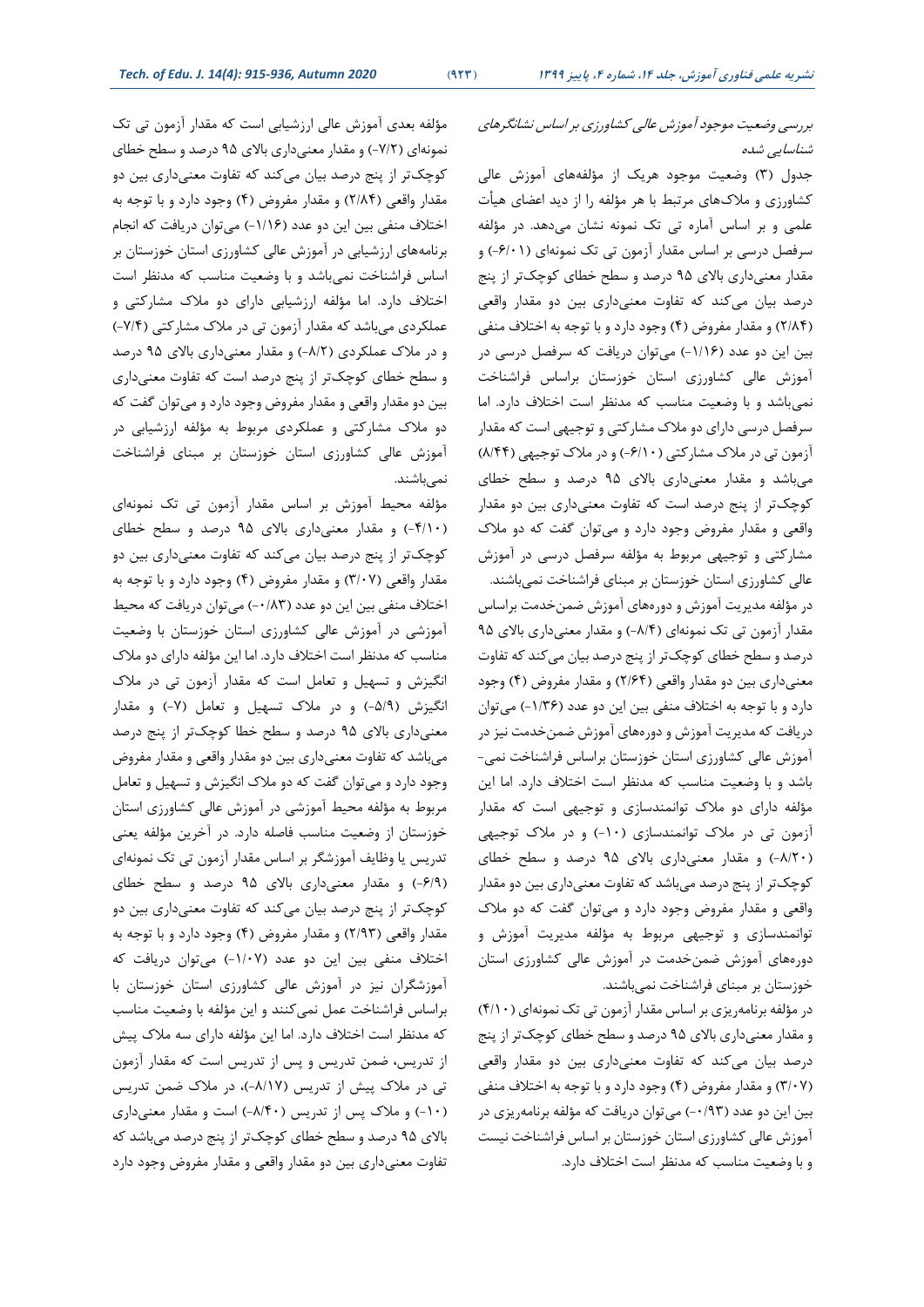و میتوان گفت که سه مالک پیش از تدریس، ضمن تدریس و پس از تدریس مربوط به مؤلفه وظایف آموزشگر در آموزش عالی کشاورزی استان خوزستان از وضعیت مناسب فاصله دارد و آموزشگران در فرآیند تدریس خود براساس فراشناخت عمل نمی کنند (جدول ۲).

### بررسی وضعیت موجود و میزان اهمیت نشانگرهای مرتبط با مؤلفه سرفصلدرسی

برای بررسی وضعیت موجود و میزان اهمیت نشانگرهای مختلف مرتبط با هر مؤلفه در آموزش عالی کشاورزی از دید اعضای هیأت علمی از میانگین و انحراف معیار استفاده گردید، به این ترتیب که برای هر مؤلفه و با توجه به مالکهای آن اولویتبندی هر نشانگر بر اساس میانگین مشخص شدکه در جداول )3 تا 8( ارائه گردیده است. همانطور که جدول )3( نشان میدهد سرفصل درسی دارای دو مالک مشارکتی و توجیهی است که از دید اعضای هیأتعلمی در بعد مشارکتی دو نشانگر »گنجاندن اهداف مورد نظر استاد و دانشجو در محتوا و تدوین سرفصل با مشارکت استاد و دانشجو« از اهمیت باالتری برخوردار هستند و در عین حال این دو نشانگر از لحاظ وضعیت موجود در شرایط نامناسبی نسبت به سایر نشانگرها قرار دارند. به عبارتی از نظر هیأت علمی الزم است که طراحی سرفصل با مشارکت استاد و دانشجو انجام شود و اهداف آنها در طراحی سرفصلها مدنظر قرار گیرد که از نظر پاسخگویان این دو نشانگر از لحاظ وضعیت موجود در شرایط نامناسبی قرار دارند. در بعد توجیهی نیز از دید اعضایهیأت علمی »پاسخگویی سرفصل به نیازهای بازارکار« و »تأکید بر چگونگی و نحوه یادگیری فراگیر در تدوین سرفصل« از اهمیت باالتری برخوردار است. اما وضعیت موجود دو نشانگر مورد اشاره نامناسب است. اعضای هیأت علمی معتقدند که سرفصل بایستی به نحوی تنظیم شود که جوابگوی انتظارات بازار کار باشد و به عبارتی در فراگیر دانش و مهارت الزم را برای فعالیت در محیط بیرون ایجاد کند؛ اما وضعیت موجود سرفصل درسی از لحاظ این دو نشانگر مناسب نمیباشد.

### بررسی وضعیت موجود و میزان اهمیت نشانگرهای مرتبط با مؤلفه برنامهریزی

جدول (۴) اولویتبندی نشانگرهای مرتبط با مؤلفه برنامهریزی درسی در مالک عملکردی را نشان میدهد. همانطورکه از اولویت بندی میانگینها مشخص است از لحاظ اهمیت »توجه به مهارت، مهارتهای عقالنی و آموزش فراشناخت در قالب دروس اختیاری و فوق برنامه« اهمیت باالیی در برنامهریزی فراشناخت دارند. اما از لحاظ وضعیت موجود »محتوا بیشتر مهارتهای خالصه کردن و شرح دادن« را گسترش میدهد و از این لحاظ منابع درسی آموزش عالی کشاورزی وضعیت مناسبتری دارند.به عبارتی برای

اینکه برنامهریزیها در آموزش عالی کشاورزی مبتنی بر فراشناخت باشد الزم است که در فراگیران ایجاد مهارت نماید و آموزش فراشناخت در قالب دروس فوق برنامه ضرورت دارد که از نظر هیأت علمی پاسخگو، در وضعیت موجود نظام آموزش عالی کشاورزی، به این نشانگرها توجه نمیشود.

### بررسی وضعیت موجود و میزان اهمیت نشانگرهای مرتبط با مؤلفه مدیریتآموزش و دورههای آموزش ضمن خدمت

در ارتباط با مدیریت آموزش و دورههای آموزش ضمن خدمت جدول (۵) نشان میدهد که نشانگرهای هر دو ملاک توانمندسازی و توجه به راهبردهای فراشناخت از وضعیت متوسط به پایینی برخوردار هستند. اما از لحاظ اهمیت در مالک توانمندسازی نشانگرهای »برگزاری فیلمهای آموزشی و کارگاههای آموزشی مرتبط با فراشناخت« از اولویت باالتری برخوردار و در بعد راهبردهای فراشناخت »تقویت شوراها و انجمنهای دانشجویی و بازدیدهای علمی و تهیه برنامههای آموزشی مرتبط با فراشناخت« از اهمیت بیشتری برخوردار میباشند و به منظور نهادینهسازی فراشناخت در آموزش عالی کشاورزی برگزاری فیلمهای آموزشی و همچنین کارگاههای آموزشی مبتنی بر فراشناخت میتواند مؤثر باشد. شوراها و انجمنهای دانشجویی و بازدیدهای علمی نیز زمینه همکاری و تعامل بین دانشجویان را فراهم میآورد که از نظر اعضای هیأت علمی عامل مؤثری در تقویت فراشناخت و یادگیری تعاملی بین آنها می باشد که الزم است مورد توجه قرار گیرد.

### بررسی وضعیت موجود و میزان اهمیت نشانگرهای مرتبط با مؤلفه ارزشیابی آموزشی

ارزشیابی آموزشی دارای دو مالک مشارکتی و عملکردی است )جدول 6( که نشانگرهای مرتبط با هر مالک در جدول ارائه گردیده است. همانگونه که مقایسه میانگین ها در جدول نشان میدهد از لحاظ وضعیت موجود هر دو نشانگر مالک مشارکتی، در وضعیت متوسط و پایین قرار دارند. این به آن معنا است که در زمینه ارزشیابی، مشارکت چندانی صورت نمیپذیرد. اما از لحاظ اهمیت »مشارک فراگیر در ارزشیابی گروهی از خود در سنجش همساالن« اهمیت بیشتری دارد. در زمینه نشانگرهای مرتبط با مالک عملکردی »توجه و اجرای ارزشیابی تکوینی در فرآیند تدریس« و »ارائه بازخوردهای اصالحی به یادگیرنده«، »توجه به ارزشیابی چند جانبه و چند بعدی« و »گرفتن اظهارنظر از فراگیران بعد از تدریس در مورد فایده و ضرورت مطالب آموخته شده« و »قضاوت در مورد ارزشهای تازه کسب شده« از میانگین بیشتر و اهمیت باالتری برخوردار است. اما از لحاظ وضعیت موجود نشانگرهای مرتبط با بعد عملکردی، تمامی هفت نشانگر از وضعیت متوسط به پایینی برخوردار هستند. به عبارتی اعضای هیأت علمی در فرآیند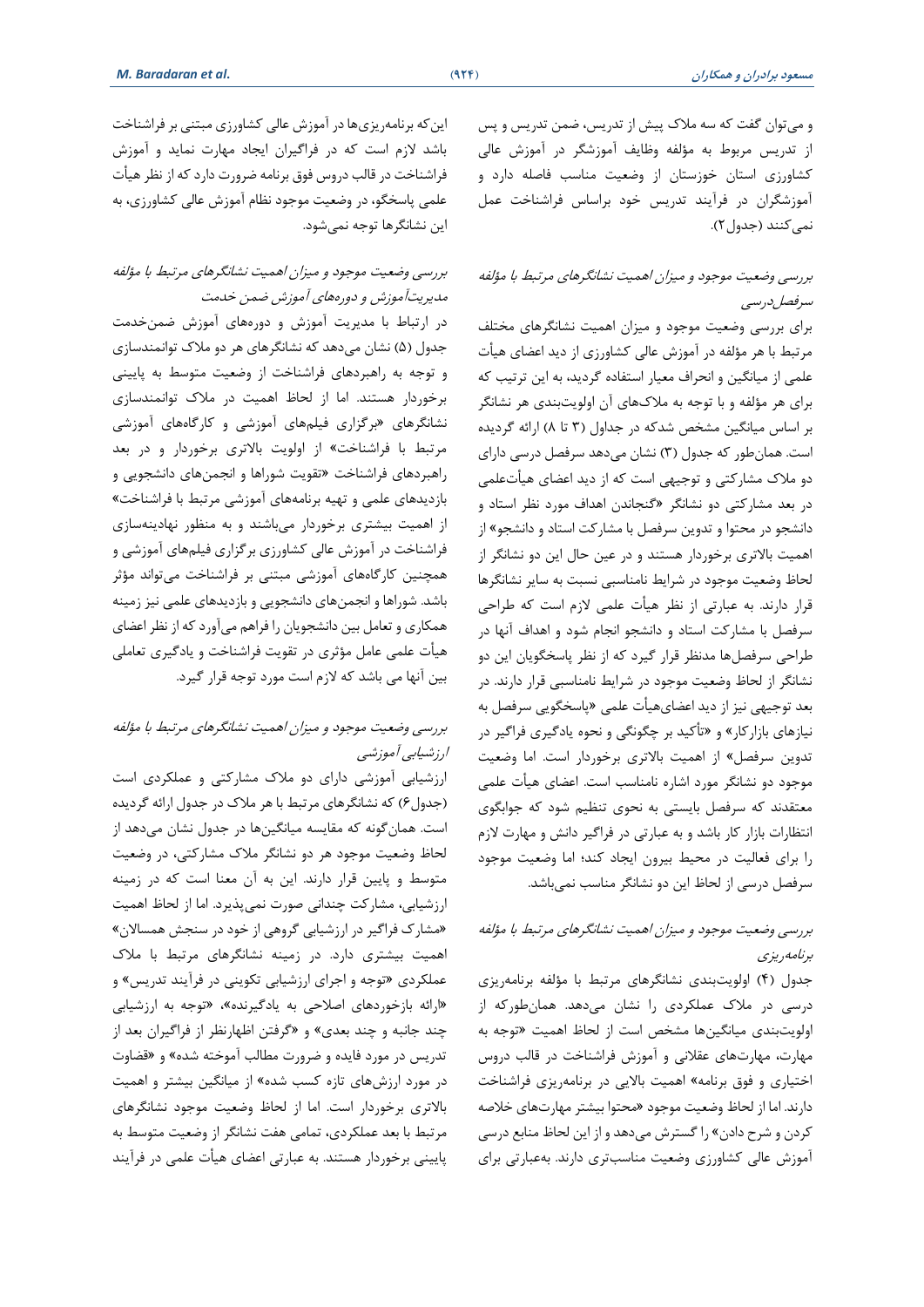فراگیران بایستی خود بتوانند عملکرد خود را مورد سنجش و ارزیابی قرار دهند که در فراشناخت نشانگر مهمی است؛ اما از نظر هیأت علمی پاسخگو این مورد نیز در آموزش عالی کشاورزی مورد

تدریس خود به برگزاری پیش آزمون، ارزشیابی تکوینی و پایانی توجهی ندارند. همچنین ارزشیابی چندجانبه که تمامی جوانب یادگیری فراگیران را مورد سنجش قرار میدهد در آموزش عالی کشاورزی مورد توجه قرار نمیگیرد.

جدول ۲: توزیع آماری وضعیت موجود هریک از مؤلفهها و ملاکهای مرتبط با هر مؤلفه در آموزش عالی کشاورزی از دید اعضای هیأت علمی Table 2: Statistical distribution of the current status of each of the components and the criteria related to each component in the agricultural higher education

from the viewpoints of the faculty members

توجه قرار نمی گیرد.

| انحراف<br>معيار<br>Standard<br>deviation | سطح<br>معنادارى<br>Sig | آمارہ تی<br>Statistics t | ميانگين<br>Average | ملاک<br>Criterion                      | سطح<br>معناداري<br>Sig | آمارہ تی<br>Statistics t | انحراف معيار<br>Standard<br>deviation | ميانگين<br>Average | مؤلفه<br>Compo<br>nent                      | رديف<br>Row    |
|------------------------------------------|------------------------|--------------------------|--------------------|----------------------------------------|------------------------|--------------------------|---------------------------------------|--------------------|---------------------------------------------|----------------|
| 0.980                                    | 0.000                  | $-6.10$                  | 2.76               | Participatory                          | 0.000                  | $-6.01$                  | 0.905                                 | 2.84               | Course                                      | $\mathbf{1}$   |
| 0.908                                    | 0.000                  | $-8.84$                  | 2.91               | Justification                          |                        |                          |                                       |                    | heading<br>s                                |                |
| 0.943                                    | 0.000                  | $-10$                    | 2.53               | Empowerment                            | 0.000                  | $-8.4$                   | 0.789                                 | 2.64               | Manage                                      | $\overline{2}$ |
| 0.786                                    | 0.000                  | $-8.20$                  | 2.750              | Justification                          |                        |                          |                                       |                    | inservic<br>e<br>training<br>and<br>courses |                |
| 0.874                                    | 0.000                  | $-10$                    | 3.07               | Operational                            | 0.000                  | $-4.10$                  | 0.874                                 | 3.07               | Plannin<br>g                                | 3              |
| 0.917                                    | 0.000                  | $-7.4$                   | 2.840              | Participatory                          | 0.000                  | $-7.2$                   | 0.753                                 | 2.84               | assessm                                     | 4              |
| 0.748                                    | 0.000                  | $-8.2$                   | 2.845              | Operational                            |                        |                          |                                       |                    | ent                                         |                |
| 0.822                                    | 0.000                  | $-5.9$                   | 3.090              | Motivation                             | 0.000                  | $-4.10$                  | 0.769                                 | 3.07               | Learnin<br>g                                | 5              |
| 0.741                                    | 0.000                  | $-7$                     | 3.026              | <b>Facilitation and</b><br>interaction |                        |                          |                                       |                    | environ<br>ment                             |                |
| 0.771                                    | 0.000                  | $-8.17$                  | 2.90               | Before teaching                        | 0.000                  | $-6.9$                   | 0.763                                 | 2.93               | Teachin                                     | 6              |
| 0.805<br>0.797                           | 0.000<br>0.000         | $-10$<br>$-8.40$         | 2.94<br>2.98       | Teaching<br>After teaching             |                        |                          |                                       |                    | g                                           |                |

جدول:3 توزیع آماری وضعیت موجود و میزان اهمیت نشانگرهای مؤلفه »سرفصل درسی« از دید اعضای هیأت علمی

Table 3: Statistical distribution of the current situation and the importance of the indicators of the 'curriculum' component from the viewpoints of the faculty members

| اولويت<br>Priority | ميانگين ميزان<br>أهميت<br>Average<br>importance | انحر اف<br>معيار<br>Standard<br>deviation | نشانگر مرتبط با ملاک مشارکتی<br>Indicator related to participatory criteria                                                                    | انحر اف<br>معيار<br>Standard<br>deviation | ميانكين وضعيت<br>موجود<br>Average status<br>available | اولويت<br>Priority |
|--------------------|-------------------------------------------------|-------------------------------------------|------------------------------------------------------------------------------------------------------------------------------------------------|-------------------------------------------|-------------------------------------------------------|--------------------|
| $\overline{2}$     | 3.65                                            | 1.11                                      | Editing the headlines with the participation of the same<br>lecturer and student.                                                              | 1.26                                      | 2.55                                                  | 4                  |
| 4                  | 3.19                                            | 1.12                                      | Identifying the content in question with student<br>consultation.                                                                              | 1.23                                      | 2.95                                                  | $\mathbf{1}$       |
| 1                  | 3.86                                            | 1.10                                      | Incorporating teacher and student goals into the content.                                                                                      | 1.15                                      | 2.80                                                  |                    |
| 3                  | 3.61                                            | 1.15                                      | Editing headlines in a way that facilitates student-teacher<br>interaction.                                                                    | 0.853                                     | 2.82                                                  |                    |
| اولويت             | ميانگين ميزان                                   | انحر اف                                   | نشانگر مرتبط با ملاک توجیهی                                                                                                                    | انحراف                                    | ميانگين وضعيت                                         | اولويت             |
|                    | اهمت                                            | معيار                                     | Indicator related to the justification criterion                                                                                               | معيار                                     | موجود                                                 |                    |
| Priority           | Average<br>importance                           | Standard<br>deviation                     |                                                                                                                                                | Standard<br>deviation                     | Average status<br>available                           | Priority           |
| 3                  | 3.61                                            | 0/941                                     | Clearly state the expectations of the topic for the student                                                                                    | 0.873                                     | 3                                                     | 2                  |
| $\overline{2}$     | 3.65                                            | 1.02                                      | Laying emphasis on how comprehensive learning is<br>formulated in the headings.                                                                | 1.13                                      | 2/95                                                  | 3                  |
| $\mathbf{1}$       | 3.87                                            | 1.217                                     | The headline meets the expectations of the labor market.                                                                                       | 1.093                                     | 2.64                                                  | 4                  |
| 4                  | 1.19                                            | 3.35                                      | In the formulation of the headings, excessive attention is<br>paid to what the student will learn rather than what the<br>teacher is teaching. | 1/04                                      | 3/05                                                  | 1                  |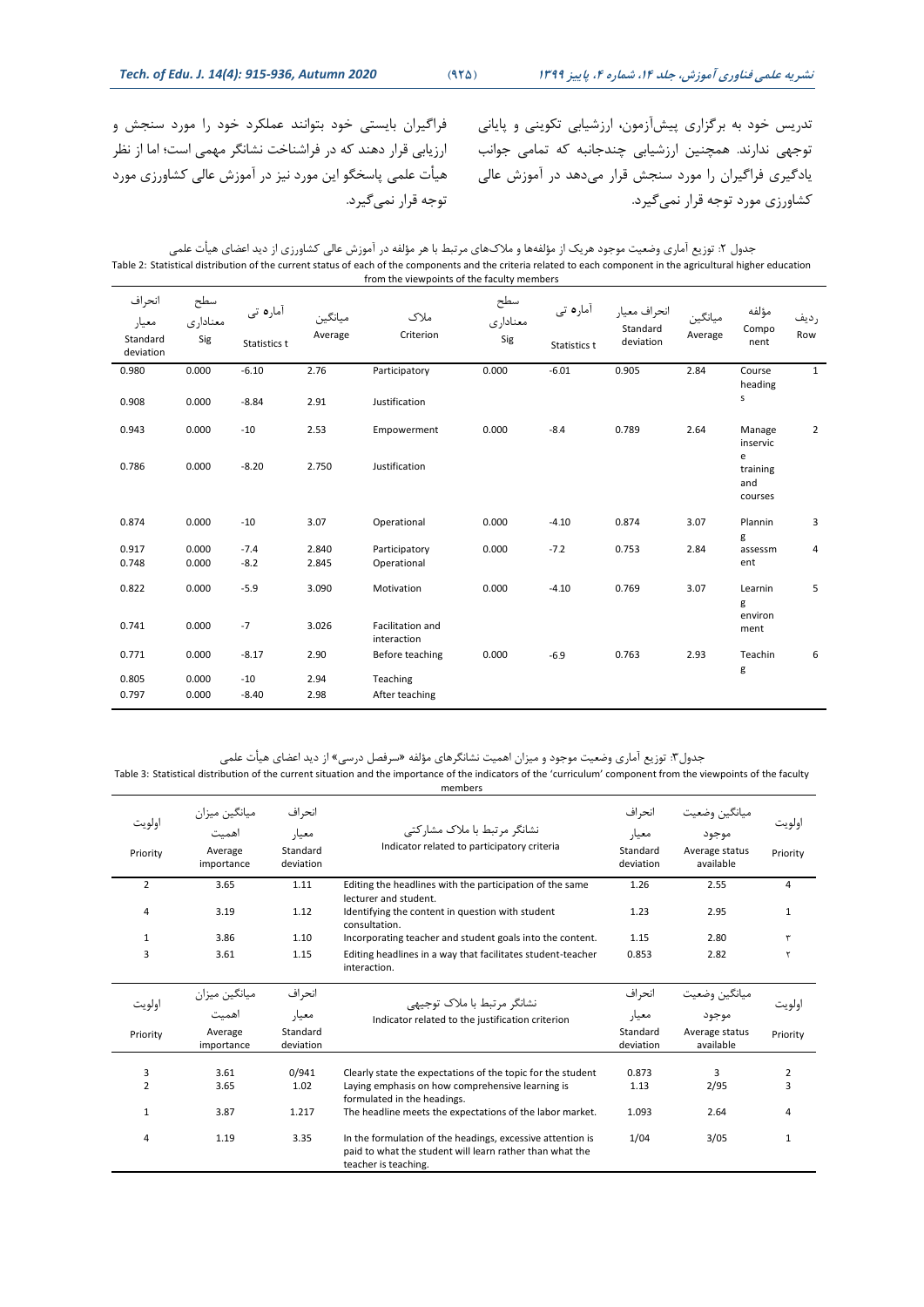جدول ۴: توزیع اماری وضعیت موجود و میزان اهمیت نشانگرهای مؤلفه «برنامهریزی» از دید اعضای هیات علمی

|                | Table 4: Statistical distribution of the current status and importance of the indicators of 'planning' component from the viewpoints of the faculty members |                       |                                                                                                                                          |                       |                             |                |  |  |  |
|----------------|-------------------------------------------------------------------------------------------------------------------------------------------------------------|-----------------------|------------------------------------------------------------------------------------------------------------------------------------------|-----------------------|-----------------------------|----------------|--|--|--|
| اولويت         | ميانگين<br>ميزان<br>اهميت                                                                                                                                   | انحر اف<br>معيار      | نشانگر مرتبط با ملاک عملکردی                                                                                                             | انحراف<br>معيار       | ميانگين وض<br>موجود         | اولويت         |  |  |  |
| Priority       | Average<br>importanc<br>e                                                                                                                                   | Standard<br>deviation | Indicator related to performance criteria                                                                                                | Standard<br>deviation | Average status<br>available | Priority       |  |  |  |
| $\mathbf{1}$   | 4                                                                                                                                                           | 1.24                  | Content should develop the components of attention to skill.                                                                             | 1.290                 | 3.05                        | $\overline{4}$ |  |  |  |
| 4              | 3.39                                                                                                                                                        | 1.033                 | Content should develop the components of attention to<br>description.                                                                    | 0.889                 | 3.14                        | $\overline{2}$ |  |  |  |
| 5              | 3.09                                                                                                                                                        | 1.125                 | Content should develop the components of attention to<br>summary.                                                                        | 0.883                 | 3.27                        | $\mathbf{1}$   |  |  |  |
| $\overline{2}$ | 3.96                                                                                                                                                        | 1.10                  | Content must develop the components of intellectual skills.                                                                              | 1.192                 | 3.09                        | 3              |  |  |  |
| 3              | 3.55                                                                                                                                                        | 1.22                  | Teaching metacognition in the form of optional and<br>extracurricular courses or teaching various courses with<br>metacognitive approach | 1.14                  | 2.82                        | 5              |  |  |  |

جدول ۵: توزیع آماری وضعیت موجود و میزان اهمیت نشانگرهای مؤلفه «مدیریت آموزشی و دورههای آموزش ضمن خدمت» از دید اعضای هیأت علمی Table 5: Statistical distribution of the current status and importance of indicators of 'educational management and in-service training courses' from the viewpoints of faculty members

| اولويت         | ميانگين ميزان         | انحراف                |                                                                                                                                                                                                                                                                                   | انحر اف               | ميانگين وضعيت               |                |
|----------------|-----------------------|-----------------------|-----------------------------------------------------------------------------------------------------------------------------------------------------------------------------------------------------------------------------------------------------------------------------------|-----------------------|-----------------------------|----------------|
|                | اهمت                  | معيار                 | نشانگر مرتبط با ملاک توانمندسازی هیأت علمی                                                                                                                                                                                                                                        | معيار                 | موجود                       | اولويت         |
| Priority       | Average<br>importance | Standard<br>deviation | Indicator related to faculty empowerment criteria                                                                                                                                                                                                                                 | Standard<br>deviation | Average status<br>available | Priority       |
|                | 3.57                  | 1.161                 | Prior to teaching at the university, courses on the subject<br>of educational psychology, teaching methods and<br>techniques, assessment and evaluation should be<br>conducted within the framework of metacognitive theory<br>by the Ministry of Science for effective teaching. | 0.973                 | 2.38                        |                |
| 4              | 3.30                  | 1.081                 | In-service training courses use comprehensive software<br>packages to introduce meta-cognitive theory functions.                                                                                                                                                                  | 1.020                 | 2.53                        | 3              |
| 3              | 3.52                  | 1.250                 | In-service training courses, promotional brochures, and<br>instructor guidebooks on metacognitive topics are<br>provided.                                                                                                                                                         | 1.040                 | 2.65                        | $\mathbf{1}$   |
| 2              | 3.77                  | 1.020                 | In-service training courses should be provided on<br>metacognitive topics.                                                                                                                                                                                                        | 1.165                 | 2.43                        | 4              |
| $\mathbf{1}$   | 3.77                  | 0.973                 | During in-service training courses, educational videos<br>about metacognitive classes and metacognitive teaching<br>methods are displayed.                                                                                                                                        | 1.284                 | 2.62                        | $\overline{2}$ |
|                | ميانگين ميزان         | انحراف                |                                                                                                                                                                                                                                                                                   | انحر اف               | ميانگين وضعيت               |                |
| اولويت         | اهميت                 | معيار                 | نشانگر مرتبط با ملاک توجیهی<br>Indicator related to Indicator related to the justification                                                                                                                                                                                        | معيار                 | موجود                       | اولويت         |
| Priority       | Average<br>importance | Standard<br>deviation | criterion                                                                                                                                                                                                                                                                         | Standard<br>deviation | Average status<br>available | Priority       |
| 3              | 3.65                  | 0.935                 | Developing a comprehensive vision of the higher<br>education system based on metacognitive strategies                                                                                                                                                                             | 0.973                 | 2.77                        | $\overline{2}$ |
| $\overline{2}$ | 3.70                  | 0.926                 | Providing metacognitive-based teaching-learning<br>programs and methods                                                                                                                                                                                                           | 0.899                 | 2.95                        | $\mathbf{1}$   |
| $\mathbf{1}$   | 3.96                  | 0.022                 | Enhance metacognitive skills development opportunities<br>by strengthening student councils and student<br>associations and scientific visits and delegating<br>responsibility and activity, in other words, to engaging in<br>community management.                              | 1.171                 | 2.68                        | 3              |
| $\overline{4}$ | 3.61                  | 1.196                 | Policymakers' attention and planning in formulating a<br>comprehensive vision of a self-regulated and self-directed<br>higher education system                                                                                                                                    | 0.854                 | 2.95                        | 4              |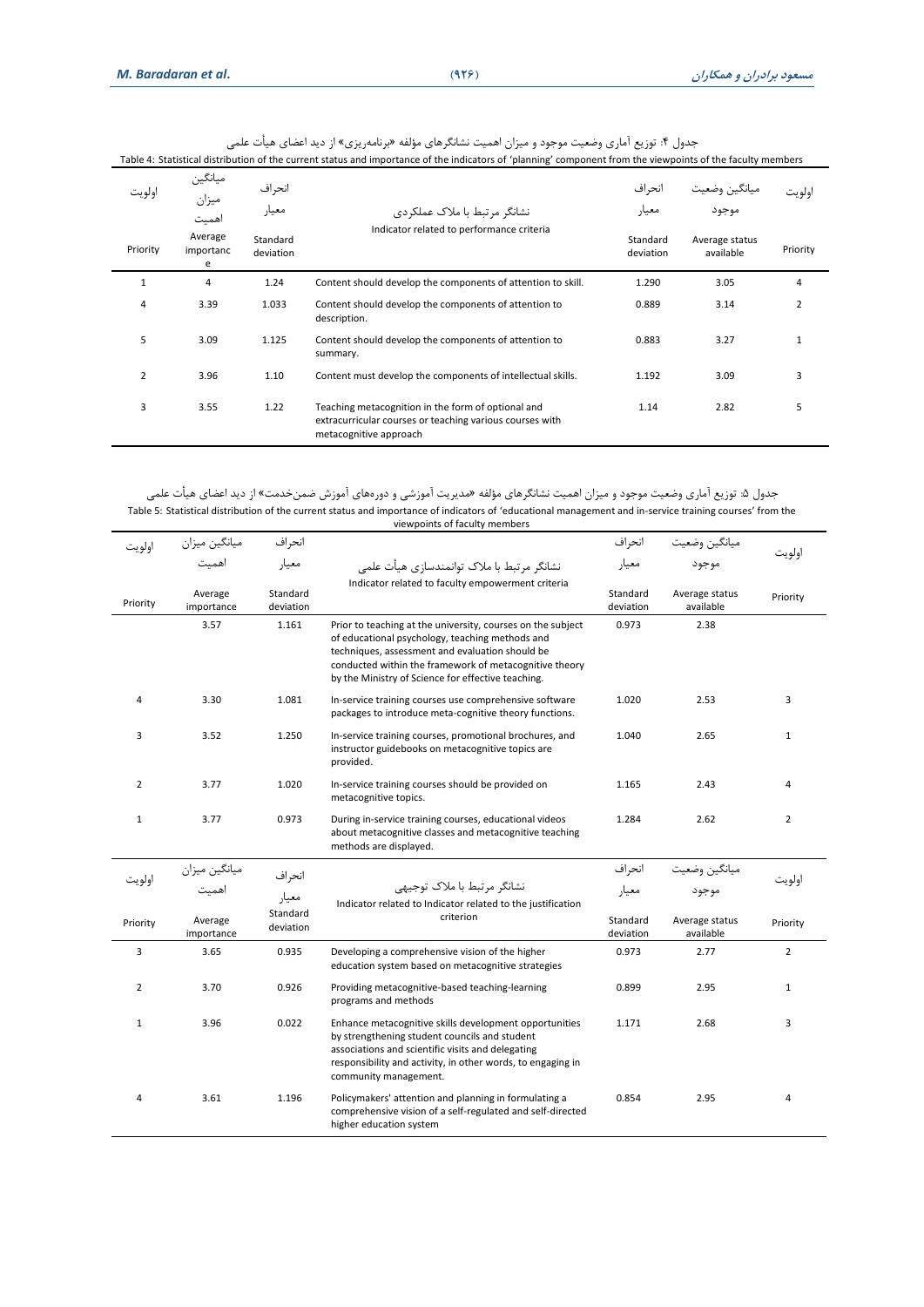| اولويت<br>Priority | انحراف معيار<br>Average<br>importance | ميانگين<br>ميزان اهميت<br>Standard<br>deviation | نشانگر مرتبط با ملاک مشارکتی<br>Indicator related to educational evaluation<br>criteria                                                                                                                                                        | انحراف معبار<br>Standard<br>deviation | ميانگين وضعيت<br>موجود<br>Average status<br>available | اولويت<br>Priority |
|--------------------|---------------------------------------|-------------------------------------------------|------------------------------------------------------------------------------------------------------------------------------------------------------------------------------------------------------------------------------------------------|---------------------------------------|-------------------------------------------------------|--------------------|
| $\overline{2}$     | 3.26                                  | 0.864                                           | Paying attention to peer assessment in<br>evaluation.                                                                                                                                                                                          | 1.024                                 | 2.62                                                  | $\overline{2}$     |
| $\mathbf{1}$       | 3.61                                  | 0.941                                           | Involving learners in evaluating a group of<br>themselves and others                                                                                                                                                                           | 1.155                                 | 3                                                     | $\mathbf{1}$       |
| اولويت             | میانگین میزان                         | انحراف معبار                                    | نشانگر مرتبط با ملاک عملکردی                                                                                                                                                                                                                   | انحراف معيار                          | ميانگين وضعيت                                         | اولويت             |
|                    | اهمت                                  |                                                 |                                                                                                                                                                                                                                                |                                       | موجود                                                 |                    |
| Priority           | Average<br>importance                 | Standard<br>deviation                           | Performance criterion-related indicator                                                                                                                                                                                                        | Standard<br>deviation                 | Average status<br>available                           | Priority           |
| $\mathbf{1}$       | 3.74                                  | 0.752                                           | Paying attention to and conducting formative                                                                                                                                                                                                   | 0.973                                 | 3.23                                                  | $\mathbf{1}$       |
| 6                  | 3.35                                  | 0.832                                           | evaluation in the teaching process and providing<br>the learner with corrective feedback.<br>Folder Assessment and Evaluation (A deliberate<br>collection of evidence that includes how the<br>learner has progressed and the steps she/he has | 0.894                                 | 2.68                                                  | 6                  |
| 3                  | 3/74                                  | 1.010                                           | taken to achieve it).<br>Getting feedback from learners after teaching<br>about the usefulness and necessity of lessons<br>learned and judging new values.                                                                                     | 0.907                                 | 2.82                                                  | 3                  |
|                    | 3.35                                  | 0.982                                           | Performing final evaluation in each session.                                                                                                                                                                                                   | 1.066                                 | 2.77                                                  | 5                  |
| 4                  | 3.68                                  | 1.171                                           | Providing learners with feedback to refine post-<br>test learning activities.                                                                                                                                                                  | 1.053                                 | 2.82                                                  | 4                  |
| $\overline{2}$     | 3.74                                  | 0.864                                           | Paying attention to multidimensional<br>evaluation.                                                                                                                                                                                            | 1.024                                 | 2.95                                                  | $\overline{2}$     |
| 5                  | 3.34                                  | 1.1999                                          | Attention and self-assessment in evaluation.                                                                                                                                                                                                   | 0.945                                 | 2.68                                                  | $\overline{7}$     |

جدول ۶: توزیع آماری وضعیت موجود و میزان اهمیت نشانگرهای مؤلفه «ارزشیابی آموزشی» از دید اعضای هیأت علمی Table 6: Statistical distribution of existing situation and importance of indicators of 'educational evaluation' from the viewpoints of the faculty members

بررسی وضعیت موجود و میزان اهمیت نشانگرهای مرتبط با مؤلفه تدریس

در مورد مؤلفه تدریس یا وظایف آموزشگر، سه مالک فعالیتهای پیش از تدریس، ضمن تدریس و پس از تدریس قرار دارد که در بعد فعالیتهای پیش از تدریس »آشنایی با روش تدریس فراشناختی آموزش متقابل«، »طراحی تدریس به طریقی که توازن مطلوبی بین کمّیت و کیفیت یادگیری وجود داشته باشد« و »آشنایی با روش تدریس فراشناختی کالمی کردن تفکر« از اهمیت فراوانی برخوردار هستند. اما نشانگرهای »مطلع کردن فراگیران از اهداف یادگیری قبل از شروع درس«، »طراحی تدریس به طریقی که توازن مطلوبی بین کمّیت و کیفیت یادگیری وجود داشته باشد« و »آشنایی با روش تدریس فراشناختی پرسش متقابل« از دید پاسخگویان در شرایط موجود در وضعیت مطلوبی قرار دارد. به عبارتی آموزشگران در آموزش عالی کشاورزی در مورد روشهای مختلف آموزش براساس فراشناخت آگاهی الزم را ندارند. ایجاد توازن و تعادل بین کمّیت و کیفیت یادگیری نیز از نظر پاسخگویان الزم است که در کالسهای درس مورد توجه قرار گیرد؛ اما هیأت علمی کشاورزی به این برقراری تعادل و توازن نیز توجه زیادی ندارند؛ به طوریکه تأکید بیش از حد بر یک بعد سبب عدم اجرای نشانگرهای فراشناخت در آموزش عالی کشاورزی شده است. در مورد فعالیتهای ضمن تدریس اعضای هیأت علمی معتقدند »نشانگرهای آموزش فراگیران در زمینه تمایز قایل شدن بین مطالب مهم و غیر مهم«، »تأکید بر سطوح عالیتر یادگیری« و

بررسی وضعیت موجود و میزان اهمیت نشانگرهای مرتبط با مؤلفه محیط یادگیری

جدول (۷) نشان میدهد که از لحاظ وضعیت موجود، دو نشانگر مربوط با مالک انگیزش از جمله »تشویق فراگیران به پرسیدن سؤالات نقادانه یا کاوشگرانه در محیطهای کلاسی» و «حمایت عاطفی از عقاید فراگیران« نسبت به سایر نشانگرها از وضعیت مناسبتری برخوردار است؛ اما از لحاظ اهمیت، »ایجاد محیطی که باعث یادگیری و اشتغال همزمان فراگیر شود« و »حمایت عاطفی از عالئق فراگیران« مهم تر از سایر نشانگرها است. در بعد تسهیل و تعامل نیز »تشویق فراگیران برای بهبود بخشیدن به فرآیندهای یادگیریشان از طرف آموزشگر« و »آموزشگر نقش سازماندهنده و تسهیل کننده فعالیتهای یادگیری فراگیران» را داشته باشد، مهمتر است. از لحاظ وضعیت موجود، دو نشانگر محیط یادگیری یعنی »آموزشگر نقش سازمان دهنده و تسهیلکننده فعالیتهای یادگیری فراگیران» را داشته باشد و «مباحثه فراگیران در محیط یادگیری» در شرایط مناسبتری نسبت به سایر شاخصها قرار دارد. در واقع از نظر اعضای هیأت علمی برای تنظیم و طراحی محیط یادگیری براساس فراشناخت، بایستی یادگیری و اشتغال همزمان فراگیر در این محیط مورد توجه قرار گیرد که در وضعیت موجود آموزش عالی کشاورزی مورد توجه قرار نمیگیرد. تشویق نیز عامل مهم و مؤثری برای یادگیری درست فراگیران است که از نظر هیأت علمی الزم است مورد توجه قرار گیرد که تا حدودی در آموزش عالی کشاورزی مورد توجه قرار میگیرد.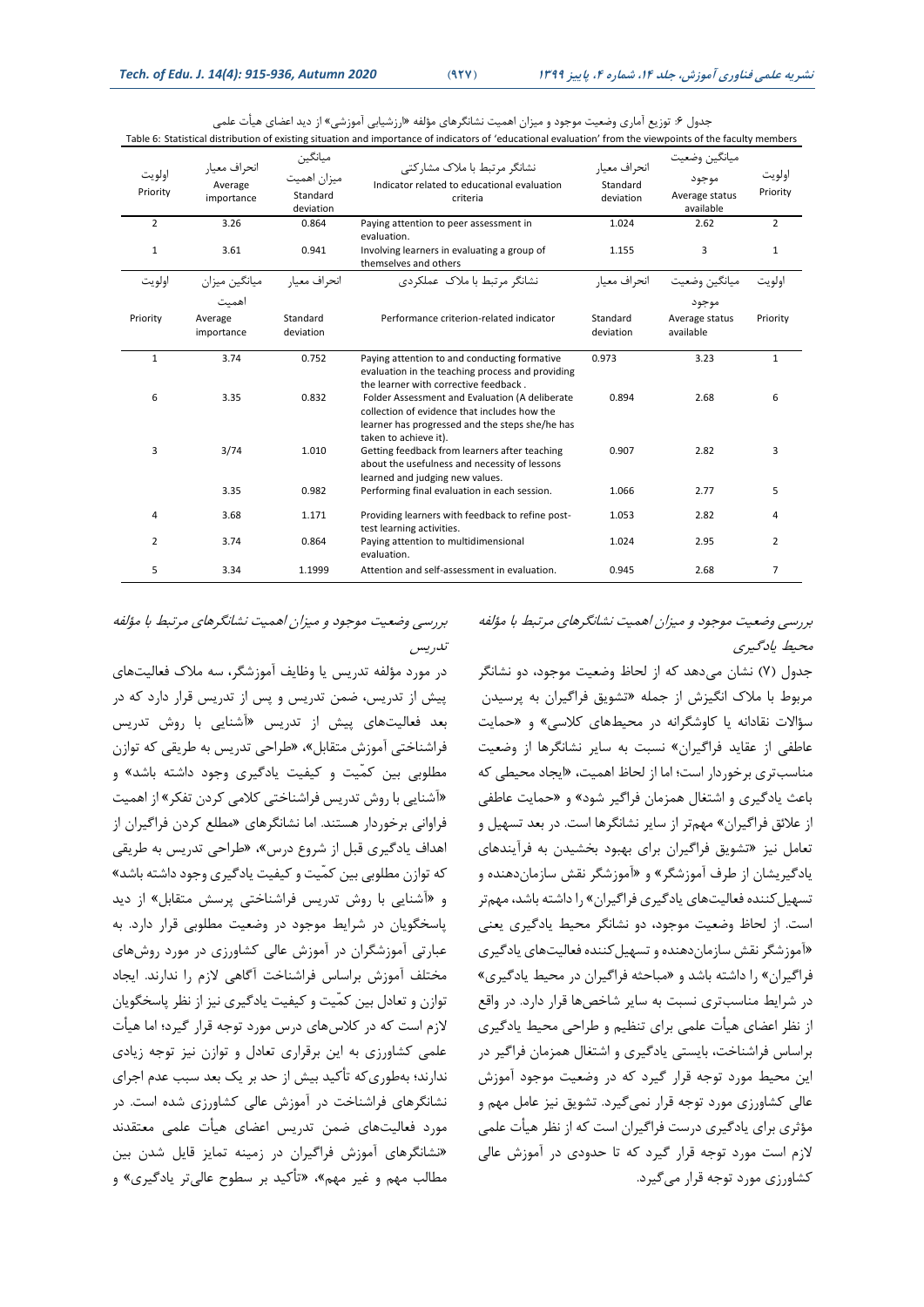»تقسیم وظایف و مسئولیتها در فرآیند یاددهی یادگیری بین فراگیر و آموزشگر« بهگونهای که آموزشگر تمامی مسئولیت فرآیند تدریس یادگیری را شخصاً بر عهده نمیگیرد؛ در شرایط موجود از وضعیت مطلوبتری نسبت به سایر گزینهها برخوردار هستند. اما از لحاظ میزان اهمیت دو نشانگر مربوط به فعالیتهای ضمن تدریس یعنی »آگاهی دادن به فراگیران در زمینه اهمیت، کاربرد و کارکرد دانش و مهارتهای کسب شده هنگام یادگیری«، »تأکید بر سطوح عالیتر یادگیری« و »تأکید بر رشد همهجانبه فراگیران« از اهمیت و اولویت باالتری برخوردار هستند که تا حدودی و نه بهطور کامل در آموزش عالی کشاورزی از سوی آموزشگران مورد توجه قرار میگیرند. آخرین مالک مربوط به وظایف آموزشگر مالک فعالیت- های پس از تدریس است که از دید اعضای هیأت علمی در فعالیت- های پس از تدریس به ترتیب اهمیت نشانگرهای »توجه و بها دادن به تالشهای فراگیران نه به نمرههای آنها«، »ارائه بازخوردهای الزم به دانشجویان در مورد یادگیری خود« و »گزارش خواستن از فراگیران در مورد امتحان« قراردارند. اما اعضای هیأت علمی اتفاق نظر دارند که در مورد فعالیت یادگیری »بازخورد الزم به فراگیران داده نمی شود« و از این نظر شرایط موجود مناسب نیست (جدول۸).

**بررسی سؤالهای پژوهش**  آیا اعضای هیأت علمی با مراتب علمی مختلف از لحاظ انجام وظایف فراشناخت )تدریس( اختالفی با یکدیگر دارند؟

نتایج آزمون اف در جدول )9( نشان میدهد که بین مرتبه علمی پاسخگویان اختالف معناداری در سطح 0/005 وجود دارد؛ بهطوریکه مقایسه میانگینها در این زمینه نشان میدهد که اعضای هیأت علمی با مرتبه استادی در انجام وظایف مرتبط با فراشناخت تسلط و مهارت باالتری دارند و در مرتبه بعدی اعضای هیأت علمی مربی در انجام وظایف مرتبط با فراشناخت مهارت باالتری دارند که داشتن تجربه و سابقه تدریس بیشتر در بین اعضای هیأتعلمی با مرتبه استادی سبب ایجاد و کسب مهارتهای فراشناختی به صورت ناآگاهانه و یا آگاهانه در فرآیند تدریس آنها شده است.

آیا اعضای هیأت علمی با رشتههای تحصیلی مختلف از لحاظ انجام وظایف فراشناخت (تدریس) اختلاف معنیداری با یکدیگر دارند؟ نتایج آزمون اف نشان میدهد که اعضای هیأت علمی با رشتههای تحصیلی مختلف از لحاظ انجام وظایف مرتبط با فراشناخت، اختالف معناداری در سطح 0/001 با هم دارند و مقایسه میانگینها در این زمینه نشان میدهد که رشتههای مهندسی آب، گیاه پزشکی و اقتصاد کشاورزی در ارتباط با انجام وظایف فراشناخت از میانگین بالاتری برخوردار هستند و مسئولیتهای خود را در این زمینه بهتر انجام میدهند. اما اعضای هیأت علمی با رشته تحصیلی علوم دام در انجام وظایف مرتبط با فراشناخت در سطح ضعیفتری قراردارند و از میانگین پایینتری نسبت به سایر رشتهها برخوردارند (جدول ١٠).

جدول ۷: توزیع آماری وضعیت موجود و میزان اهمیت نشانگرهای مؤلفه «محیط یادگیری» از دید اعضای هیأت علمی Table 7: Statistical distribution of the current status and importance of indicators in the learning environment from the viewpoints of faculty members

| اولويت         | ميانگين ميزان         | انحر اف               |                                                                                                                                                                  | انحر اف               |                             | اولويت         |
|----------------|-----------------------|-----------------------|------------------------------------------------------------------------------------------------------------------------------------------------------------------|-----------------------|-----------------------------|----------------|
|                | اهمت                  | معيا,                 | نشانگر مرتبط یا ملاک انگیزش                                                                                                                                      | معيار                 | موجود                       |                |
| Priority       | Average<br>importance | Standard<br>deviation | Indicator related to motivation criterion                                                                                                                        | Standard<br>deviation | Average status<br>available | Priority       |
| 3              | 3.87                  | 0.968                 | Creating learners' interest in continuous assessment of their<br>learning.                                                                                       | 0.907                 | 2.82                        | 4              |
| $\overline{2}$ | 4.05                  | 0.805                 | Providing emotional support for learners' beliefs, for example,<br>a teacher's respect for the learners' ideas.                                                  | 0.956                 | 3.29                        | $\overline{2}$ |
| 1              | 4.17                  | 0.887                 | Enabling the learners to learn and work simultaneously by the<br>learning environment                                                                            | 1.320                 | 2.86                        | 5              |
| 5              | 3.77                  | 0.813                 | Having freedom of expression in the classroom so that students<br>feel they have the right to ask teachers about the methods and                                 | 0.981                 | 3.19                        | 3              |
| 4              | 3.86                  | 0.774                 | curricula.<br>Encouraging learners to ask critical or exploratory questions in<br>classroom settings.                                                            | 0.796                 | 3.33                        | 1              |
| اولويت         | میانگین میزان         | انحراف                | نشانگر مرتبط با ملاک تسهیل و تعامل                                                                                                                               | انحر اف               | ميانكين وضعيت               | اولويت         |
|                | اهميت                 | معيار                 | The indicator associated with the criterion of facilitation and                                                                                                  | معيار                 | موجود                       |                |
| Priority       | Average<br>importance | Standard<br>deviation | interaction                                                                                                                                                      | Standard<br>deviation | Average status<br>available | Priority       |
| 2              | 3.87                  | 0.869                 | The educator has the role of organizing and facilitating learning<br>activities.                                                                                 | 0.941                 | 3.14                        | $\mathbf{1}$   |
| 4              | 3.75                  | 0.851                 | Learners' discussion in learning environments.                                                                                                                   | 1.100                 | 3.11                        | 2              |
| 5              | 3.55                  | 1.011                 | The instructor gives learners the opportunity to monitor their<br>performance and to judge their behavior.                                                       | 0.921                 | 2.95                        | 5              |
| 3              | 3.76                  | 0.995                 | The teaching method should be such that the learners engage<br>with the educator to plan the learning process and create a<br>sense of autonomy in the learners. | 1.026                 | 3                           | 4              |
| $\mathbf{1}$   | $\overline{4}$        | 1.000                 | Encouraging learners to improve their learning processes from<br>the educator.                                                                                   | 1.091                 | 3.10                        | 3              |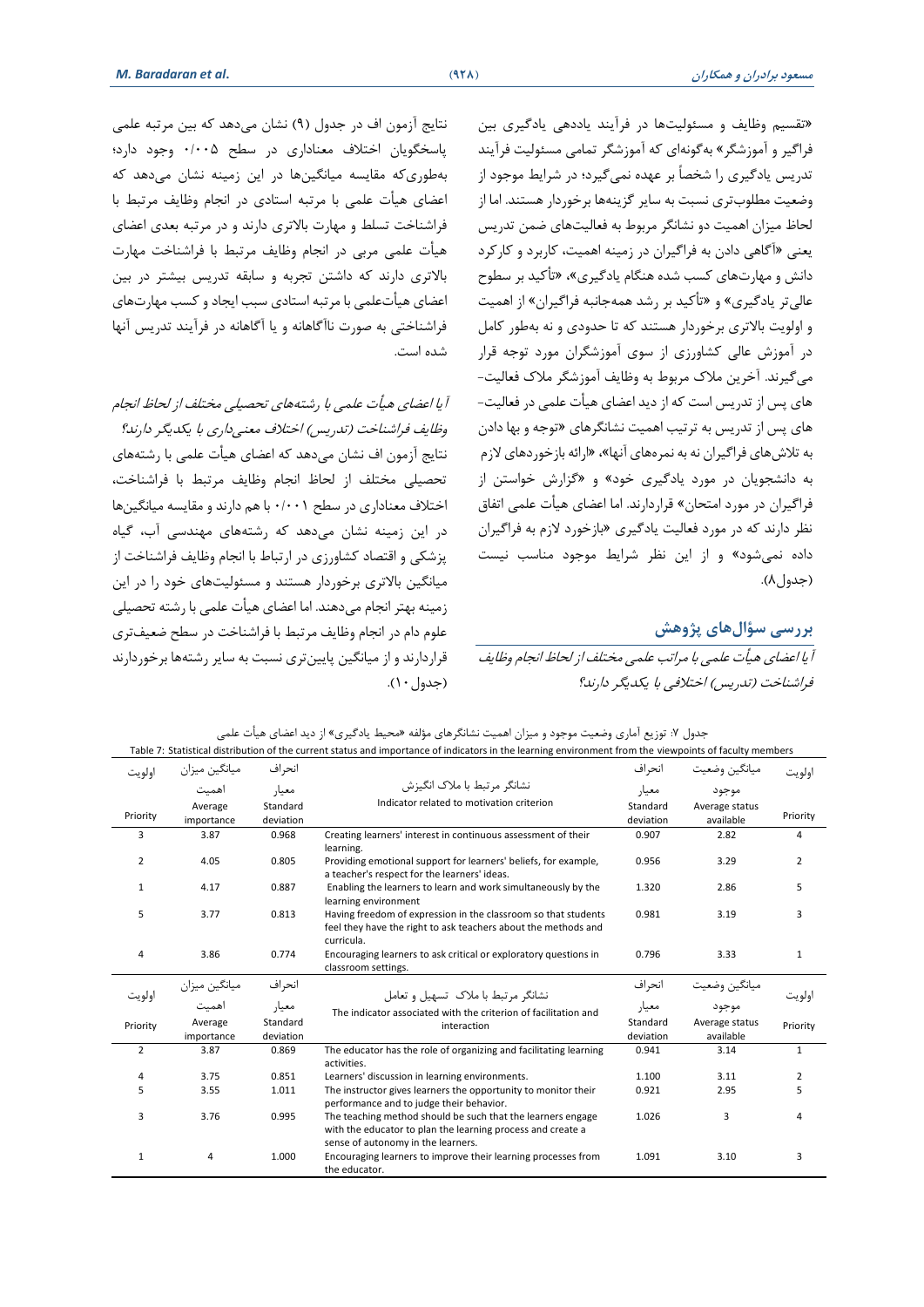|                |                       |                       | Table 8: Statistical distribution of existing situation and importance of teacher component indicators from the viewpoints of faculty members                                                                                                                        |                       |                             |                |
|----------------|-----------------------|-----------------------|----------------------------------------------------------------------------------------------------------------------------------------------------------------------------------------------------------------------------------------------------------------------|-----------------------|-----------------------------|----------------|
| اولويت         | ميانگين ميزان         | انحر اف               |                                                                                                                                                                                                                                                                      | انحراف                | ميانگين وضع                 | اولويت         |
|                | اهميت                 | معيار                 | نشانگر مرتبط با ملاک پیش از تدریس                                                                                                                                                                                                                                    | معيار                 | موجود                       |                |
| Priority       | Average<br>importance | Standard<br>deviation | Indicator related to pre-teaching criteria                                                                                                                                                                                                                           | Standard<br>deviation | Average status<br>available | Priority       |
| 6              | 3.82                  | 0.958                 | Informing the learners of the learning objectives<br>before the lesson begins.                                                                                                                                                                                       | 0.740                 | 3.38                        | $\mathbf 1$    |
| 9              | 3.55                  | 0.800                 | Helping the learners to identify their learning<br>styles.                                                                                                                                                                                                           | 1.123                 | 2.81                        | 8              |
| 12             | 3.45                  | 1.26                  | Performing initial and diagnostic evaluation.                                                                                                                                                                                                                        | 1.028                 | 2.57                        | 12             |
| 10             | 3.52                  | 0.814                 | Appropriate grouping of learners into<br>multipronged groups.                                                                                                                                                                                                        | 1.046                 | 2.60                        | 11             |
| 2              | 4.05                  | 0.884                 | Convert lesson title to question                                                                                                                                                                                                                                     | 1.062                 | 3.14                        | 2              |
| 5              | 8.23                  | 0.853                 | Designing teaching in such a way that there is a<br>good balance between the quantity and quality of<br>learning.                                                                                                                                                    | 1.221                 | 2.90                        | 6              |
| 8              | 3.57                  | 0.954                 | Familiarity with the meta-cognitive teaching<br>method of mardar (which includes physical and<br>mental readiness, deep understanding,<br>remembrance, recollection, interpretation, and<br>memorization).                                                           | 1.007                 | 2.71                        | 10             |
| 11             | 3.52                  | 0.846                 | Familiarity with my metacognitive postgraduate<br>teaching method (which includes chapter<br>overview, question design, careful reading of the<br>chapter, thinking and memorizing).                                                                                 | 1.037                 | 2.86                        | 7              |
| $\mathbf 1$    | 4.09                  | 0.848                 | Understanding the method of meta-cognitive<br>teaching of mutual education (providing context<br>for discussion among learners and expressing<br>arguments about answers).                                                                                           | 1.065                 | 2.91                        | 5              |
| 4              | 3.83                  | 0.887                 | Understanding the Meta-Cognitive Teaching<br>Method of Cross-Questioning (Cross-teacher and                                                                                                                                                                          | 0.971                 | 3.09                        | 3              |
| 3              | 3.86                  | 0.774                 | Inclusive Question about Goals and Curriculum).<br>Familiarity with the meta-cognitive teaching<br>method of verbal thinking (people express their<br>thoughts while reading a text or doing a learning                                                              | 1.195                 | 3.000                       | 4              |
| $\overline{7}$ | 3.57                  | 0.843                 | task).<br>Teaching scientific methods of metacognition such<br>as summarizing and preparing questions                                                                                                                                                                | 1.030                 | 2.81                        | 9              |
| اولويت         | ميانگين ميزان         | انحر اف               | نشانگر مرتبط با ملاک تدریس                                                                                                                                                                                                                                           | انحراف                | ميانگين وضعيت               | اولويت         |
|                | اهميت                 | معيار                 |                                                                                                                                                                                                                                                                      | معيار                 | موجود                       |                |
| Priority       | Average<br>importance | Standard<br>deviation | Indicator related to teaching criteria                                                                                                                                                                                                                               | Standard<br>deviation | Average status<br>available | Priority       |
| 3              | 4.05                  | 0.999                 | Emphasis on the comprehensive development of<br>learners (educational, educational, religious,<br>emotional, etc.).                                                                                                                                                  | 1.183                 | 3.000                       | 6              |
| $\overline{2}$ | 4.09                  | 0.971                 | Emphasis on higher levels of learning (each subject<br>is an introduction to learning new content and<br>creating a new question in the mind of the learner<br>that leads to new learning).                                                                          | 1.179                 | 3.24                        | $\overline{2}$ |
| 18             | 3.55                  | 0.963                 | Teaching learners how to distinguish between<br>important and unimportant content.                                                                                                                                                                                   | 0.845                 | 3.29                        | $\mathbf{1}$   |
| 9              | 3.86                  | 0.727                 | The division of tasks and responsibilities in the<br>teaching-learning process between the learner<br>and the educator in such a way that the educator<br>does not assume overall responsibility for the<br>teaching-learning process.                               | 0.680                 | 3.19                        | 3              |
| 17             | 3.55                  | 0.963                 | Help enhance learners' metacognitive ability by<br>teaching daily notes-taking on their daily lessons<br>and how they learn.                                                                                                                                         | 1.091                 | 2.76                        | 15             |
| 16             | 3.64                  | 1.177                 | Teaching self-assessment methods to learners.                                                                                                                                                                                                                        | 1.231                 | 2.76                        | 17             |
| 15             | 3.77                  | 1.066                 | Helping earners to understand their strengths.                                                                                                                                                                                                                       | 0.995                 | 2.90                        | 11             |
| 13             | 3.82                  | 1.006                 | Understanding students' learning problems and<br>bottlenecks                                                                                                                                                                                                         | 1.179                 | 2.76                        | 16             |
| $\overline{7}$ | 3.91                  | 1.019                 | The educator should lay greater emphasis on<br>teaching critical thinking and tailor teaching,<br>assessment, and test questions so as to require<br>learners' critical approach to the content to judge<br>and evaluate their content and learn what to rely<br>on. | 0.996                 | 67.2                        | 18             |
| 5              | 3.95                  | 0.999                 | Encouraging learners to ask high-level questions<br>(questions that require deep thinking by the                                                                                                                                                                     | 1.123                 | 2.81                        | 14             |
| 12             | 3.82                  | 0.733                 | learners).<br>Assigning the responsibility of learning gradually to<br>the learner.                                                                                                                                                                                  | 0.944                 | 2.90                        | 10             |

جدول ۸: توزیع آماری وضعیت موجود و میزان اهمیت نشانگرهای مؤلفه «تدریس» از دید اعضای هیأت علمی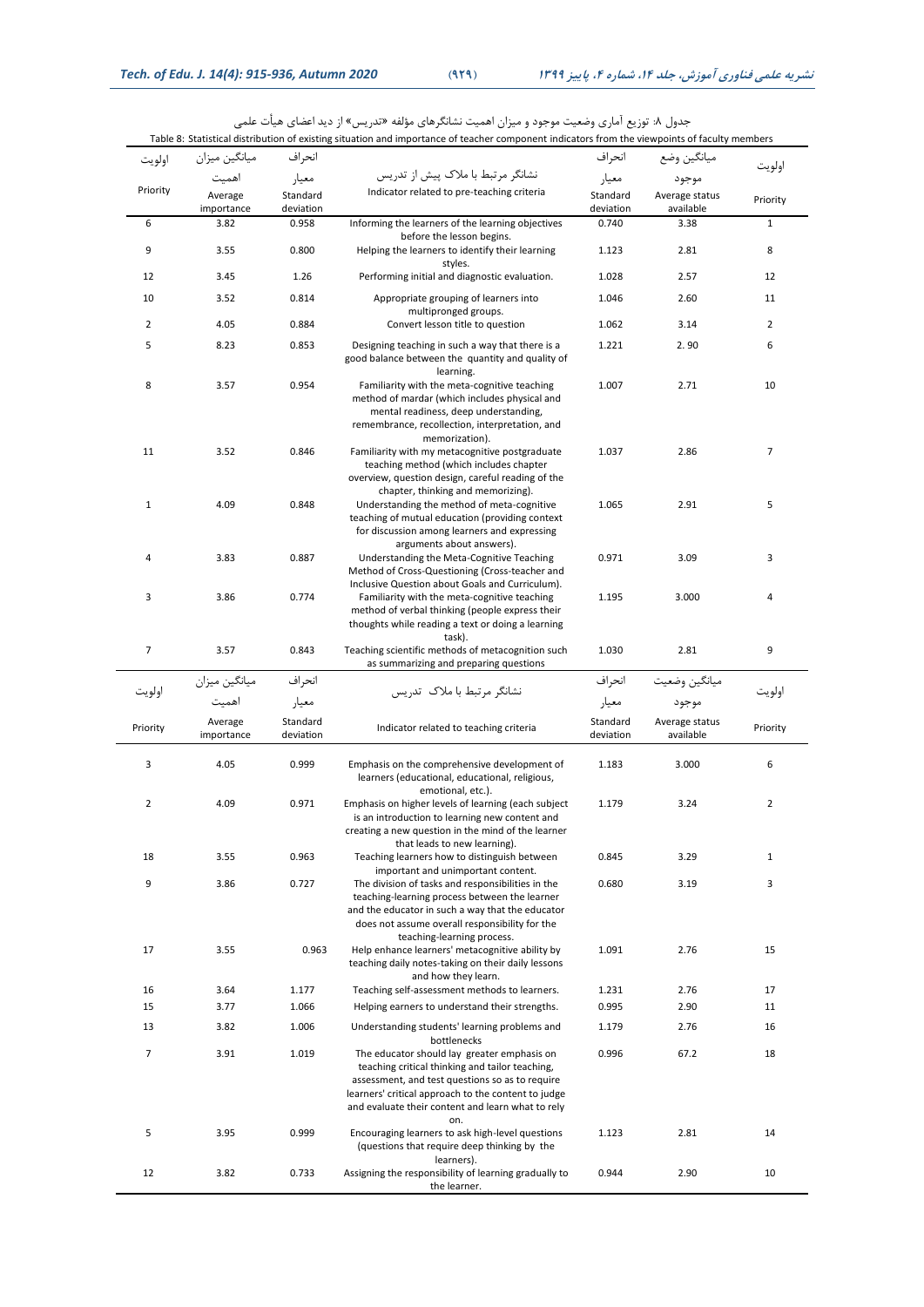| 10             | 3.86                           | 0.889                          | Time management training for learners.                                                                                                                                                    | 1.030                          | 2.81                                 | 13             |
|----------------|--------------------------------|--------------------------------|-------------------------------------------------------------------------------------------------------------------------------------------------------------------------------------------|--------------------------------|--------------------------------------|----------------|
| 11             | 3.86                           | 0.990                          | Providing support and discussion among learners.                                                                                                                                          | 1.040                          | 2.85                                 | 12             |
| 4              | 4.000                          | 0.926                          | Paying attention to previous knowledge and<br>lessons in teaching a new lesson.                                                                                                           | 1.195                          | 3.14                                 | 4              |
| 6              | 3.91                           | 0.750                          | Creating a balance between content and the<br>ability to understand and understand the current<br>world.                                                                                  | 1.026                          | 3.05                                 | 5              |
| 8              | 3.87                           | 0.968                          | Making connections between new and pre-learned<br>content.                                                                                                                                | 0.999                          | 2.95                                 | $\overline{7}$ |
| 14             | 3.81                           | 0.928                          | Interacting with meta-cognitive elements (self-<br>knowledge                                                                                                                              | 0.852                          | 2.90                                 | 9              |
| $\mathbf{1}$   | 4.13                           | 0.757                          | Informing learners about the importance of<br>application and application of Knowledge and skills<br>acquired while learning                                                              | 1.046                          | 2.95                                 | 8              |
| اولويت         | ميانگين ميزان                  | انحراف                         |                                                                                                                                                                                           | انحراف                         | ميانگين وضعيت                        | اولو ىت        |
| Priority       | اهميت<br>Average<br>importance | معيار<br>Standard<br>deviation | نشانگر مرتبط با ملاک پس از تدریس<br>Indicator related to the criterion after teaching                                                                                                     | معيار<br>Standard<br>deviation | موجود<br>Average status<br>available | Priority       |
| 3              | 3.41                           | 1.141                          | Asking students to report on the exam (quality,<br>comprehensiveness, level of difficulty of the<br>questions, and the proportion of the test with the<br>lesson taugh in the classroom). | 1.071                          | 3.05                                 | $\mathbf{1}$   |
| $\mathbf{1}$   | 3.95                           | 0.722                          | Paying attention to learners' efforts, not their<br>scores.                                                                                                                               | 1.000                          | 3.000                                | $\overline{2}$ |
| $\overline{2}$ | 3.67                           | 0.913                          | Providing students with the necessary feedback on<br>their learning.                                                                                                                      | 0.898                          | 2.84                                 | 3              |

جدول ۹: نتایج آزمون اف به منظور مقایسه انجام وظایف مرتبط با فراشناخت در مرتبههای علمی مختلف

|              |          | Table 9: F test results to compare the performance of metacognitive tasks at different scientific levels |         |                     |
|--------------|----------|----------------------------------------------------------------------------------------------------------|---------|---------------------|
| سطح معناداری | مقدا, اف | انحراف معيار                                                                                             | ميانگين | مرتبه علمى          |
| P            |          | Standard deviation                                                                                       | Average | Scientific rank     |
|              |          | 12.715                                                                                                   | 102.33  | The coach           |
|              |          | 22.540                                                                                                   | 81.33   | Assistant professor |
| 0.007        | $4.296*$ | 31.215                                                                                                   | 12.82   | Associate professor |
|              |          | 6.21                                                                                                     | 104.000 | Professor           |

جدول :10 نتایج آزمون اف بهمنظور مقایسه انجام وظایف مرتبط با فراشناخت در رشتههای مختلف تحصیلی

|              |           | Table 10: F test results to compare the performance of metacognitive tasks in different fields of study |             |                                                |
|--------------|-----------|---------------------------------------------------------------------------------------------------------|-------------|------------------------------------------------|
| سطح معناداري | مقدار اف  | انحراف معيار                                                                                            | ميانگين     | , شته تحص                                      |
| P            | F         | Standard deviation                                                                                      | Average     | Field                                          |
|              |           | 13.66                                                                                                   | 73.48       | Agricultural engineering<br>and plant breeding |
| 0.000        | $9.925**$ | 8.51                                                                                                    | 74          | Weed engineering                               |
|              |           | 35.44                                                                                                   | 63          | Animal science<br>Engineering                  |
|              |           | 9.24                                                                                                    | 113         | Water engineering                              |
|              |           | 11.65                                                                                                   | 105.33      | Plant                                          |
|              |           | 33.61                                                                                                   | 99.28       | Agricultural promotion<br>and training         |
|              |           | 10.17                                                                                                   | <u> 116</u> | Agricultural economics                         |
|              |           | 27.43                                                                                                   | 88          | Geology                                        |

### **نتیجهگیری و پیشنهادها**

با توجه به اینکه دانشآموختگان کشاورزی در حال حاضر به علت نداشتن تخصص و مهارت الزم بیکاری آنها از میانگین بیکاری جامعه و فارغ التحصیالن دانشگاهی باالتر است و اعتقاد بر این است که عدم ارائه آموزشهای الزم و مناسب در آموزش عالی کشاورزی سبب این حجم از فارغالتحصیالن فاقد مهارت و تخصص شده است؛ بازبینی و اصالح در مؤلفههای آموزش عالی کشاورزی بر اساس نظریه فراشناخت که نظریهای مورد تأیید اکثر صاحبنظران است،

میتواند کمککننده و راهگشا باشد و این مطالعه نیز با ارائه نشانگرهای مناسب برای هر مؤلفه آموزش عالی کشاورزی به تسهیل این مهم کمک نموده است. نتایج آزمون تی تک نمونهای نشان داد در مؤلفههای مختلف آموزش عالی کشاورزی از جمله سرفصل درسی، مدیریت آموزش و دورههای آموزش ضمن خدمت، ارزشیابی آموزشی، وظایف آموزشگر یا تدریس، برنامهریزی آموزشی و محیط یادگیری وضعیت موجود در سطح نامناسبی است و از میزان مناسب و موردنظر فاصله دارد. این بدان معنا است که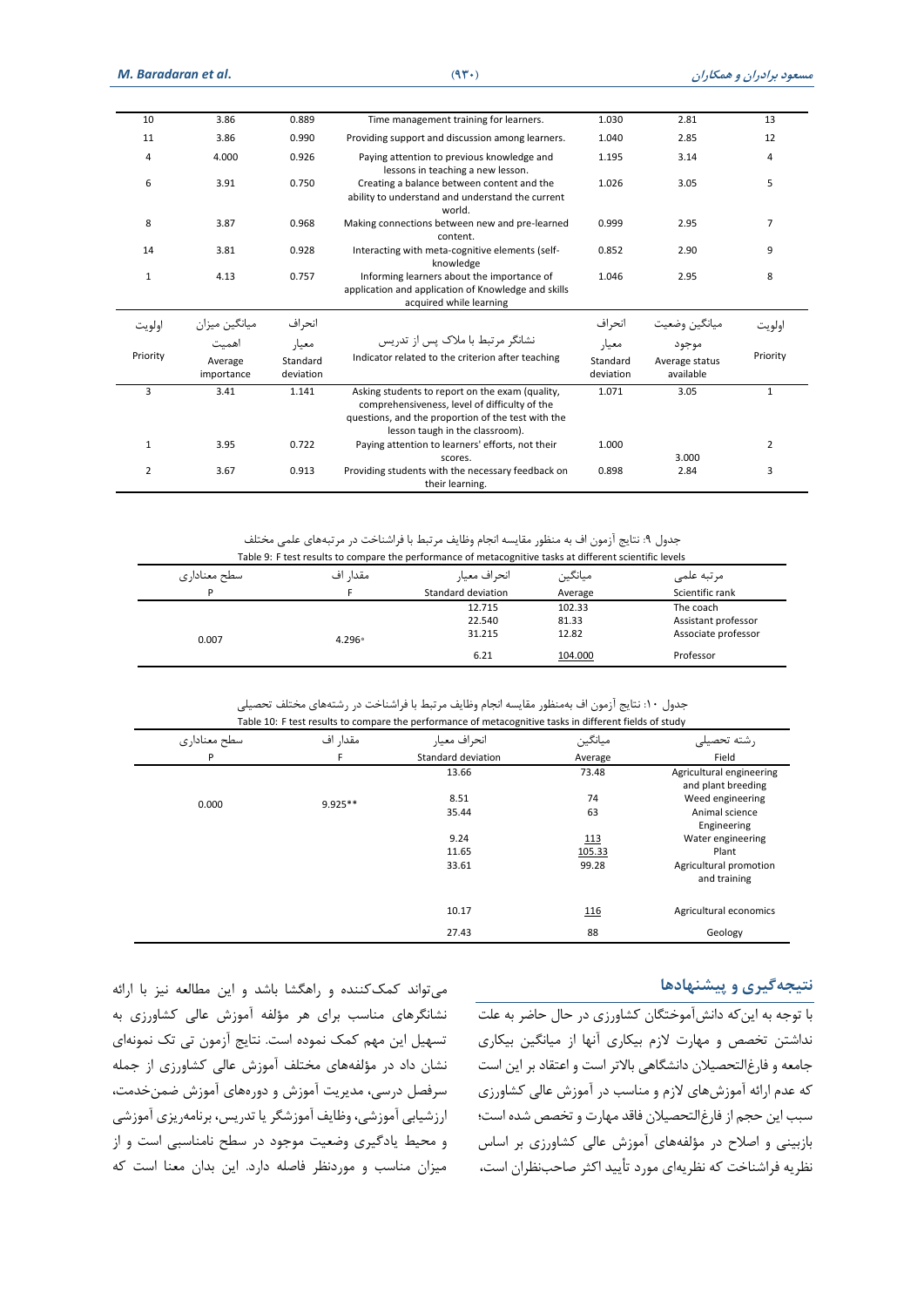شاخص های مختلف فراشناخت در این مؤلفهها آن چنان رعایت نمیشوند. با توجه به اهمیت این مؤلفهها در آموزش عالی کشاورزی، به منظور حصول نظام به اهداف کالن و چشم ان داز خود، بایستی اصالح و بازبینی در آن براساس شاخصهایی که دارای اهمیت و اولویت هستند مورد توجه قرار گیرد. همچنین الزم است سیاست گذاران و برنامهریزان آموزش عالی کشاورزی نشانگرهای مرتبط با مؤلفههای اصلی نظام را که در این پژوهش شناسایی شده است و دارای اولویت و اهمیت هستند؛ در برنامهریزی و طراحی برنامههای آموزشی مورد توجه قرار دهند. همچنین به سیاست گذاران و برنامهریزان پیشنهاد میشود که در جهت تغییر نظام آموزشی به صورتی که فضای حاکم بر کالسها مشارکتی و همراه با همکاری باشد اقدام و محتوای کتاب ها به نحوی تنظیم گردد که بر حافظه و حفظ طوطی وار تأکید نشود و تفکر انتقادی بهعنوان یک راهبرد یادگیری عمیق، تسهیل گردد. در مورد اهمیت شاخصهای مختلف مرتبط با مالک مشارکتی این عقیده وجود دارد که سرفصل بایستی باعث تعامل استاد و دانشجو شده و تدوین سرفصل با مشارکت استاد و دانشجوی درس خاص صورت گیرد؛ بهعبارتی انتظارات استاد و دانشجو در تدوین سرفصل اعمال گردد. اما این مهم امروزه در آموزش عالی کشاورزی نه تنها رعایت نمیشود؛ بلکه تدوین و طراحی سر فصلها از باال به پایین به نظام دیکته و اعمال میگردد. در بعد توجیهی سرفصل باید به گونه ای طراحی و تدوین گردد که در فراگیر آمادگی الزم برای کار در محیط بیرون را فراهم نماید و بهعبارتی چگونگی یادگیری را به فراگیر آموزش دهد. تأکید سرفصلها بر مطالب عملی و تنظیم آن به نحوی که زمینه فعالیتهای عملی دانشجو و کسب تجربه عملی را در وی ایجاد نماید؛ راهکار مفید و ارزنده دیگری است. البته امروزه در آموزش عالی کشاورزی مشاهده می شود که سرفصلها بدون توجه به نیاز بازار کار و اهداف نظام تنها تأکید بر مطالب تئوری و محفوظات دارند که کمک چندانی به نهادینهسازی مهارت و تخصص در فراگیر نداشته و پس از مدتی به فراموشی سپرده میشود و نتیجه این عدم توجه به تدوین سرفصل با مشارکت فراگیر و بر اساس نیاز وی سبب نداشتن مهارت الزم در وی برای ایجاد کسب و کار میگردد. در این راستا اسالمی و همکاران نیز یکی از مشکالت آموزش عالیکشاورزی را روشهای نامناسب آموزشی بیان نموده اند ]9[.

در ارتباط با برنامهریزی آموزشی لازم است به گونهای طراحی و اجرا شود که سبب توسعه مهارت و تخصص در فراگیر گردد و برنامهریزی به منظور آموزش فراشناخت در قالب دروس فوق برنامه و اختیاری شاخص مهمی جهت یادگیری درست و توسعه مهارت های حرفهای میگردد. با توجه به اینکه ساعتها و دورههای آموزشی در آموزش عالی کشاورزی جوابگوی ایجاد مهارتهای الزم در فراگیران نیست؛ الزم است به این موضوع توجه جدی مبذول

داشته و برای یادگیری عمیق در فراگیران کالسها و دورههای آموزشی فوق برنامه اجرا و پیاده گردد، حتی الزم است دورههای کارآموزی دانش آموختگان کشاورزی به چندین سال آموزش عملی در مزارع، فارمها و گلخانهها افزایش یابد. در این زمینه پیشنهاد دیگر میتواند برگزاری دورههای آموزشی و کارآموزی در تابستانها باشد که می تواند در ایجاد تجربههای مفید در فراگیران مؤثر واقع گردد که الزم است اعضای هیأت علمی و برنامهریزان آموزش عالی کشاورزی به این موضوع توجه جدی داشته باشند. همچنین الزم است آزمون مهارتهای فراشناختی از سوی مدیران آموزشی در مراکز اجرا گردد تا فراگیرانی که از لحاظ فراشناخت عملکرد پایین تری دارند؛ شناسایی شده و دورهای آموزشی متناسب توسط متخصصان تربیتی برای آنان در نظر گرفته شود.

 از لحاظ مدیریت آموزش و دورههای آموزش ضمن خدمت با توجه به اینکه این دورهها در آموزش عالی کشاورزی بسیار کم رنگ شده است و از آنجا که میزان آگاهی اعضای هیأت علمی نسبت به نظریه فراشناخت پایین است توجه جدی به آموزش ضمن خدمت اعضای هیأت علمی آموزش عالی کشاورزی در زمینه فراشناخت و آموزش براساس مبانی و اصول آن توسط اعضای علوم تربیتی و روانشناسی نه تنها میتواند در درونی کردن و نهادینهسازی این نظریه در هیأت علمی و نظام آموزش عالی مؤثر باشد؛ سبب ریکاوری نمودن و به روز شدن دانش اعضای هیأت علمی در زمینه روشهای تدریس به روز و جدید میگردد. در دورههای آموزش ضمنخدمت همچنین اقدامات مختلفی میتواند به توانمندسازی هیأت علمی در زمینه تدریس درست (مبتنی بر فراشناخت) کمک نماید. از جمله برگزاری فیلمها و کارگاههای آموزشی در این زمینه و در بعد توجیهی نیز بازدیدهای علمی از مراکزی که مبتنی بر فراشناخت هستند میتواند در ارتقای توان و مهارت فراشناخت اعضای هیأت علمی کمک نماید. هم راستا با نتایج این بخش فیلیپس و همکاران نیز در پژوهش خود به نتایج مشابهی در زمینه دورههای آموزش ضمنخدمت دست یافتند ]33[.

در مورد مؤلفه ارزشیابی بهطور کلی باید بهگونهای باشد که سبب مشارکت فراگیر گردد؛ حتی تدابیری اعمال گردد که فراگیران نتایج کار یکدیگر را مورد ارزشیابی قرار دهند؛ انجام ارزشیابی چندجانبه بهصورتی که تمامی جوانب فعالیت فراگیر سنجیده شود نیز مؤثر و مفید میباشد که سبب یادگیری بهتر و درک نقاط قوت و ضعف فرد در یادگیری میشود. انجام ارزشیابی به سه صورت تشخیصی، تکوینی و پایانی در سه مرحله از فرآیند تدریس یعنی پیش از تدریس، ضمن تدریس و پس از تدریس راهکار مهمی است که توسط برنامهریزان به آن تأکید شده است و جهت نهادینهسازی فراشناخت نیز بر آن تأکید شده است. با توجه به اینکه آگاهیهای فراشناختی قابل یادگیری است، الزم است نظام آموزشی، فرهنگی و تربیتی با نهادینهسازی آموزشهای فراشناختی از درون خانواده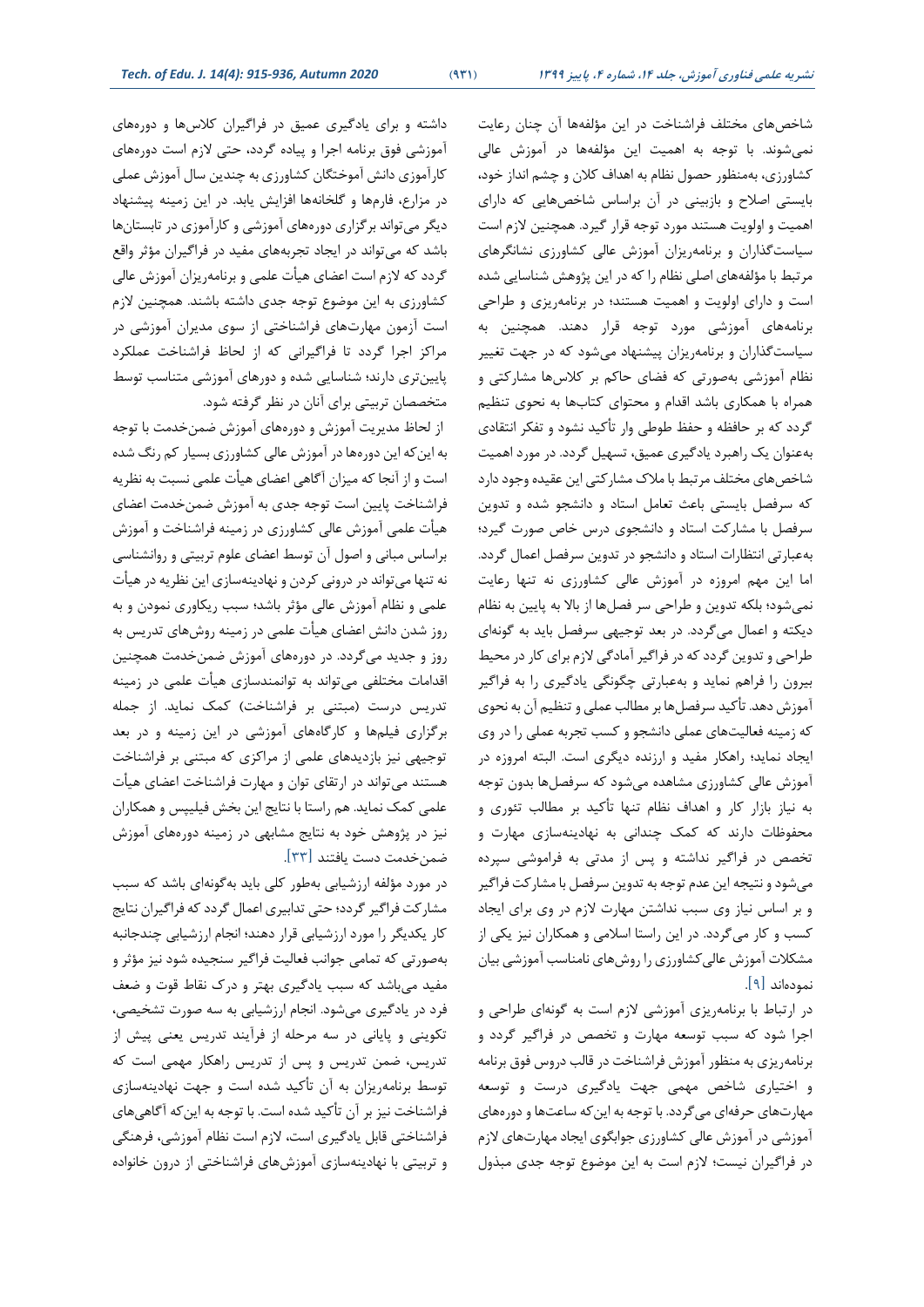آغاز شده و سایر اجزای تربیتی جامعه تالش کنند این آگاهیها بهطور گستردهای مورد بهرهبرداری همگان قرار گیرد. توجه نهادهای فرهنگی و آموزشی در دانشگاه به تشریح اهمیت آگاهیهای فراشناختی برای دانشجویان و اجرای برنامههایی در جهت آموزش و افزایش آگاهی آنان نسبت به دانش فراشناختی از نیازهای اصلی در این زمینه است. آموزش راهبردهای یادگیری و مطالعه در ترم اول برای دانشجویان بهصورت یک واحد اختیاری در برنامه درسی ارائه شود که میتواند پیشنهاد کاربردی دیگری برای مدیران آموزشی و روسای دانشگاهها جهت توسعه فراشناخت باشد. از طریق تشویق اعضای هیأت علمی و دانشجویان به پژوهش و ارائه مقالههای علمی مرتبط با فراشناخت و برگزاری سمینارهای مختلف میتوان به فرهنگسازی در زمینه یادگیری درست و ایجاد حس کنجکاوی در دانشجویان و ایجاد آگاهی در آنها مؤثر بود.

محیط یادگیری مؤلفه مهمی در آموزش فراشناخت است که باید در آن حمایتهای الزم از فراگیر صورت پذیرد و به گونهای طراحی شود که باعث یادگیری و اشتغال فراگیر شود. همینطور تعامل فراگیران با یکدیگر و با آموزشگر در محیط یادگیری مهم است. در این راستا دانشکدهها و دانشگاههای کشاورزی با توجه به ویژگی خاصی که دارند الزم است در این زمینه مورد توجه جدی قرار گیرند. از لحاظ امکانات آموزشی خصوصاً آموزشهای عملی الزم است تمامی امکانات آزمایشگاهی، مزارع آموزشی و نمایشی، گلخانهها و مزارع دامپروری تکنولوژی های روز دنیا را داشته باشند که در کسب تجربه و ایجاد یادگیری عمیق در فراگیران کمک زیادی میکنند. از طرفی محیط کالسها و سالنها نیز الزم است به گونهای طراحی گردد که سبب افزایش دانش فراگیران و ارائه نکات آموزنده و پیامهای ترویجی باشد که سبب یادگیری فراگیران شود. راهکار دیگری که در مورد محیط یادگیری ب ر اساس فراشناخت میتوان پیشنهاد نمود ایجاد و فراهم نمودن انگیزه یادگیری در فراگیران و از بین بردن زمینههای ایجاد استرس دانشجویان در محیط آموزشی و یادگیری است. چالمه و لطیفیان نیز در پژوهش خود بر محیطهای یادگیری فراشناختی و لزوم توجه به این محیطها تأکید داشتهاند که نتایج مطالعه آنها همراستا و همسو با پژوهش حاضر می باشد ]32[ . اما شراو )Schraw[ )34 ]در پژوهش خود در ارتباط با طراحی محیط مناسب بر اساس فراشناخت بیشتر تأکید بر ارائه بازخورد از سوی آموزشگر به فراگیر را داشت که از این لحاظ تا حدودی با نتیجه پژوهش حاضر اختالف وجود دارد.

در ارتباط با نقشهای آموزشگر الزم است پیش از تدریس روشهای درست مطالعه و یادگیری و آموزش آن به فراگیر کشاورزی را فراگرفته و ضمن تدریس بهکارگیرد. متأسفانه و همانطور که گفته شد امروزه اعضای هیأت علمی کشاورزی توجه جدی به نحوه آموزش و ارائه صحیح مطالب به فراگیران را ندارند و در این زمینه

آموزشهایی ندیدهاند و تنها به روشهای سخنرانی و ارائه یک سویه مطالب به فراگیران اکتفا نموده که این نبود مشارکت و درگیری فراگیران در یادگیری سبب بیانگیزگی و عدم یادگیری عمیق در آنها شده است. در این راستا نتایج پژوهش سیف نشان داد که آشنایی با روشهای تدریس مختلف توسط آموزشگران میتواند عامل مهم و مؤثری در تقویت مهارتهای فراشناختی آنها در فرآیند تدریس باشد ]30[. نتایج پژوهش مرادقلی نیز که در ارتباط با وظایف آموزشگر در نظام آموزش فراشناختی است تا حدودی نتیجه این پژوهش را تأیید مینماید و همراستا با نتایج پژوهش حاضر است ]31[. در این زمینه الزم است تدریس بهگونهای باشد که برسطوح عالی یادگیری تأکید نماید و سؤاالت سطح باالیی را در ذهن فراگیر ایجاد نماید. به طور کلی الزم است آموزشگر به تالش های فراگیر بها دهد؛ نه فقط به یک آزمون خاص. اما بسیاری از این شاخصهای مهم و ضروری که الزمه یک تدریس و یادگیری اثربخش و مؤثر است در آموزش عالی کشاورزی رعایت نمیشود. لذا الزم است اعضای هیأت علمی قبل از شروع تدریس و فعالیت در دانشگاهها دروس روانشناسی و علوم تربیتی مرتبط با تدریس را فرا گرفته و مورد آموزش قرار گیرند. همچنین برگزاری دورههای آموزشی سالیانه ضمن خدمت برای اعضای هیأت علمی و برگزاری کارگاههای آموزشی، بروشورها و کتابهایی در این زمینه مورد توجه قرار گیرد و در کالسهای آموزشی نشانگرهای مرتبط با وظایف آموزشگر به آنها تعلیم داده شود. همچنین الزم است آموزشگران به جای تمرکز بر حجم یادگیری یادگیرندگان به روش های یادگیری و افزایش مهارتهای آنان در یادگیری توجه کنند.

برنامهریزی در آموزش عالی کشاورزی نیز متفاوت از سایر رشتهها میباشد که بایستی نشانگرهایی که در این زمینه مورد توجه و پیشنهاد خبرگان قرار گرفته بهمنظور حداکثر بهرهوری از آن مورد اصالح و بازبینی قرار گیرد و برنامهریزان آموزش عالی کشاورزی در تدوین سرفصلها و دروس این رشته ارتقای مهارت، توانایی، تخصص و مشارکت حداکثری فراگیران و نیازهای بازار کار را مورد توجه قرار داده و در تدوین سرفصل آزادی و اختیار بیشتری به استاد و دانشجو داده و نیازها و اهداف آنها را نیز در تدوین سرفصل مورد توجه قرار دهند. همچنین برنامه یزیها بیشتر از پایین به بالا و با مشارکت استاد و دانشجو و از سطح گروههای آموزشی به برنامه ریزان وزارت علوم ارجاع داده شود.

 در ارتباط با سؤالهای پژوهش نتایج آزمون اف نشان داد که بین مرتبه علمی، رشته تحصیلی و انجام وظایف مرتبط با فراشناخت رابطه معناداری وجود دارد. با ارتقای مرتبه علمی که پس از سالها تدریس و پژوهش صورت میپذیرد؛ میزان تجربه اساتید نیز افزایش یافته و همین تجربه عامل مهم و مفیدی میشود که به آنها در تدریس درست و مؤثر کمک می کند. در این زمینه نتایج پژوهش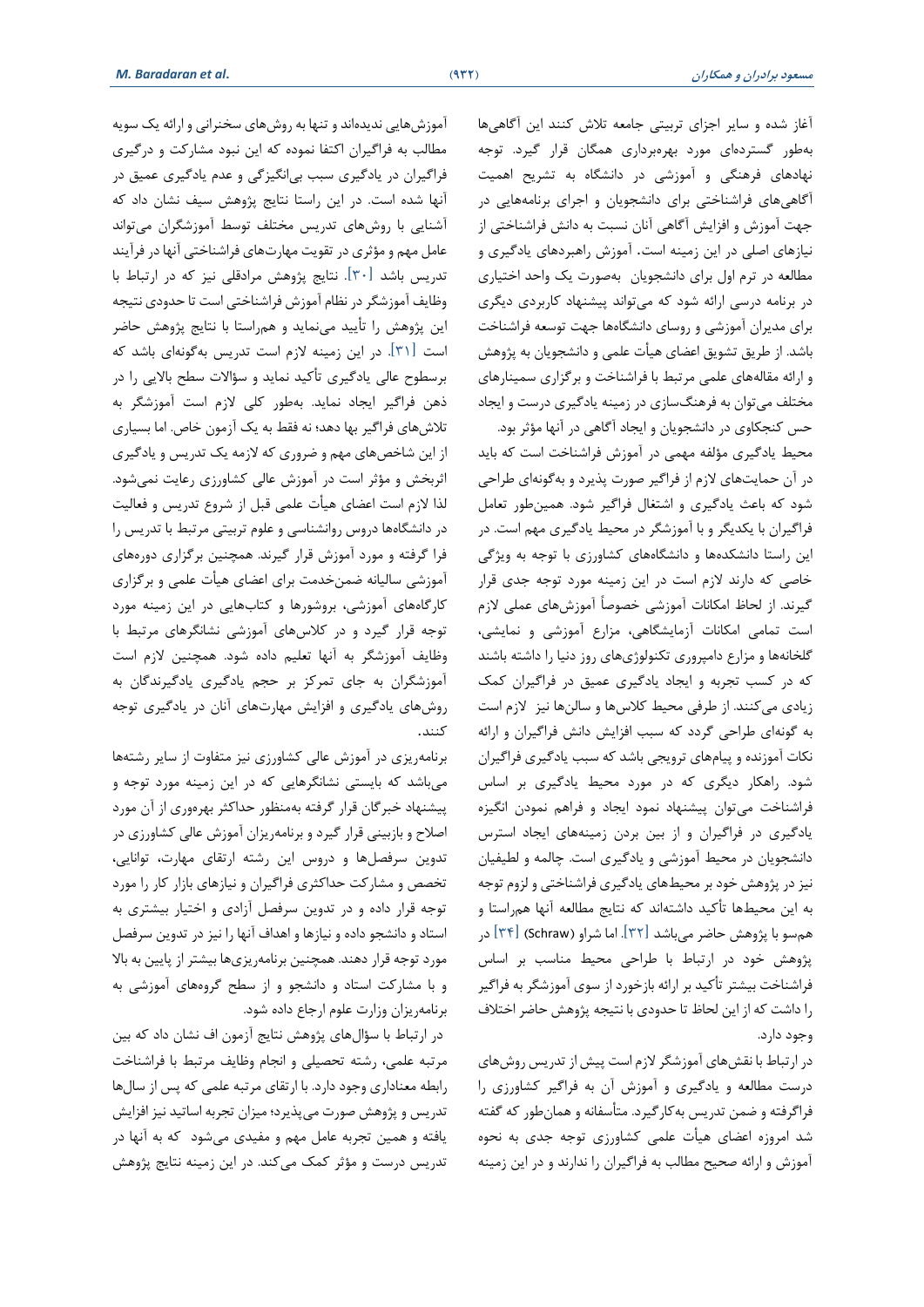تقیبیگی و همکاران نیز هم راستا و همسو با نتیجه پژوهش حاضر میباشد؛ بهطوری که نتایج مطالعه آنها نشان داد که دانشجویان مقطع دکتری نسبت به سایر مقاطع تحصیلی از مهارتهای فراشناختی باالتری برخوردار هستند ]35[. لذا الزم است اعضای هیأت علمی با مرتبه علمی باالتر تجارب مفید آموزشی خود را در اختیار سایرین قرار دهند و یا حتی میتوان از اعضای هیأت علمی با تجربه و در آستانه بازنشستگی درخواست نمود که تجارب دوران تدریس خود را به صورت مکتوب در اختیار مدیران قرار داده که پس از جمعبندی به صورت کتابچهها در اختیار سایر مدرسان و اعضای تازه کار قرار گیرد. اما در این زمینه چیزی که تا حدودی از حد انتظار بیشتر بود این است که در مرتبه دوم اعضای هیأت علمی با مرتبه علمی مربی در انجام وظایف فراشناخت موفق بودند. در خصوص این موضوع که مرتبه استادی در رتبه نخست و مرتبه مربی در رتبه دوم قرار گرفتهاند؛ براساس اطالعات و تجریبات تیم پژوهش، سالها ممارست مدرسان دارای مرتبه علمی استادی آنان را به صورت تجربی با روح فراشناخت (یادگیری چگونه یاد گرفتن) بیشتر آشنا کرده است. مسلماً آنان در خالل سالها تدریس روش های مختلفی را بهکار بردهاند؛ اما در ارتباط با اعضای هیأت علمی با مرتبه مربی که در جایگاه دوم از لحاظ روش تدریس مبتنی بر فراشناخت قرار داشتند میتوان گفت در دانشگاهها توسعه یافته، اغلب مربیان صرفاً در بخش عملی دروس مختلف بهکار گرفته می شوند و بدیهی است که بهصورت آگاهانه و یا ناخودآگاه به جنبههای عملی فراشناخت توجه بیشتری نموده و تجربه بیشتری در این زمینه کسب مینمایند. در نهایت، کشف دلیل این نتیجه جالب توجه میتواند به صورت پیشنهادهایی برای مطالعات آتی مطرح شود.

در ارتباط با انجام وظایف مرتبط با فراشناخت، اعضای هیأت علمی در رشتههای اقتصاد کشاورزی، مهندسی آب، گیاه پزشکی در رتبههای اول تا سوم قرار داشتند و رشته ترویج و آموزش کشاورزی در مرتبه چهارم قرار داشت. این نتیجه تا حدودی بر خالف انتظار میباشد؛ زیرا اعضای هیأتعلمی در رشتههای ترویج و آموزش کشاورزی با فراشناخت آشنایی بیشتری دارند و دارای آگاهی فراشناختی باالتری هستند. در ارتباط با قرار گرفتن رشته ترویج و آموزش کشاورزی در رتبه چهارم میتوان به این دالیل توجه نمود: -1 اطالع از یک پدیده متأسفانه لزوماً همیشه به استفاده عملی از آن منجر نمیشود؛ برای مثال نتایج مطالعه برادران و همکاران نشان داد که کیفیت تدریس مدرسان رشته ترویج و آموزش کشاورزی تفاوت آماری معنیداری با سایر رشته های کشاورزی ندارد؛ علیرغم آن که آنان اطالعات بیشتری در مورد فرآیند تدریس اثربخش در مقایسه با سایر رشتهها دارا هستند ]37[. -2 نتایج بخش نظری پژوهش نشان داد که برخی از مهارت های عملی فراشناخت توسط مدرسان به صورت ناخودآگاه و نیز بر اساس تجربیات قبلی در

کالس توسط مدرس به کار گرفته میشود؛ بدون آن که در خالل یادگیری علمی قبلاً فراگرفته شده باشند. ۳- علیرغم دلایل فوق، این نتیجه برای محققان هم تا حدودی تعجبآور بود؛ اما جهت حفظ امانت و سالمت پژوهش عیناً انعکاس یافت.

با توجه به مطالعات فراوان نگارندگان در ارتباط با ادبیات نظری پژوهش، مقاله یا پژوهش مشابهی که به بررسی مؤلفهها و نشانگرهای مرتبط با فراشناخت در آموزش عالی و به خصوص آموزش عالی کشاورزی پرداخته باشد، یافت نگردید و از این لحاظ پژوهش حاضر اولین مطالعه در ادبیات داخلی و حتی خارجی میباشد که یکی از مزیتها و نقاط قوت پژوهش پیشرو است؛ اما از سویی نبود پژوهش مشابه نوعی محدودیت برای محققان ایجاد نمود و در بررسی پیشینه پژوهش و مطابقت یا عدم مطابقت نتایج پژوهش با مطالعات گذشته نوعی نقصان در مطالعه پیشرو به وجود آورد. بهطورکلی در این پژوهش سعی شد شاخصهای یک نظام آموزش عالی ایدهآل را که در نظریه فراشناخت مشخص شده بود استخراج کرده و از دید اعضای هیأت علمی موارد مناسب جهت نظام آموزش عالی کشاورزی ایده آل که میتواند در دستیابی به اهداف و چشمانداز نظام کمک نماید، مشخص نماییم که در اختیار برنامهریزان و مدیران این بخش قرار گیرد. امید که مورد توجه مسئوالن و برنامه ریزان نظام آموزش عالی و بخصوص نظام آموزش عالی کشاورزی قرار گیرند.

### **مشارکت نویسندگان**

انجام کارهای میدانی و نگارش کلی مقاله بر عهده نویسنده نخست بود، پیشـنهاد عنوان مقاله و کلیه مکاتبات مقاله بر عهده نویسـنده دوم و بازخوانی، اصـالح و راهنمایی مقاله، تأیید روایی پرسـشـنامه به صورت مشارکتی بر عهده نویسنده دوم و سوم مقاله بود. تجزیه و تحلیل یافتهها نیز به صورت همکاری چند سویه انجام گرفت.

#### **تشکر و قدردانی**

پژوهش حاضر استخراج شده از رساله دکتری آموزش کشاورزی میباشد. به این وسیله از معاونت محترم پژوهشی و فناوری دانشگاه علوم کشاورزی و منابع طبیعی خوزستان جهت همکاری و همراهی در مراحل مختلف انجام کارهای پژوهشی و بخصوص انجام پژوهش حاضر تشکر و قدردانی میشود.

### **تعارض منافع**

»هیچگونه تعارض منافع توسط نویسندگان بیان نشده است.«

#### **منابع و مآخذ**

<sup>[1]</sup> [Movahedi R, Gol F, Yousefi Mohammadi](http://jead.gau.ac.ir/a%20rticle%20_292%202.%20html.) M. [\[Development of agricultural higher education with](http://jead.gau.ac.ir/a%20rticle%20_292%202.%20html.)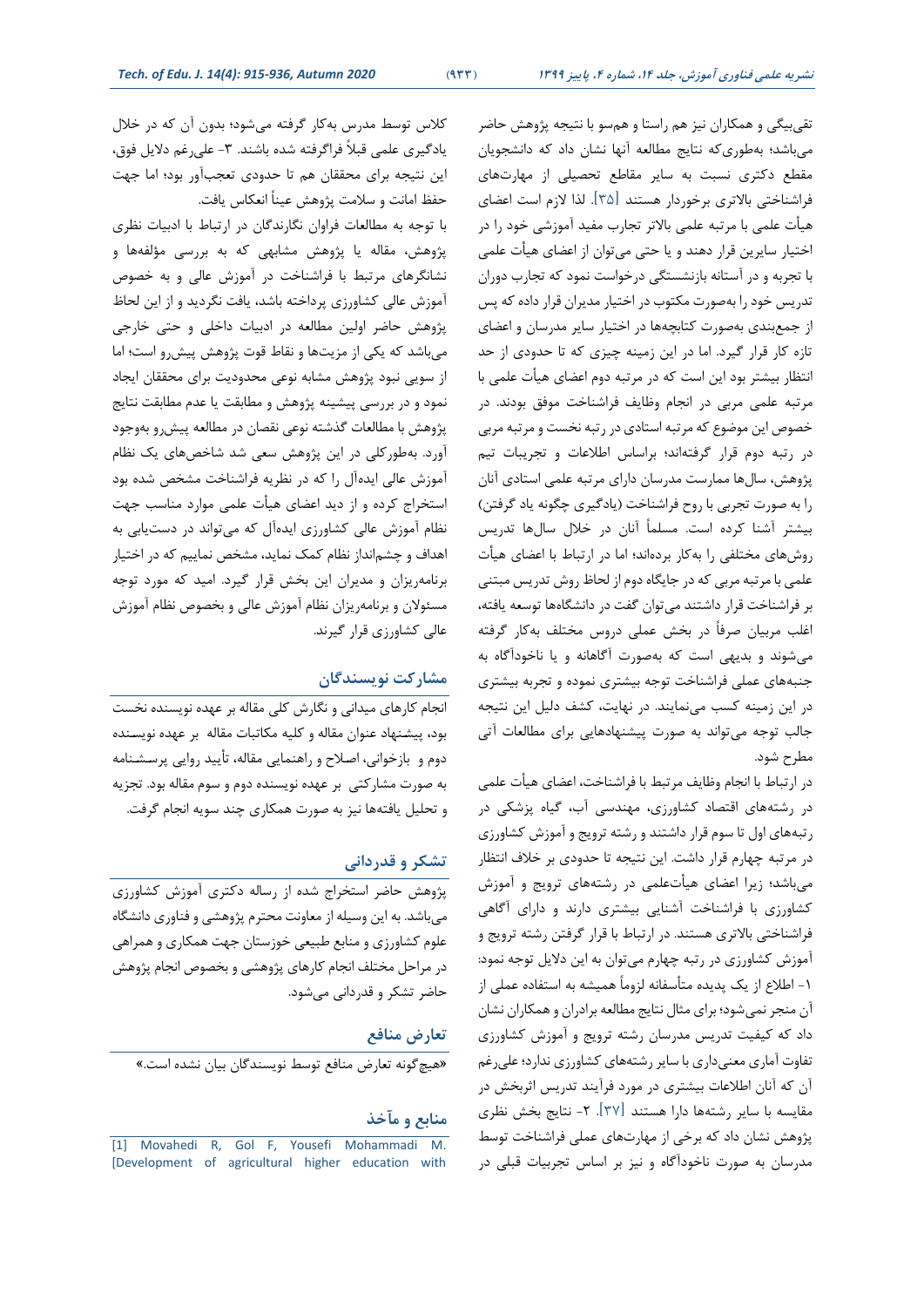[14] [Hajihashemi Z, Movahedi R.](https://ijaedr.ut.ac.ir/article_61414.html) [Pathology of agricultural [education in Payame Noor University of Shahreza](https://ijaedr.ut.ac.ir/article_61414.html)[. *Iranian [Journal of Agricultural Economics and Development](https://ijaedr.ut.ac.ir/article_61414.html)  Research*[. 2017; 2\(1\): 929-941.](https://ijaedr.ut.ac.ir/article_61414.html) Persian.

[15] Zare H, Mohammadzadeh R. [Predicting metacognitive [awareness and its components based on goals of progress](https://asj.basu.ac.ir/article_683.html)], *[Journal of Cognitive Strategies in Learning](https://asj.basu.ac.ir/article_683.html)*. 2013;1 (1): 1-14. [Persian.](https://asj.basu.ac.ir/article_683.html)

[16] Joseph N. [Metacognition needed: teaching middle and [high school students to develop strategic learning skills\].](https://www.tandfonline.com/doi/abs/10.1080/10459880903217770.)  *[Preventing School Failure: Alternative Education for](https://www.tandfonline.com/doi/abs/10.1080/10459880903217770.)  Children and Youth.* [2010; 54 \(2\): 99-103.](https://www.tandfonline.com/doi/abs/10.1080/10459880903217770.)

[17] [Taghibaygi M, Baradaran M. Alibaygi A H.](http://www.iaeej.ir/article_95289_59470a0055bd0dc9f3c442ca3629014a.pdf) [Explaining [Sscenario, strategies and policies of meta-cognition](http://www.iaeej.ir/article_95289_59470a0055bd0dc9f3c442ca3629014a.pdf)  [institutionalization in agricultural higher education](http://www.iaeej.ir/article_95289_59470a0055bd0dc9f3c442ca3629014a.pdf)[.*Journal [of Agricultural Extension and Education Sciences.](http://www.iaeej.ir/article_95289_59470a0055bd0dc9f3c442ca3629014a.pdf)* 2020; 16 [\(2\): 25-47. Persian.](http://www.iaeej.ir/article_95289_59470a0055bd0dc9f3c442ca3629014a.pdf)

]18[ *[Sadeghi Z, Mohtashami R.](http://edcbmj.ir/browse.php?a_code=A-10-146-2&slc_lang=fa&sid=1.)* ]*The role of metacognition in learning process*[*. [Journal of Education Strategies](http://edcbmj.ir/browse.php?a_code=A-10-146-2&slc_lang=fa&sid=1.)*, 2010; [3\(5\): 143-148. Persian.](http://edcbmj.ir/browse.php?a_code=A-10-146-2&slc_lang=fa&sid=1.)

[19] Attar Khamenei F, Seif A A. The Impact of Study [Learning Strategies on Motivation and Academic](http://jeps.usb.ac.ir/article_739.html)  Achievement. *[Journal of Educational Psychology Studies](http://jeps.usb.ac.ir/article_739.html)*. [2009; 9: 57-74.](http://jeps.usb.ac.ir/article_739.html) 

[20] [Amini M, Rahimi H, Samadiyan Z,](http://www.magiran.com/) Gholami alavi S. [Evaluation of student's metacognitive skills in Islamic [education courses. Reflection on the function of the higher](http://www.magiran.com/)  education system[. *[Research in Education Issues](http://www.magiran.com/)*. 2015; 21 [\(21\): 103-120. Persian.](http://www.magiran.com/)

[21] Gordan Shakane M[, Yarmohammadian M H .](http://ijme.mui.ac.ir/article-1-1227-fa.pdf) [The *[effect of metacognitive teaching on self-directed learning in](http://ijme.mui.ac.ir/article-1-1227-fa.pdf)  [medical record students of Isfahan University of Medical](http://ijme.mui.ac.ir/article-1-1227-fa.pdf)  Sciences*[*. [Iranian Journal of Medical Education](http://ijme.mui.ac.ir/article-1-1227-fa.pdf)*. 2010; [2\(10\): 131-140 Persian.](http://ijme.mui.ac.ir/article-1-1227-fa.pdf)

[22] Shannon H. The Effectiveness of a REBT Training [Program in Increasing in Mathematics.](https://jref.ir/749) *Journal of Rational-[Emotive and Cognitive-Behavior Therapy](https://jref.ir/749)*. 2008; 16 (3): 197- [2009.](https://jref.ir/749)

[23] Carson I. An exploration of metacognition and its *interplay with other forms of conscious thought processing in independent learning at tertiary level* [doctoral dissertation].Dublin: Dublin City Unviersity; 2012.

]24[ Mostafaei A, Mahboobi, T. *Thinking and metacognition of its concepts, theories and its application.* Tehran: Press Porsesh; 2006. Persian.

[25] Salehi J, Karimi Y, Seif AA, Delaware A. [Predicting [metacognitive awareness and its components based on](https://www.sid.ir/fa/Journal/ViewPaper.aspx?ID=82874)  goals of progress]. *[Journal of Psychology.2002;](https://www.sid.ir/fa/Journal/ViewPaper.aspx?ID=82874)* 2(8) 30:144- [157. Persian.](https://www.sid.ir/fa/Journal/ViewPaper.aspx?ID=82874)

[emphasis on sustainable entrepreneurship\]](http://jead.gau.ac.ir/a%20rticle%20_292%202.%20html.)*. Journal of [Entrepreneurship in Agriculture](http://jead.gau.ac.ir/a%20rticle%20_292%202.%20html.)*.2016;3(1):55-77. Persian.

[2] [Varmaziyari H,Ghaniyan M,Baradaran M.](http://jead.gau.ac.ir/article_2922.html.)[Students' [Viewpoints on the status of agricultural higher education](http://jead.gau.ac.ir/article_2922.html.)  system in Iran, [challenges and solutions](http://jead.gau.ac.ir/article_2922.html.)] .Journal of *Agricultural Knowledge*[,.2009;2 \(1\): 39-52. Persian.](http://jead.gau.ac.ir/article_2922.html.)

[3] [SheykhAlizadeh S, Ahmadi E.](https://www.noormags.ir/view/fa/creator/31365.) *Higher Education*, *[University and National Development.](https://www.noormags.ir/view/fa/creator/31365.)* Tehran: Institute of [education research and planning, Iranian higher education](https://www.noormags.ir/view/fa/creator/31365.)  association; [2004. Persian.](https://www.noormags.ir/view/fa/creator/31365.)

[4] Loozano R, [Motivation in education:](https://www.amazon.com/Motivation-Education-Theory-Research-Applications/dp/0133017524) Theory, Reasearch [and Application. New Jersey,](https://www.amazon.com/Motivation-Education-Theory-Research-Applications/dp/0133017524) Johnston; 2010.

[5] Anderson N. *The role of metacognition in second [Language Teaching and Learning](https://www.gpo.gov/%20fdsys/pkg/%20ERIC-ED463659/pdf/ERIC-ED4636%2059.pdf)*. Brigham Young University; [Eric Digest Byrnes; 2002.](https://www.gpo.gov/%20fdsys/pkg/%20ERIC-ED463659/pdf/ERIC-ED4636%2059.pdf)

]6[ Fekri Sh, Yaghoubi J, Popzan, AH. *Analysis of the preferences of Iranian scientific, agricultural, veterinary and natural resources members in the use of teaching methods and styles and teaching aids* [master's thesis]. Kermanshah: Razi University of Kermanshah; 2011. Persian.

[7] Mohammadi M, Marzooghi R A, Torkzade J, Salimi G H, Hadadniya S. ]*[Excellent training program based on a](http://www.icsajournal.ir/article_41091.html.)  lifelong learning approach*[.*[Bi-quarterly Journal of Higher](http://www.icsajournal.ir/article_41091.html.)  [Education Curriculum Studies.](http://www.icsajournal.ir/article_41091.html.)* 2015; 7(13): 37-77. Persian.

[8] Shakhe R. *Training features and methods of teaching* lifelong learning. [Paper presented in the 8](http://www.civilica.com/)<sup>th</sup> National [Conference of the Curriculum Plannin Association.](http://www.civilica.com/) Tehran; 2014.

[9] [Eslami I, Abbasi Et, Bijani M.](https://www.magiran.com/paper/1680844) [Developing Critical [Thinking Skills of Students in Agricultural higher education](https://www.magiran.com/paper/1680844)  system[. *[Journal of Agricultural Extension and Education](https://www.magiran.com/paper/1680844)  Sciences. 2*[016: 12\(2\):183-196.](https://www.magiran.com/paper/1680844) Persian.

]10[ [Mansouri R. \[University and its definition\].](http://rahyaft.nrisp.ac.ir/article%20_13295.html.) *Rahyat [Quarterly.2001](http://rahyaft.nrisp.ac.ir/article%20_13295.html.)*; (24): 16-29: Persian.

[11] Rostami F, Aliabadi V. [*The impact of cognitive and [metacognitive learning strategies on predicting the](https://itvhe.areeo.ac.ir/article_100988.html)  [academic achievement motivation of agricultural students\]](https://itvhe.areeo.ac.ir/article_100988.html)*. *[Journal pf managment research and agricultural](https://itvhe.areeo.ac.ir/article_100988.html)  education*[.2014:6\(30\); 67-76. Persian.](https://itvhe.areeo.ac.ir/article_100988.html)

]12[ *[Sadeghi Z, Mohtashami R.](http://edcbmj.ir/browse.php?a_code=A-10-146-2&slc_lang=fa&sid=1.)* ]*The role of metacognition in learning process*[*. [Journal of Education Strategies](http://edcbmj.ir/browse.php?a_code=A-10-146-2&slc_lang=fa&sid=1.)*.2010; [3\(5\): 143-148.Persian](http://edcbmj.ir/browse.php?a_code=A-10-146-2&slc_lang=fa&sid=1.).

[13] [Moghadasi Farimani S H, Zamani G H.](https://www.sid.ir/fa/journ%20al/JournalListPa%20per.aspx?ID=17894) [Elective training [approach for agricultural education course](https://www.sid.ir/fa/journ%20al/JournalListPa%20per.aspx?ID=17894) [. *Journal of [Agricultural Extension and Education Sciences.](https://www.sid.ir/fa/journ%20al/JournalListPa%20per.aspx?ID=17894)*2017; [3\(1\):11-25](https://www.sid.ir/fa/journ%20al/JournalListPa%20per.aspx?ID=17894)*.*Persian.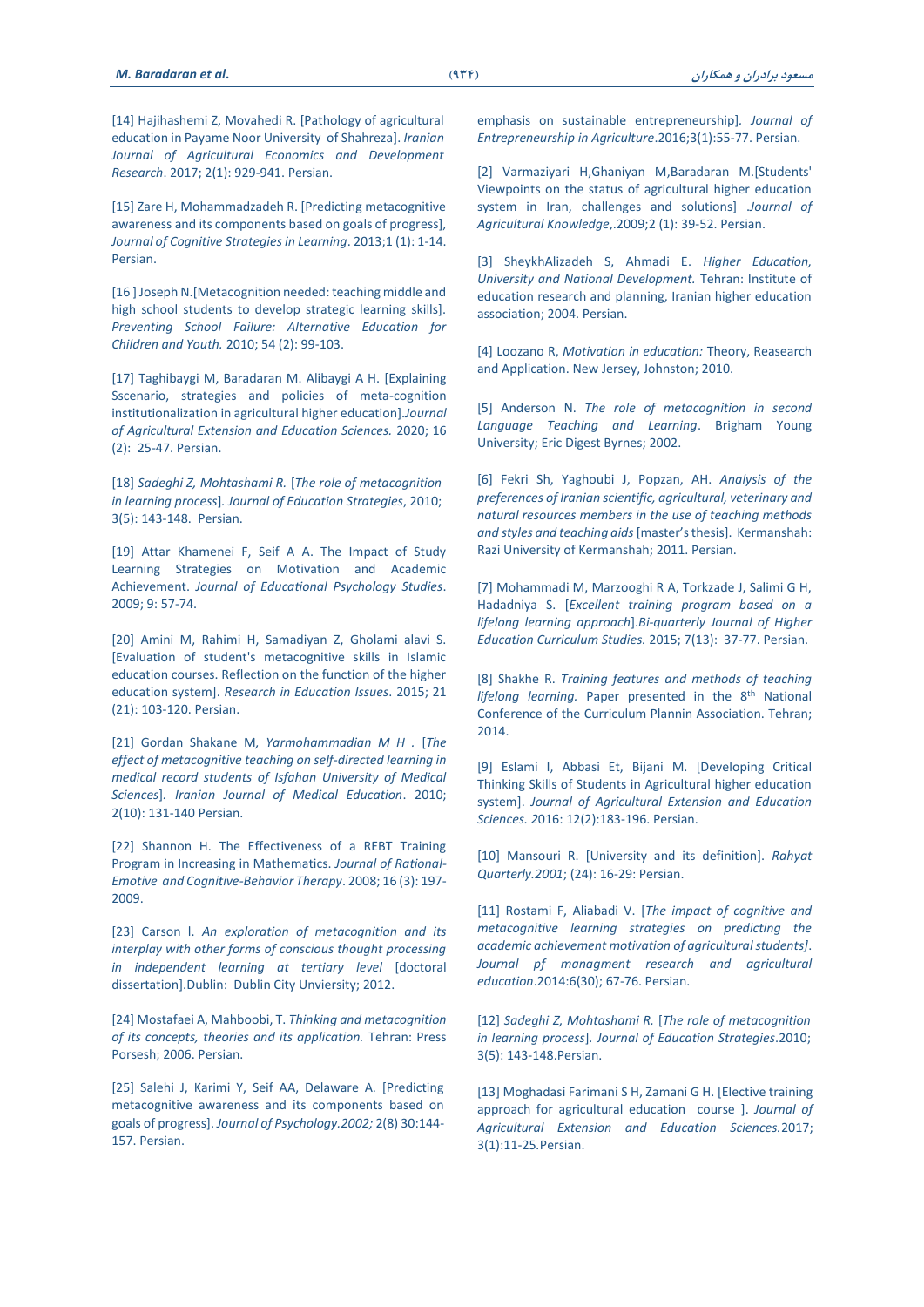## **AUTHOR(S) BIOSKETCHES**



**معصووومه تقیبیگی** دارای مدرک دکتری آموزش کشاورزی از دانشگاه علوم کشاورزی و منابع طبیعی خوزسـتان هسـتند. در سـال 1388 مـدرک کـارشـــنـاســـی خویش را در رشـته ترویج و آموزش کشـاورزی از دانشـگاه رازی دریافت نمودند. مدرک کارشــناســی

**معرفی نویسندگان** 

ارشد را نیز در همین دانشگاه و به عنوان دانشجوی نمونه در سال 1390 دریافت کردند. دارای 16 مقاله علمی- پژوهشــی در زمینه کشــاورزی در مجالت معتبر داخلی و خارجی هســتند. همچنین دارای چندین طرح پژوهشی در زمینه کشاورزی میباشند. **Taghibaygi, M. PhD, Agriculture Education, University of Khuzestan, Molasani, Iran**

*resina2011@gmail.com*



**مسووعود برادران** عضـــو هیـأت علمی گـروه تـرویـج و آمـوزش کشــــاورزی دانشـگاه علوم کشـاورزی و منابع طبیعی خوزســتان میباشــند. ایشــان در سـال 1364 مدرک

کارشـناسـی خود را در رشـته مهندسـی کشـــاورزی، گرایش گیـاهپزشـــکی از

دانشـگاه شـهید چمران أخذ نمودند. در سـال 1369 موفق به أخذ مدرک کارشـناسـی ارشـد ترویج و آموزش کشـاورزی از دانشـگاه تربیت مدرس تهران شـدند و مدرک دکتری تخصـص خویش را در ســـال 1385 از دانشـــگاه تهران دریافت نمودند. زمینههای مورد عالقه ایشـان فلسـفه و آموزش کشـاورزی اسـت و دارای کتب تألیفی متعـددی در این راســـتـا میباشـــنـد. همچنین دارای تعـداد زیادی مقاالت علمی- پژوهشــی، علمی- ترویجی و مقاالت ارائه شــده در همـایشهـای ملی و بینالمللی در زمینـههـای مختلف کشـــاورزی و طرحهای پژوهشـی اسـتانی و کشـوری هستند. به عنوان مدرس نیز بـه برگزاری چنـدین کـارگـاه آموزشـــی در زمینـههـای مختلف کشاورزی برای اعضای هیأت علمی پرداختند.

**Baradaran, M. Associate Professor, Agriculture, University of Khuzestan, Molasani, Iran.** *baradaran@asnrukh.ac.ir*



**امیرحسین علی بیگی** عضو هیأت علمی گروه ترویج و آموزش کشاورزی پردیس کشاورزی و منابع طبیعی دانشگاه رازی میباشند. ایشان در سال 1373 موفق به أخذ مدرک کارشناسی رشته مهندسی کشاورزی،

]26[ Karami A, Delaware A, Bahrami H, Ukrimi Y. *Developing a tool for measuring learning and study strategies and determining the relationship between these strategies and academic achievement*. [doctoral dissertation]. Tehran: Allameh Tabataba'i University; 2002. Persian.

]27[ Yousefi Z. *Comparison of study and learning strategies of successful and unsuccessful students in the field of humanities and basic sciences in Tehran universities*. [master's thesis]. Educational Psychology, *Universities* Allameh Tabatabai; 2001. Persian.

[28] Mirzaei F. [Investigating the Rrelationship between Mmetacognitive [knowledge components and reading](https://jcp.khu.ac.ir/article-1-1708-fa.pdf)  [comprehension with transformational perspective in](https://jcp.khu.ac.ir/article-1-1708-fa.pdf)  [elementary and third grade elementary school students in](https://jcp.khu.ac.ir/article-1-1708-fa.pdf)  district 7 of Tehran]. *[Journal of Educational Psychology](https://jcp.khu.ac.ir/article-1-1708-fa.pdf)  Studies.* [2002; 6: 42-57.](https://jcp.khu.ac.ir/article-1-1708-fa.pdf) Persian.

[29] Alexander J M, Carr M, Schwanenflugel P J. *[Development of metacognitio in gifted children: Directions](https://www.sciencedirect.com/%20science/article/pii/S0%202732297857%2010015.)  for future research*. *[Developmental Review](https://www.sciencedirect.com/%20science/article/pii/S0%202732297857%2010015.)*. 2000; 15: 1-37. [30] Saif A. *Learning and Reading Methods. Second Edition.* Tehran: Dena Publishing; 2009: .1-112.

[31] Moradgholi M. [Investigating the relationship between [the application of metacognitive strategy and the](https://www.sid.ir/fa/Journal/ViewPaper.aspx?id=129832)  [performance of Zahedan high school students in](https://www.sid.ir/fa/Journal/ViewPaper.aspx?id=129832)  [mathematical problem solving](https://www.sid.ir/fa/Journal/ViewPaper.aspx?id=129832)]. *Journal of Training Strategies*[. 2010; 3 \(4\): 37-54. Persian](https://www.sid.ir/fa/Journal/ViewPaper.aspx?id=129832).

[32] Chalmeh R, Latifian M. Characteristics of metacognitive [learning environment and academic achievement,](http://apsy.sbu.ac.ir/article/view/3016.)  [assessing the mediating role of motivational beliefs in](http://apsy.sbu.ac.ir/article/view/3016.)  students. *[Journal of Applied Psychology](http://apsy.sbu.ac.ir/article/view/3016.)*. 2012; 6(3): 43-58.

[33] Phillips k, Diaz S. Gender differences in body *[dysmorphic disorder in a german college student sample](https://europepmc.org/article/med/11850057)*. *Journal of* [psychiatrres. 2001; 109: 4-101.](https://europepmc.org/article/med/11850057) 

[34] Schraw T G, Dennison R S. Assessing metacognitive awareness. *[Contemporary Educational Pyschology](https://www.sciencedirect.com/science/article/pii/S0361476X84710332)*. 2005; [19:460-475.](https://www.sciencedirect.com/science/article/pii/S0361476X84710332)

[35] [Taghibaygi M, Baradaran M, Alibaygi A H.](https://itvhe.areeo.ac.ir/article_116704.html) [The status [of metacognitive components among agricultural students](https://itvhe.areeo.ac.ir/article_116704.html)  in Khuzestan]. *Journal of agricultural education administration.*[2020; 2\(44\): 74-95. Persian](https://itvhe.areeo.ac.ir/article_116704.html).

]36 [Shabani H. *Textbooks and Teaching Techniques.* Tehran: Samt Publications; 2019. Persian.

[37] Helms D J, Nixson J. Not all metacognition is created equal. *[New Directons for Teaching and Learning](https://onlinelibrary.wiley.com/doi/full/10.1002/tl.116.)*. 2003: (95): [73-79.](https://onlinelibrary.wiley.com/doi/full/10.1002/tl.116.)

[38] Baradaran M, Movahed Mohamadi H, Shabanali Fami [H, Mehralizade Y. Identifying student's viewpoints on the](https://jijas.ut.ac.ir/article_27270.html)  [Key elements of the quality of teaching evaluation](https://jijas.ut.ac.ir/article_27270.html)  mechanism. *[Iranian Journal of Agricultural Sciences.](https://jijas.ut.ac.ir/article_27270.html)* 2010; [1: 121-135.](https://jijas.ut.ac.ir/article_27270.html)